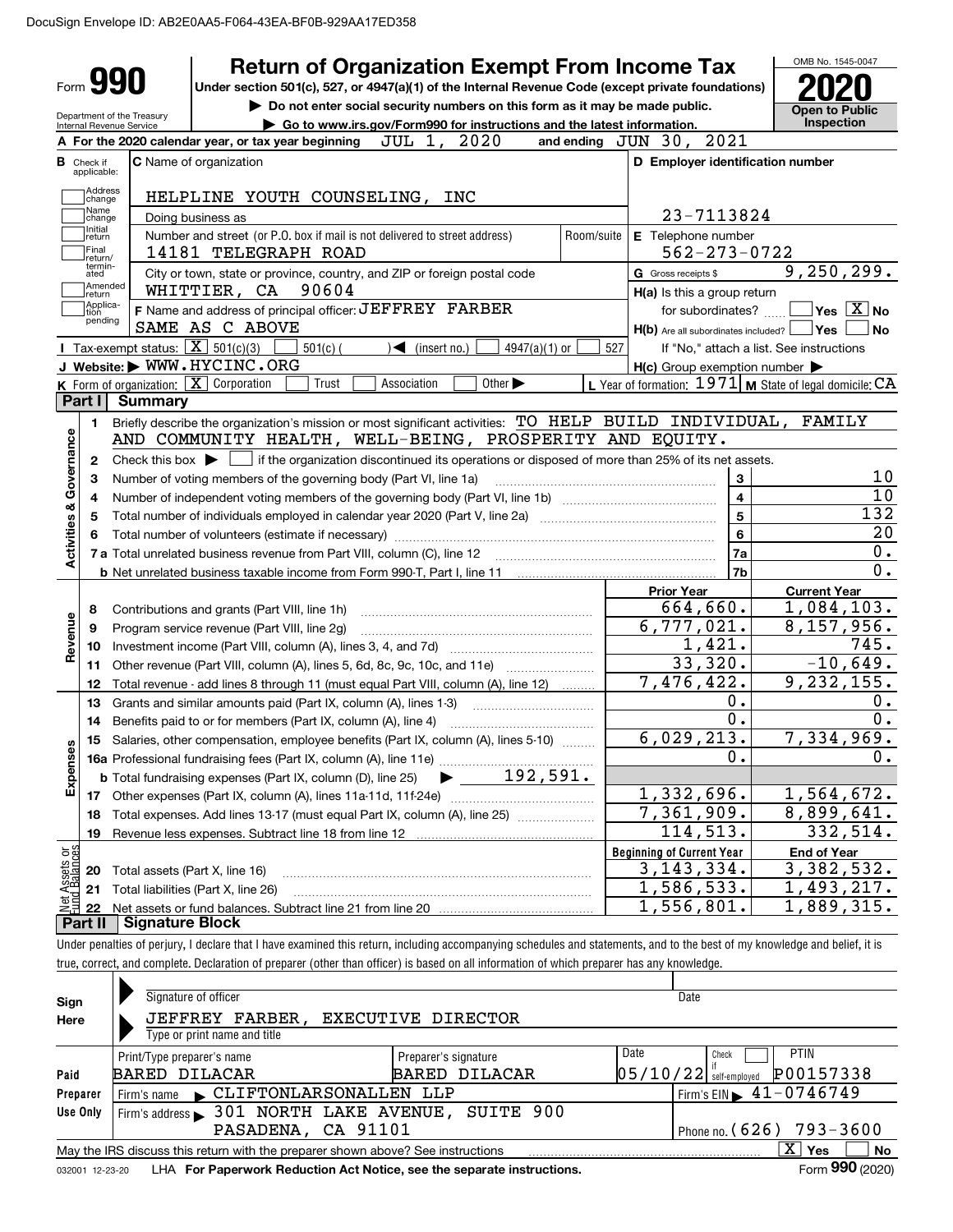|              | HELPLINE YOUTH COUNSELING, INC<br>Form 990 (2020)                                                                                            | 23-7113824                  | Page 2                                           |
|--------------|----------------------------------------------------------------------------------------------------------------------------------------------|-----------------------------|--------------------------------------------------|
|              | <b>Statement of Program Service Accomplishments</b><br>Part III                                                                              |                             |                                                  |
|              | Check if Schedule O contains a response or note to any line in this Part III                                                                 |                             | $\overline{\mathbf{x}}$                          |
| 1            | Briefly describe the organization's mission:<br>THE MISSION OF HELPLINE YOUTH COUNSELING, INC., IS TO HELP BUILD                             |                             |                                                  |
|              | INDIVIDUAL, FAMILY AND COMMUNITY HEALTH,<br>WELL-BEING, PROSPERITY AND                                                                       |                             |                                                  |
|              | EQUITY. HYC SERVES CLIENTS AND COMMUNITY MEMBERS WITH TRAUMA-INFORMED,                                                                       |                             |                                                  |
|              | STRENGTH-BASED PREVENTION, EARLY INTERVENTION, EDUCATION, AND                                                                                |                             |                                                  |
| $\mathbf{2}$ | Did the organization undertake any significant program services during the year which were not listed on the                                 |                             |                                                  |
|              | prior Form 990 or 990-EZ?                                                                                                                    |                             | $\overline{\ }$ Yes $\overline{\phantom{a}X}$ No |
|              | If "Yes," describe these new services on Schedule O.                                                                                         |                             |                                                  |
| 3            | Did the organization cease conducting, or make significant changes in how it conducts, any program services?                                 |                             | $ Yes X $ No                                     |
|              | If "Yes," describe these changes on Schedule O.                                                                                              |                             |                                                  |
| 4            | Describe the organization's program service accomplishments for each of its three largest program services, as measured by expenses.         |                             |                                                  |
|              | Section 501(c)(3) and 501(c)(4) organizations are required to report the amount of grants and allocations to others, the total expenses, and |                             |                                                  |
|              | revenue, if any, for each program service reported.                                                                                          |                             |                                                  |
| 4a           | 2,886,183.<br>including grants of \$<br>(Code:<br>(Expenses \$                                                                               | 3,590,507.<br>) (Revenue \$ |                                                  |
|              | MENTAL HEALTH AND SUD SERVICES PROGRAM: CLINICAL SERVICES STAFF PROVIDE                                                                      |                             |                                                  |
|              | THERAPY AND PSYCHIATRIC INTERVENTIONS TO ADOLESCENTS AND ADULTS WITH                                                                         |                             |                                                  |
|              | EMPHASIS ON THE DUAL DIAGNOSIS OF MENTAL HEALTH AND SUBSTANCE ABUSE                                                                          |                             |                                                  |
|              | CHALLENGES AND PREVENTION AND EARLY INTERVENTION FOR CLIENTS WHO HAVE                                                                        |                             |                                                  |
|              | PREVIOUSLY, OR ARE CURRENTLY, EXPERIENCING TRAUMA. HYC PROVIDES                                                                              |                             |                                                  |
|              | TRAUMA-INFORMED INDIVIDUAL, FAMILY AND GROUP MENTAL<br>EVIDENCE-BASED,                                                                       |                             |                                                  |
|              | HEALTH SERVICES IN OUR OFFICES,<br>ON SCHOOL CAMPUSES,                                                                                       | IN COMMUNITY                |                                                  |
|              | LOCATIONS AND IN CLIENT HOMES. WE DELIVER COMPASSIONATE CARE TO                                                                              |                             |                                                  |
|              | CHILDREN, YOUTH AND ADULTS WITH MENTAL HEALTH, DUAL DIAGNOSES AND                                                                            |                             |                                                  |
|              | TRAUMA HISTORIES, UTILIZING LOS ANGELES COUNTY-APPROVED EVIDENCE-BASED                                                                       |                             |                                                  |
|              | PRACTICES INCLUDING SEEKING SAFETY; INTERPERSONAL THERAPY FOR                                                                                |                             |                                                  |
|              | DEPRESSION; NURTURING PARENTING; TRIPLE P PARENTING; AGGRESSION                                                                              |                             |                                                  |
| 4b           | 2,586,590.<br>including grants of \$<br>) (Expenses \$<br>(Code:                                                                             | 2,674,749.<br>) (Revenue \$ |                                                  |
|              | COMMUNITY AND HOMELESS SERVICES PROGRAM:<br>IN OUR COMMUNITY SERVICES                                                                        |                             |                                                  |
|              | HYC WORKS WITH AT-RISK AND HIGH-RISK YOUTH AND THEIR FAMILY<br>PROGRAM,                                                                      |                             |                                                  |
|              | INCLUDING YOUTH ON PROBATION OR WHO ARE AT RISK OF JUSTICE<br>MEMBERS,                                                                       |                             |                                                  |
|              | SYSTEM INVOLVEMENT, TO BUILD LIFE SKILLS, PRACTICE PRO-SOCIAL                                                                                |                             |                                                  |
|              | AND DISCOVER CONSTRUCTIVE ALTERNATIVES TO DELINQUENCY. HYC<br>BEHAVIORS,                                                                     |                             |                                                  |
|              | PROGRAMSTAFF SERVE AS POSITIVE ADULT ROLE MODELS,                                                                                            | GIVE YOUTH ONE-ON-ONE       |                                                  |
|              | ATTENTION, AND ESTABLISH A CLIMATE OF SAFETY AND TRUST FOR YOUTH AND<br>FAMILIES. COMMUNITY SERVICES STAFF WORK TO DETER PRE-DELINQUENT AND  |                             |                                                  |
|              | DELINQUENT YOUTH FROM GANG AFFILIATION, DROPPING OUT OF SCHOOL,                                                                              |                             |                                                  |
|              | SUBSTANCE ABUSE AND ENTERING THE JUVENILE JUSTICE SYSTEM. STAFF ALSO                                                                         |                             |                                                  |
|              | WORK WITH FAMILY MEMBERS TO BUILD PROTECTIVE FACTORS WITHIN FAMILIES.                                                                        |                             |                                                  |
|              | SERVICES INCLUDE INDIVIDUAL AND GROUP COUNSELING, CASE MANAGEMENT,                                                                           |                             |                                                  |
|              | $1,642,423$ $\cdot$ including grants of \$<br>(Expenses \$<br>4c (Code:                                                                      | 1,622,881.<br>) (Revenue \$ |                                                  |
|              | FAMILY SERVICES PROGRAM: FAMILY SERVICES STAFF PROVIDE CLIENTS WITH                                                                          |                             |                                                  |
|              | SERVICES INCLUDING INDIVIDUAL AND GROUP COUNSELING, INTENSIVE                                                                                |                             |                                                  |
|              | HOME-BASED INTERVENTIONS, PARENT EDUCATION AND ON-SITE EDUCATION AND                                                                         |                             |                                                  |
|              | THERAPEUTIC DAY TREATMENT TO REDUCE CHILD ABUSE, DOMESTIC VIOLENCE AND                                                                       |                             |                                                  |
|              | JUVENILE DELINQUENCY. COUNSELING PROGRAMS BEGIN WITH INTAKE AND                                                                              |                             |                                                  |
|              | ASSESSMENT TO DEFINE INDIVIDUAL NEEDS AND DEVELOPMENT OF AN                                                                                  |                             |                                                  |
|              | INDIVIDUALIZED CASE PLAN OUTLINING RECOMMENDED SERVICES. INDIVIDUAL,                                                                         |                             |                                                  |
|              | GROUP AND FAMILY COUNSELING SESSIONS ARE USED TO ADDRESS TREATMENT                                                                           |                             |                                                  |
|              | GOALS. THE HYC FAMILY SERVICES PROGRAMS DELIVER INTAKE, ASSESSMENT,                                                                          |                             |                                                  |
|              | COUNSELING, EDUCATION, INDIVIDUALIZED CASEMANAGEMENT, AND LINKAGE TO                                                                         |                             |                                                  |
|              | COMPREHENSIVE COMMUNITY RESOURCES WITH THE GOALS OF IMPROVING FAMILY                                                                         |                             |                                                  |
|              | FUNCTIONING, STRENGTHENING THE FAMILY SYSTEM, REDUCING CHILD ABUSE AND                                                                       |                             |                                                  |
|              | 4d Other program services (Describe on Schedule O.)                                                                                          |                             |                                                  |
|              | 529, 760. including grants of \$<br>(Expenses \$<br>(Revenue \$                                                                              | 269,819.                    |                                                  |
|              | 7,644,956.<br>4e Total program service expenses >                                                                                            |                             |                                                  |
|              |                                                                                                                                              |                             | Form 990 (2020)                                  |
|              | SEE SCHEDULE O FOR CONTINUATION(S)<br>032002 12-23-20                                                                                        |                             |                                                  |
|              | 2                                                                                                                                            |                             |                                                  |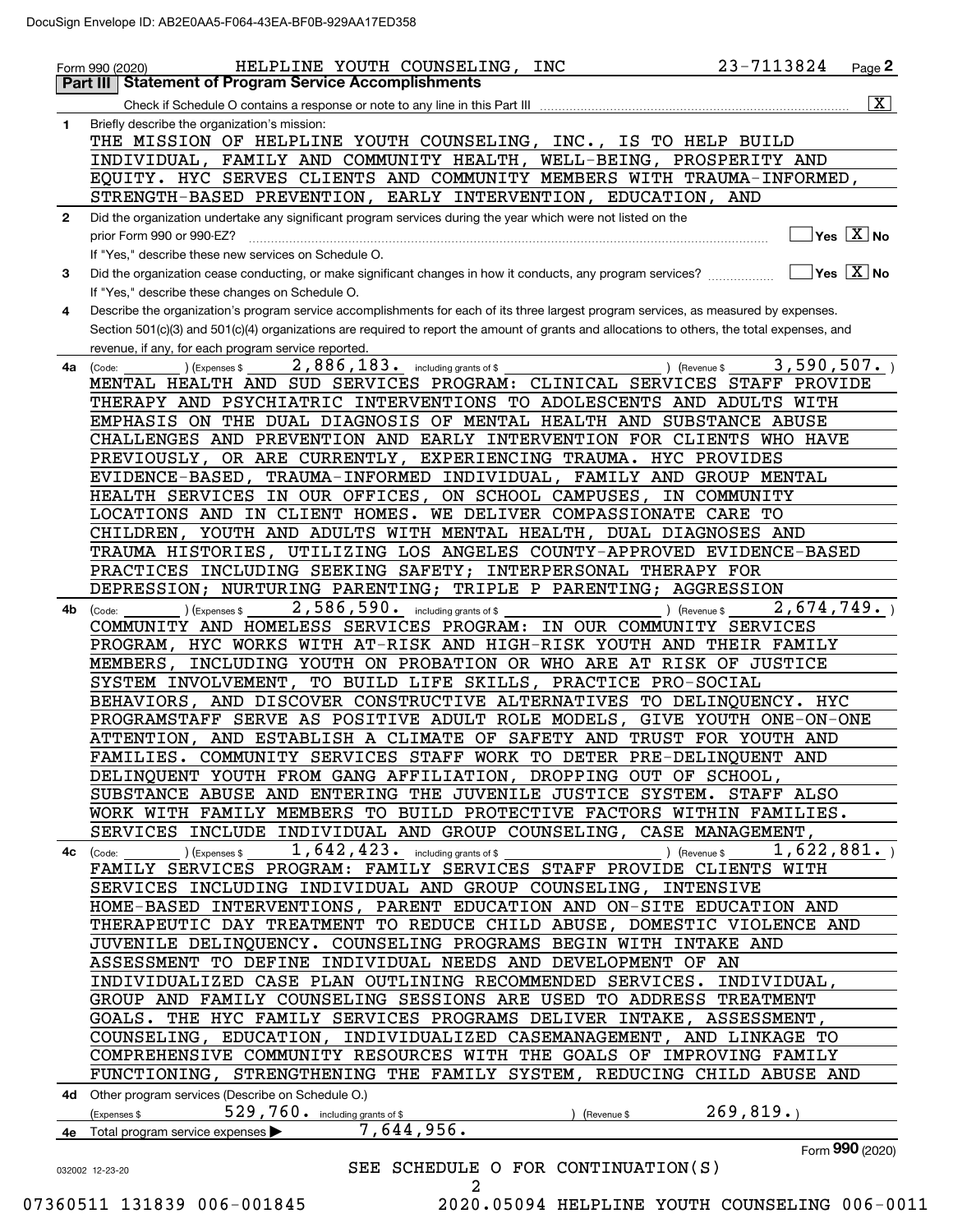## Form 990 (2020) HELPLINE YOUTH COUNSELING,INC 23-7113824 Page Form 990 (2020) **1990 EXELP AND RELP LINE YOUTH COUNSELING**, INC 23-7113824 Page 3<br>Part IV | Checklist of Required Schedules

|              |                                                                                                                                       |                 | Yes         | No                      |
|--------------|---------------------------------------------------------------------------------------------------------------------------------------|-----------------|-------------|-------------------------|
| 1            | Is the organization described in section $501(c)(3)$ or $4947(a)(1)$ (other than a private foundation)?                               |                 |             |                         |
|              |                                                                                                                                       | 1.              | X           |                         |
| $\mathbf{2}$ |                                                                                                                                       | $\mathbf{2}$    | $\mathbf X$ |                         |
| 3            | Did the organization engage in direct or indirect political campaign activities on behalf of or in opposition to candidates for       |                 |             |                         |
|              |                                                                                                                                       | 3               |             | x                       |
|              | Section 501(c)(3) organizations. Did the organization engage in lobbying activities, or have a section 501(h) election in effect      |                 |             |                         |
|              |                                                                                                                                       | 4               |             | x                       |
| 5            | Is the organization a section 501(c)(4), 501(c)(5), or 501(c)(6) organization that receives membership dues, assessments, or          |                 |             |                         |
|              |                                                                                                                                       | 5               |             | x                       |
| 6            | Did the organization maintain any donor advised funds or any similar funds or accounts for which donors have the right to             |                 |             |                         |
|              | provide advice on the distribution or investment of amounts in such funds or accounts? If "Yes," complete Schedule D, Part I          | 6               |             | x                       |
| 7            | Did the organization receive or hold a conservation easement, including easements to preserve open space,                             |                 |             | x                       |
|              |                                                                                                                                       | $\overline{7}$  |             |                         |
| 8            | Did the organization maintain collections of works of art, historical treasures, or other similar assets? If "Yes," complete          | 8               |             | x                       |
| 9            | Did the organization report an amount in Part X, line 21, for escrow or custodial account liability, serve as a custodian for         |                 |             |                         |
|              | amounts not listed in Part X; or provide credit counseling, debt management, credit repair, or debt negotiation services?             |                 |             |                         |
|              |                                                                                                                                       | 9               |             | x                       |
| 10           | Did the organization, directly or through a related organization, hold assets in donor-restricted endowments                          |                 |             |                         |
|              |                                                                                                                                       | 10              | X           |                         |
| 11           | If the organization's answer to any of the following questions is "Yes," then complete Schedule D, Parts VI, VII, VIII, IX, or X      |                 |             |                         |
|              | as applicable.                                                                                                                        |                 |             |                         |
|              | a Did the organization report an amount for land, buildings, and equipment in Part X, line 10? If "Yes," complete Schedule D,         |                 |             |                         |
|              |                                                                                                                                       | 11a             | X           |                         |
|              | <b>b</b> Did the organization report an amount for investments - other securities in Part X, line 12, that is 5% or more of its total |                 |             |                         |
|              |                                                                                                                                       | 11 <sub>b</sub> |             | x                       |
|              | c Did the organization report an amount for investments - program related in Part X, line 13, that is 5% or more of its total         |                 |             |                         |
|              |                                                                                                                                       | 11c             |             | x                       |
|              | d Did the organization report an amount for other assets in Part X, line 15, that is 5% or more of its total assets reported in       |                 |             |                         |
|              |                                                                                                                                       | 11d             |             | X                       |
|              | e Did the organization report an amount for other liabilities in Part X, line 25? If "Yes," complete Schedule D, Part X               | 11e             |             | $\overline{\mathbf{X}}$ |
| f            | Did the organization's separate or consolidated financial statements for the tax year include a footnote that addresses               |                 |             |                         |
|              | the organization's liability for uncertain tax positions under FIN 48 (ASC 740)? If "Yes," complete Schedule D, Part X                | 11f             | X           |                         |
|              | 12a Did the organization obtain separate, independent audited financial statements for the tax year? If "Yes," complete               |                 |             |                         |
|              |                                                                                                                                       | 12a             | X           |                         |
|              | <b>b</b> Was the organization included in consolidated, independent audited financial statements for the tax year?                    |                 |             |                         |
|              | If "Yes," and if the organization answered "No" to line 12a, then completing Schedule D, Parts XI and XII is optional                 | 12b<br>13       |             | X<br>$\mathbf X$        |
| 13<br>14a    | Did the organization maintain an office, employees, or agents outside of the United States?                                           | 14a             |             | X                       |
| b            | Did the organization have aggregate revenues or expenses of more than \$10,000 from grantmaking, fundraising, business,               |                 |             |                         |
|              | investment, and program service activities outside the United States, or aggregate foreign investments valued at \$100,000            |                 |             |                         |
|              |                                                                                                                                       | 14b             |             | x                       |
| 15           | Did the organization report on Part IX, column (A), line 3, more than \$5,000 of grants or other assistance to or for any             |                 |             |                         |
|              |                                                                                                                                       | 15              |             | X                       |
| 16           | Did the organization report on Part IX, column (A), line 3, more than \$5,000 of aggregate grants or other assistance to              |                 |             |                         |
|              |                                                                                                                                       | 16              |             | X                       |
| 17           | Did the organization report a total of more than \$15,000 of expenses for professional fundraising services on Part IX,               |                 |             |                         |
|              |                                                                                                                                       | 17              |             | X                       |
| 18           | Did the organization report more than \$15,000 total of fundraising event gross income and contributions on Part VIII, lines          |                 |             |                         |
|              |                                                                                                                                       | 18              | X           |                         |
| 19           | Did the organization report more than \$15,000 of gross income from gaming activities on Part VIII, line 9a? If "Yes."                |                 |             |                         |
|              |                                                                                                                                       | 19              |             | X                       |
| 20a          |                                                                                                                                       | <b>20a</b>      |             | $\mathbf X$             |
| b            | If "Yes" to line 20a, did the organization attach a copy of its audited financial statements to this return?                          | 20 <sub>b</sub> |             |                         |
| 21           | Did the organization report more than \$5,000 of grants or other assistance to any domestic organization or                           |                 |             |                         |
|              |                                                                                                                                       | 21              |             | x                       |
|              | 032003 12-23-20                                                                                                                       |                 |             | Form 990 (2020)         |

3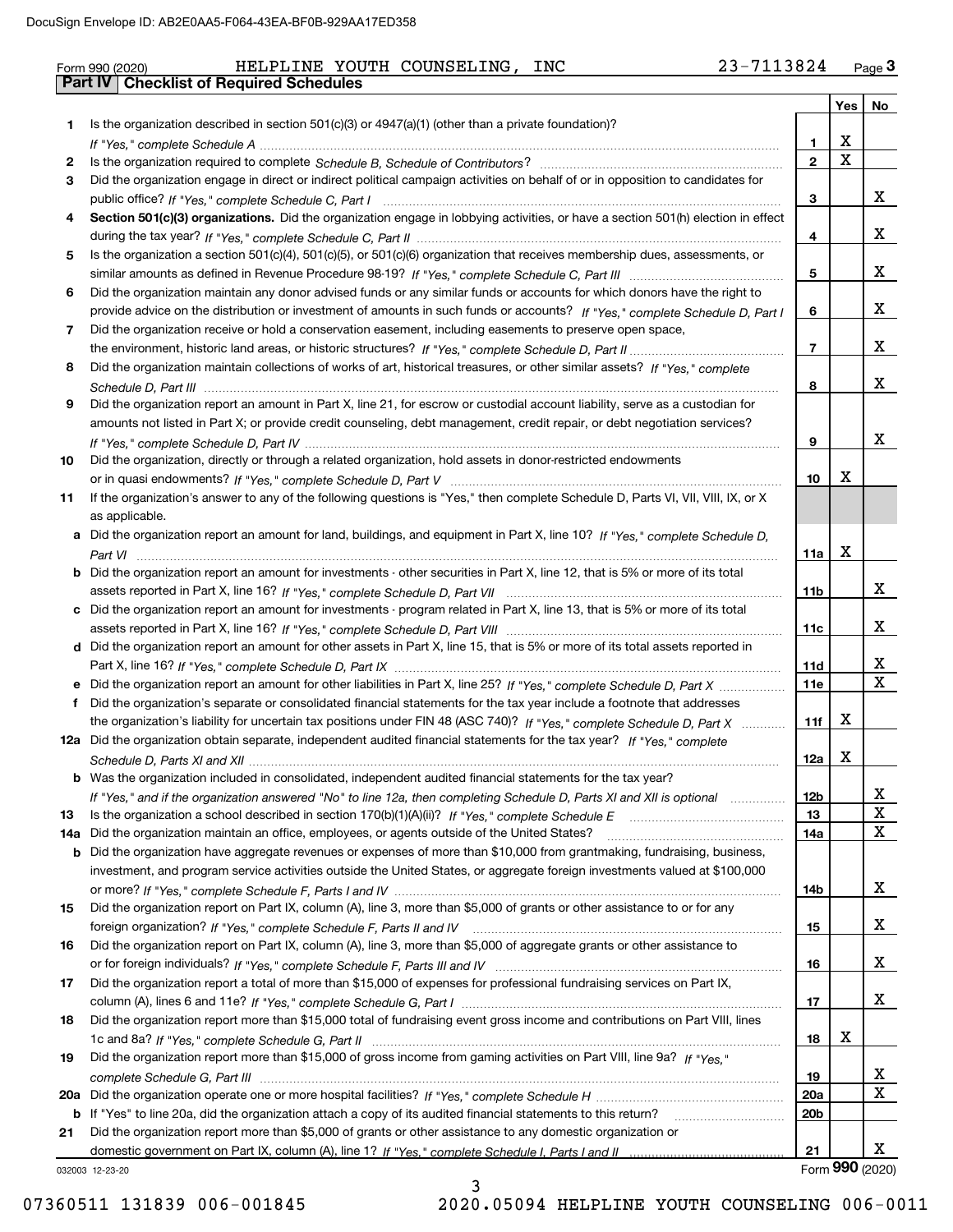### 032004 12-23-20 **Yes No 22**Did the organization report more than \$5,000 of grants or other assistance to or for domestic individuals on **2324a**Did the organization have a tax-exempt bond issue with an outstanding principal amount of more than \$100,000 as of the **25aSection 501(c)(3), 501(c)(4), and 501(c)(29) organizations.**  Did the organization engage in an excess benefit **26272829303132333435a** Did the organization have a controlled entity within the meaning of section 512(b)(13)? **363738222324a24b24c24d25a25b262728a28b28c29303132333435a35b363738b** Did the organization invest any proceeds of tax-exempt bonds beyond a temporary period exception? \_\_\_\_\_\_\_\_\_\_\_\_\_\_\_\_\_ **c**Did the organization maintain an escrow account other than a refunding escrow at any time during the year to defease **d** Did the organization act as an "on behalf of" issuer for bonds outstanding at any time during the year? www.communically **b** Is the organization aware that it engaged in an excess benefit transaction with a disqualified person in a prior year, and **a** A current or former officer, director, trustee, key employee, creator or founder, or substantial contributor? If **b***If "Yes," complete Schedule L, Part IV* A family member of any individual described in line 28a? ~~~~~~~~~~~~~~~**c***If* A 35% controlled entity of one or more individuals and/or organizations described in lines 28a or 28b? **b** If "Yes" to line 35a, did the organization receive any payment from or engage in any transaction with a controlled entity **Section 501(c)(3) organizations.** Did the organization make any transfers to an exempt non-charitable related organization? **Note:**  All Form 990 filers are required to complete Schedule O **Yes No 1a** Enter the number reported in Box 3 of Form 1096. Enter -0- if not applicable  $\ldots$  $\ldots$  $\ldots$  $\ldots$  $\ldots$ **b** Enter the number of Forms W-2G included in line 1a. Enter -0- if not applicable  $\ldots$  $\ldots$  $\ldots$  $\ldots$  ${\bf c}$  Did the organization comply with backup withholding rules for reportable payments to vendors and reportable gaming **1a1b1c** Form (2020) **990**orm 990 (2020) HELPLINE YOUTH COUNSELING , INC 23-7113824 <sub>Page</sub> 4<br><mark>Part IV | Checklist of Required Schedules</mark> <sub>(continued)</sub> Part IX, column (A), line 2? H "Yes," complete Schedule I, Parts I and III **www.www.www.www.www.www.www.ww** *If "Yes," complete* and former officers, directors, trustees, key employees, and highest compensated employees? *Schedule J* last day of the year, that was issued after December 31, 2002? If "Yes," answer lines 24b through 24d and complete *Schedule K. If "No," go to line 25a* ~~~~~~~~~~~~~~~~~~~~~~~~~~~~~~~~~~~~~~~~~~~~~transaction with a disqualified person during the year? If "Yes," complete Schedule L, Part I multimated and the *If "Yes," complete* that the transaction has not been reported on any of the organization's prior Forms 990 or 990-EZ? *Schedule L, Part I* controlled entity or family member of any of these persons?  $H$  "Yes," complete Schedule L, Part II www.www.www.www. entity (including an employee thereof) or family member of any of these persons? If "Yes," c*omplete Schedule L, Part III* ......... *"Yes," complete Schedule L, Part IV* ~~~~~~~~~~~~~~~~~~~~~~~~~~~~~~~~~~~~~~~~~~~~*"Yes," complete Schedule L, Part IV* ~~~~~~~~~~~~~~~~~~~~~~~~~~~~~~~~~~~~~~~~~~~~ Did the organization receive more than \$25,000 in non-cash contributions? If "Yes," complete Schedule M ........................... *If "Yes," complete Schedule M* contributions? ~~~~~~~~~~~~~~~~~~~~~~~~~~~~~~~~~~~~~~~Did the organization liquidate, terminate, or dissolve and cease operations? If "Yes," c*omplete Schedule N, Part I If "Yes," complete* Did the organization sell, exchange, dispose of, or transfer more than 25% of its net assets? *Schedule N, Part II* ~~~~~~~~~~~~~~~~~~~~~~~~~~~~~~~~~~~~~~~~~~~~~~~~~~~~ *If "Yes," complete Schedule R, Part I* sections 301.7701-2 and 301.7701-3? ~~~~~~~~~~~~~~~~~~~~~~~~ Was the organization related to any tax-exempt or taxable entity? If "Yes," complete Schedule R, Part II, III, or IV, and *Part V, line 1* within the meaning of section 512(b)(13)? If "Yes," complete Schedule R, Part V, line 2 ……………………………………………… If "Yes," complete Schedule R, Part V, line 2 …………………………………………………………………………………………… and that is treated as a partnership for federal income tax purposes? *H* "Yes," complete Schedule R, Part VI ......................... Form 990 (2020) HELPLINE YOUTH COUNSELING,INC 23-7113824 Page Did the organization answer "Yes" to Part VII, Section A, line 3, 4, or 5 about compensation of the organization's current any tax-exempt bonds? ~~~~~~~~~~~~~~~~~~~~~~~~~~~~~~~~~~~~~~~~~~~~~~~~~~ Did the organization report any amount on Part X, line 5 or 22, for receivables from or payables to any current or former officer, director, trustee, key employee, creator or founder, substantial contributor, or 35% Did the organization provide a grant or other assistance to any current or former officer, director, trustee, key employee, creator or founder, substantial contributor or employee thereof, a grant selection committee member, or to a 35% controlled Was the organization a party to a business transaction with one of the following parties (see Schedule L, Part IV instructions, for applicable filing thresholds, conditions, and exceptions): Did the organization receive contributions of art, historical treasures, or other similar assets, or qualified conservation Did the organization own 100% of an entity disregarded as separate from the organization under Regulations Did the organization conduct more than 5% of its activities through an entity that is not a related organization Did the organization complete Schedule O and provide explanations in Schedule O for Part VI, lines 11b and 19? Check if Schedule O contains a response or note to any line in this Part V (gambling) winnings to prize winners? **Part V** | Statements Regarding Other IRS Filings and Tax Compliance  $\mathcal{L}^{\text{max}}$ X X X X X X X X X X X X 33 0 X X X X X X X X X 4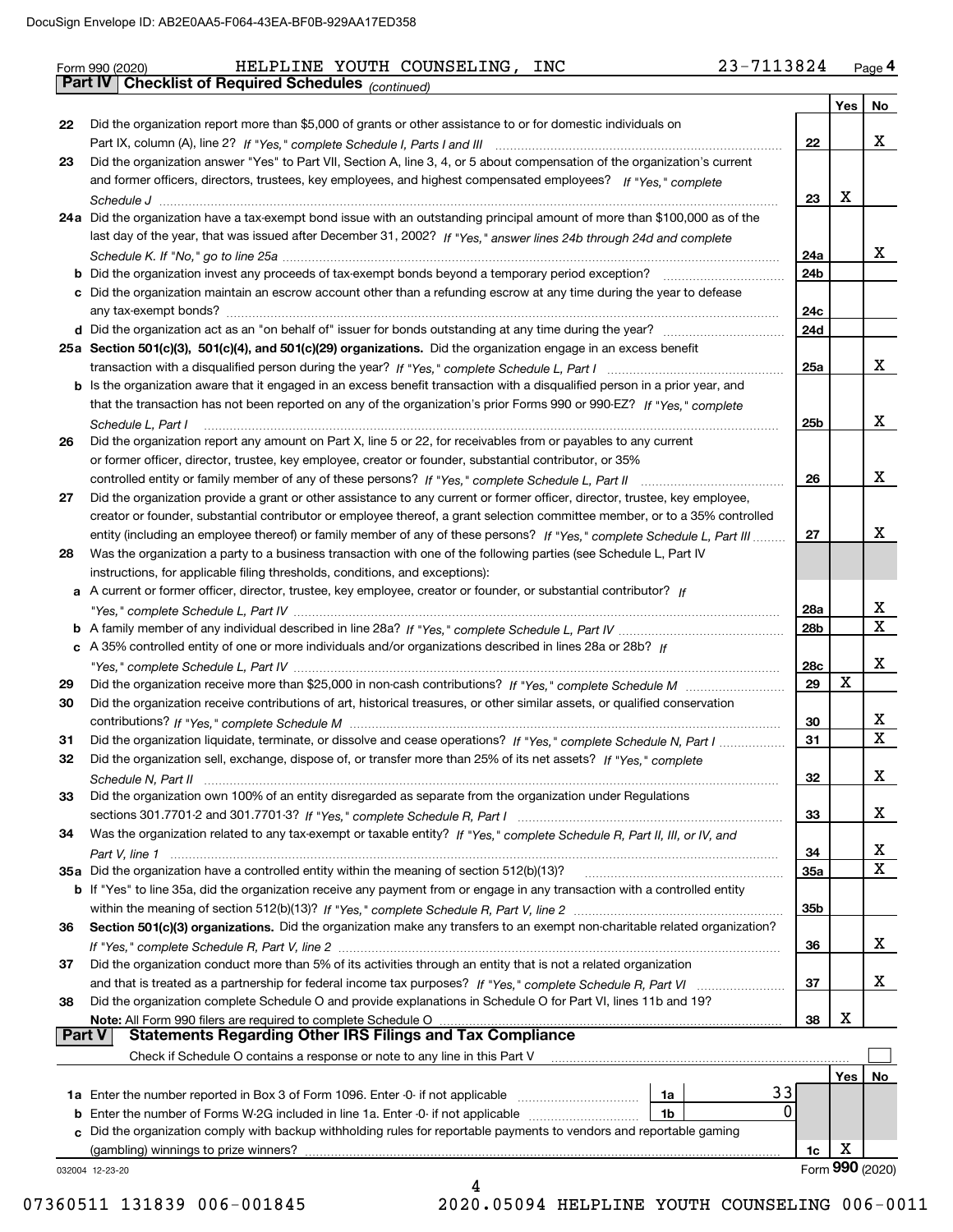|                                                                                                           | 23-7113824<br>HELPLINE YOUTH COUNSELING, INC<br>Form 990 (2020)                                                                                 |                |     | $_{\text{Page}}$ 5 |  |  |  |  |  |
|-----------------------------------------------------------------------------------------------------------|-------------------------------------------------------------------------------------------------------------------------------------------------|----------------|-----|--------------------|--|--|--|--|--|
| Part V                                                                                                    | Statements Regarding Other IRS Filings and Tax Compliance (continued)                                                                           |                |     |                    |  |  |  |  |  |
|                                                                                                           |                                                                                                                                                 |                | Yes | No                 |  |  |  |  |  |
|                                                                                                           | 2a Enter the number of employees reported on Form W-3, Transmittal of Wage and Tax Statements,                                                  |                |     |                    |  |  |  |  |  |
|                                                                                                           | 132<br>filed for the calendar year ending with or within the year covered by this return <i>manumumumum</i><br>2a                               |                | x   |                    |  |  |  |  |  |
|                                                                                                           |                                                                                                                                                 |                |     |                    |  |  |  |  |  |
|                                                                                                           |                                                                                                                                                 |                |     |                    |  |  |  |  |  |
|                                                                                                           | 3a Did the organization have unrelated business gross income of \$1,000 or more during the year?                                                |                |     |                    |  |  |  |  |  |
|                                                                                                           |                                                                                                                                                 | 3b             |     |                    |  |  |  |  |  |
|                                                                                                           | 4a At any time during the calendar year, did the organization have an interest in, or a signature or other authority over, a                    |                |     |                    |  |  |  |  |  |
|                                                                                                           |                                                                                                                                                 |                |     |                    |  |  |  |  |  |
|                                                                                                           | <b>b</b> If "Yes," enter the name of the foreign country $\blacktriangleright$                                                                  |                |     |                    |  |  |  |  |  |
|                                                                                                           | See instructions for filing requirements for FinCEN Form 114, Report of Foreign Bank and Financial Accounts (FBAR).                             |                |     |                    |  |  |  |  |  |
| 5a                                                                                                        | Was the organization a party to a prohibited tax shelter transaction at any time during the tax year?                                           | 5a             |     | x                  |  |  |  |  |  |
| b                                                                                                         |                                                                                                                                                 | 5 <sub>b</sub> |     | х                  |  |  |  |  |  |
| с                                                                                                         |                                                                                                                                                 | 5c             |     |                    |  |  |  |  |  |
|                                                                                                           | 6a Does the organization have annual gross receipts that are normally greater than \$100,000, and did the organization solicit                  |                |     |                    |  |  |  |  |  |
|                                                                                                           | any contributions that were not tax deductible as charitable contributions?                                                                     | 6a             |     | x                  |  |  |  |  |  |
|                                                                                                           | b If "Yes," did the organization include with every solicitation an express statement that such contributions or gifts                          |                |     |                    |  |  |  |  |  |
|                                                                                                           | were not tax deductible?                                                                                                                        | 6b             |     |                    |  |  |  |  |  |
| 7                                                                                                         | Organizations that may receive deductible contributions under section 170(c).                                                                   |                |     |                    |  |  |  |  |  |
| a                                                                                                         | Did the organization receive a payment in excess of \$75 made partly as a contribution and partly for goods and services provided to the payor? | 7a             |     | x                  |  |  |  |  |  |
| b                                                                                                         | If "Yes," did the organization notify the donor of the value of the goods or services provided?                                                 | 7b             |     |                    |  |  |  |  |  |
|                                                                                                           | Did the organization sell, exchange, or otherwise dispose of tangible personal property for which it was required                               |                |     |                    |  |  |  |  |  |
|                                                                                                           |                                                                                                                                                 | 7c             |     | x                  |  |  |  |  |  |
| d                                                                                                         | 7d                                                                                                                                              |                |     |                    |  |  |  |  |  |
| е                                                                                                         | Did the organization receive any funds, directly or indirectly, to pay premiums on a personal benefit contract?                                 | 7e             |     | х                  |  |  |  |  |  |
| f                                                                                                         | Did the organization, during the year, pay premiums, directly or indirectly, on a personal benefit contract?                                    | 7f             |     | х                  |  |  |  |  |  |
| g                                                                                                         | If the organization received a contribution of qualified intellectual property, did the organization file Form 8899 as required?                | 7g<br>7h       |     |                    |  |  |  |  |  |
| h.                                                                                                        | If the organization received a contribution of cars, boats, airplanes, or other vehicles, did the organization file a Form 1098-C?              |                |     |                    |  |  |  |  |  |
| Sponsoring organizations maintaining donor advised funds. Did a donor advised fund maintained by the<br>8 |                                                                                                                                                 |                |     |                    |  |  |  |  |  |
|                                                                                                           | sponsoring organization have excess business holdings at any time during the year?                                                              | 8              |     |                    |  |  |  |  |  |
| 9                                                                                                         | Sponsoring organizations maintaining donor advised funds.                                                                                       |                |     |                    |  |  |  |  |  |
| a                                                                                                         | Did the sponsoring organization make any taxable distributions under section 4966?                                                              | 9а             |     |                    |  |  |  |  |  |
| b                                                                                                         | Did the sponsoring organization make a distribution to a donor, donor advisor, or related person?                                               | 9b             |     |                    |  |  |  |  |  |
| 10                                                                                                        | Section 501(c)(7) organizations. Enter:                                                                                                         |                |     |                    |  |  |  |  |  |
|                                                                                                           | 10a                                                                                                                                             |                |     |                    |  |  |  |  |  |
|                                                                                                           | 10 <sub>b</sub><br>Gross receipts, included on Form 990, Part VIII, line 12, for public use of club facilities                                  |                |     |                    |  |  |  |  |  |
| 11                                                                                                        | Section 501(c)(12) organizations. Enter:                                                                                                        |                |     |                    |  |  |  |  |  |
| a                                                                                                         | 11a<br>Gross income from members or shareholders                                                                                                |                |     |                    |  |  |  |  |  |
|                                                                                                           | b Gross income from other sources (Do not net amounts due or paid to other sources against                                                      |                |     |                    |  |  |  |  |  |
|                                                                                                           | 11 <sub>b</sub><br>amounts due or received from them.)                                                                                          |                |     |                    |  |  |  |  |  |
|                                                                                                           | 12a Section 4947(a)(1) non-exempt charitable trusts. Is the organization filing Form 990 in lieu of Form 1041?                                  | 12a            |     |                    |  |  |  |  |  |
|                                                                                                           | <b>b</b> If "Yes," enter the amount of tax-exempt interest received or accrued during the year<br>12b                                           |                |     |                    |  |  |  |  |  |
| 13                                                                                                        | Section 501(c)(29) qualified nonprofit health insurance issuers.                                                                                |                |     |                    |  |  |  |  |  |
|                                                                                                           | a Is the organization licensed to issue qualified health plans in more than one state?                                                          | 13a            |     |                    |  |  |  |  |  |
|                                                                                                           | Note: See the instructions for additional information the organization must report on Schedule O.                                               |                |     |                    |  |  |  |  |  |
|                                                                                                           | <b>b</b> Enter the amount of reserves the organization is required to maintain by the states in which the<br>13 <sub>b</sub>                    |                |     |                    |  |  |  |  |  |
|                                                                                                           | 13 <sub>c</sub>                                                                                                                                 |                |     |                    |  |  |  |  |  |
| 14a                                                                                                       | Did the organization receive any payments for indoor tanning services during the tax year?                                                      | 14a            |     | x                  |  |  |  |  |  |
|                                                                                                           | <b>b</b> If "Yes," has it filed a Form 720 to report these payments? If "No," provide an explanation on Schedule O                              | 14b            |     |                    |  |  |  |  |  |
| 15                                                                                                        | Is the organization subject to the section 4960 tax on payment(s) of more than \$1,000,000 in remuneration or                                   |                |     |                    |  |  |  |  |  |
|                                                                                                           |                                                                                                                                                 | 15             |     | x                  |  |  |  |  |  |
|                                                                                                           | If "Yes," see instructions and file Form 4720, Schedule N.                                                                                      |                |     |                    |  |  |  |  |  |
| 16                                                                                                        | Is the organization an educational institution subject to the section 4968 excise tax on net investment income?                                 | 16             |     | х                  |  |  |  |  |  |
|                                                                                                           | If "Yes," complete Form 4720, Schedule O.                                                                                                       |                |     |                    |  |  |  |  |  |

5

Form (2020) **990**

032005 12-23-20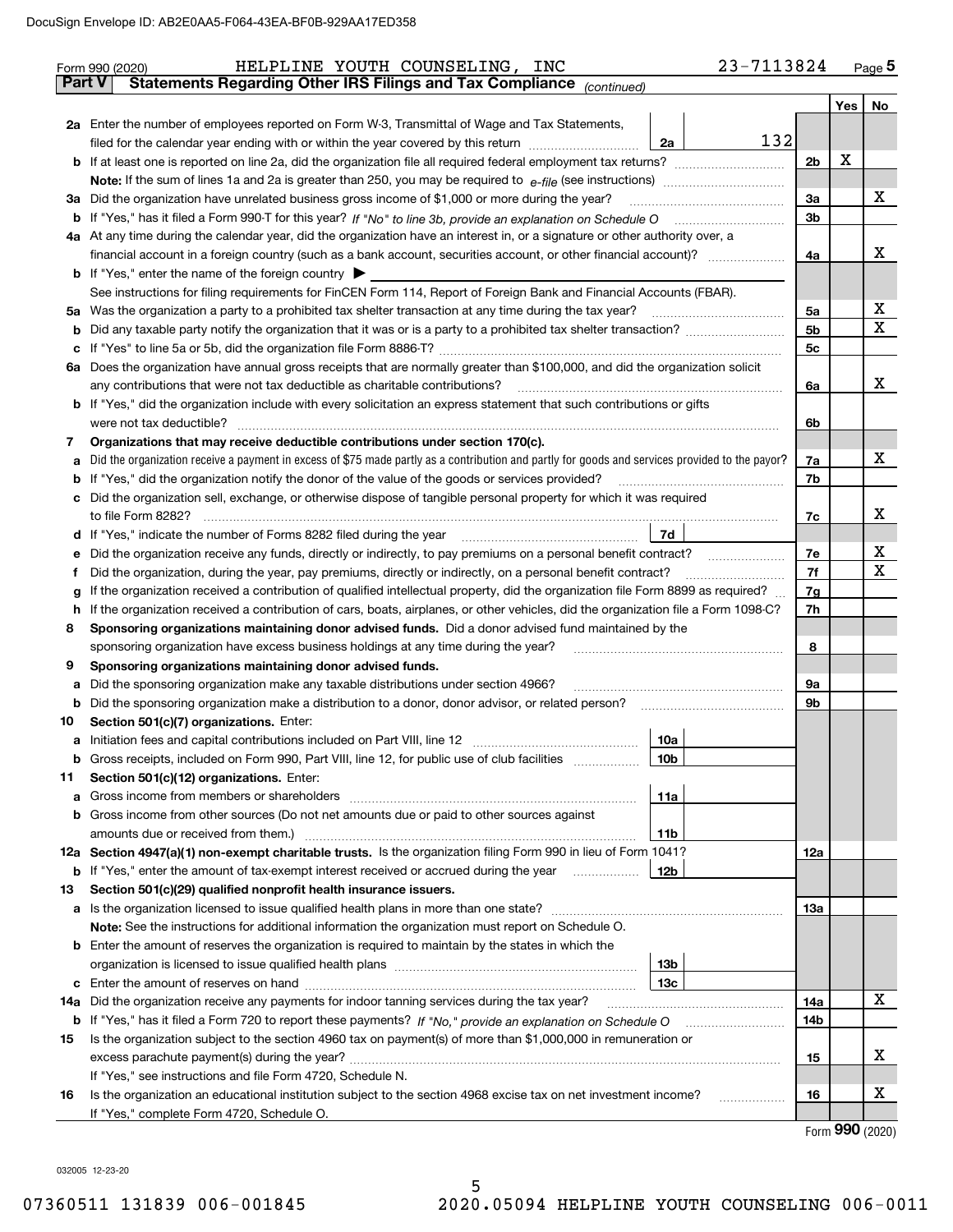|    | <b>Section A. Governing Body and Management</b>                                                                                                                                                                                |                 |                 | $\overline{\mathbf{x}}$ |
|----|--------------------------------------------------------------------------------------------------------------------------------------------------------------------------------------------------------------------------------|-----------------|-----------------|-------------------------|
|    |                                                                                                                                                                                                                                |                 |                 |                         |
|    | 10<br>1a                                                                                                                                                                                                                       |                 | Yes             | No.                     |
|    | 1a Enter the number of voting members of the governing body at the end of the tax year                                                                                                                                         |                 |                 |                         |
|    | If there are material differences in voting rights among members of the governing body, or if the governing                                                                                                                    |                 |                 |                         |
|    | body delegated broad authority to an executive committee or similar committee, explain on Schedule O.                                                                                                                          |                 |                 |                         |
|    | 10<br><b>b</b> Enter the number of voting members included on line 1a, above, who are independent<br>1b                                                                                                                        |                 |                 |                         |
| 2  | Did any officer, director, trustee, or key employee have a family relationship or a business relationship with any other                                                                                                       |                 |                 |                         |
|    | officer, director, trustee, or key employee?                                                                                                                                                                                   | $\mathbf{2}$    |                 | Х                       |
| з  | Did the organization delegate control over management duties customarily performed by or under the direct supervision                                                                                                          |                 |                 |                         |
|    | of officers, directors, trustees, or key employees to a management company or other person?                                                                                                                                    | 3               |                 | X                       |
| 4  | Did the organization make any significant changes to its governing documents since the prior Form 990 was filed?                                                                                                               | 4               | X               |                         |
| 5  |                                                                                                                                                                                                                                | 5               |                 | $\mathbf{X}$            |
| 6  | Did the organization have members or stockholders?                                                                                                                                                                             | 6               |                 | $\overline{\mathbf{x}}$ |
| 7a | Did the organization have members, stockholders, or other persons who had the power to elect or appoint one or                                                                                                                 |                 |                 |                         |
|    | more members of the governing body?                                                                                                                                                                                            | 7a              |                 | х                       |
|    | b Are any governance decisions of the organization reserved to (or subject to approval by) members, stockholders, or                                                                                                           |                 |                 |                         |
|    | persons other than the governing body?                                                                                                                                                                                         |                 |                 | х                       |
|    |                                                                                                                                                                                                                                | 7b              |                 |                         |
| 8  | Did the organization contemporaneously document the meetings held or written actions undertaken during the year by the following:                                                                                              |                 |                 |                         |
| а  |                                                                                                                                                                                                                                | 8а              | х               |                         |
|    | Each committee with authority to act on behalf of the governing body?                                                                                                                                                          | 8b              | X               |                         |
| 9  | Is there any officer, director, trustee, or key employee listed in Part VII, Section A, who cannot be reached at the                                                                                                           |                 |                 |                         |
|    |                                                                                                                                                                                                                                | 9               |                 | x                       |
|    | Section B. Policies (This Section B requests information about policies not required by the Internal Revenue Code.)                                                                                                            |                 |                 |                         |
|    |                                                                                                                                                                                                                                |                 | Yes             | No                      |
|    |                                                                                                                                                                                                                                | 10a             |                 | X                       |
|    | <b>b</b> If "Yes," did the organization have written policies and procedures governing the activities of such chapters, affiliates,                                                                                            |                 |                 |                         |
|    |                                                                                                                                                                                                                                | 10 <sub>b</sub> |                 |                         |
|    | 11a Has the organization provided a complete copy of this Form 990 to all members of its governing body before filing the form?                                                                                                | 11a             | x               |                         |
|    | <b>b</b> Describe in Schedule O the process, if any, used by the organization to review this Form 990.                                                                                                                         |                 |                 |                         |
|    |                                                                                                                                                                                                                                | 12a             | x               |                         |
|    | <b>b</b> Were officers, directors, or trustees, and key employees required to disclose annually interests that could give rise to conflicts?                                                                                   | 12 <sub>b</sub> | X               |                         |
|    | c Did the organization regularly and consistently monitor and enforce compliance with the policy? If "Yes." describe                                                                                                           |                 |                 |                         |
|    | in Schedule O how this was done manufactured and continuum control of the state of the state of the state of t                                                                                                                 | 12c             | х               |                         |
| 13 |                                                                                                                                                                                                                                | 13              | X               |                         |
|    | Did the organization have a written document retention and destruction policy?                                                                                                                                                 | 14              | $\mathbf x$     |                         |
| 14 |                                                                                                                                                                                                                                |                 |                 |                         |
| 15 | Did the process for determining compensation of the following persons include a review and approval by independent                                                                                                             |                 |                 |                         |
|    | persons, comparability data, and contemporaneous substantiation of the deliberation and decision?                                                                                                                              |                 |                 |                         |
|    | a The organization's CEO, Executive Director, or top management official [11] [12] The organization's CEO, Executive Director, or top management official [12] [12] [12] [12] The organization's CEO, Executive Director, or t | 15a             | х               |                         |
|    |                                                                                                                                                                                                                                | 15b             | x               |                         |
|    | If "Yes" to line 15a or 15b, describe the process in Schedule O (see instructions).                                                                                                                                            |                 |                 |                         |
|    | 16a Did the organization invest in, contribute assets to, or participate in a joint venture or similar arrangement with a                                                                                                      |                 |                 |                         |
|    | taxable entity during the year?                                                                                                                                                                                                | 16a             |                 | х                       |
|    | b If "Yes," did the organization follow a written policy or procedure requiring the organization to evaluate its participation                                                                                                 |                 |                 |                         |
|    | in joint venture arrangements under applicable federal tax law, and take steps to safeguard the organization's                                                                                                                 |                 |                 |                         |
|    |                                                                                                                                                                                                                                | 16b             |                 |                         |
|    | <b>Section C. Disclosure</b>                                                                                                                                                                                                   |                 |                 |                         |
| 17 | List the states with which a copy of this Form 990 is required to be filed $\blacktriangleright$ CA                                                                                                                            |                 |                 |                         |
| 18 | Section 6104 requires an organization to make its Forms 1023 (1024 or 1024-A, if applicable), 990, and 990-T (Section 501(c)(3)s only) available                                                                               |                 |                 |                         |
|    | for public inspection. Indicate how you made these available. Check all that apply.                                                                                                                                            |                 |                 |                         |
|    | $\lfloor x \rfloor$ Upon request<br>Own website<br>Another's website<br>Other (explain on Schedule O)                                                                                                                          |                 |                 |                         |
| 19 | Describe on Schedule O whether (and if so, how) the organization made its governing documents, conflict of interest policy, and financial                                                                                      |                 |                 |                         |
|    | statements available to the public during the tax year.                                                                                                                                                                        |                 |                 |                         |
| 20 | State the name, address, and telephone number of the person who possesses the organization's books and records                                                                                                                 |                 |                 |                         |
|    | DILAN TILLEKERATNE - 562-273-0722                                                                                                                                                                                              |                 |                 |                         |
|    | 90604<br>14181 TELEGRAPH ROAD, WHITTIER, CA                                                                                                                                                                                    |                 |                 |                         |
|    |                                                                                                                                                                                                                                |                 | Form 990 (2020) |                         |

Form 990 (2020) **Form 990 (2020)** HELPLINE YOUTH COUNSELING, INC 23-7113824 Page 6<br>**Part VI Governance, Management, and Disclosure** For each "Yes" response to lines 2 through 7b below, and for a "No" response

HELPLINE YOUTH COUNSELING, INC 23-7113824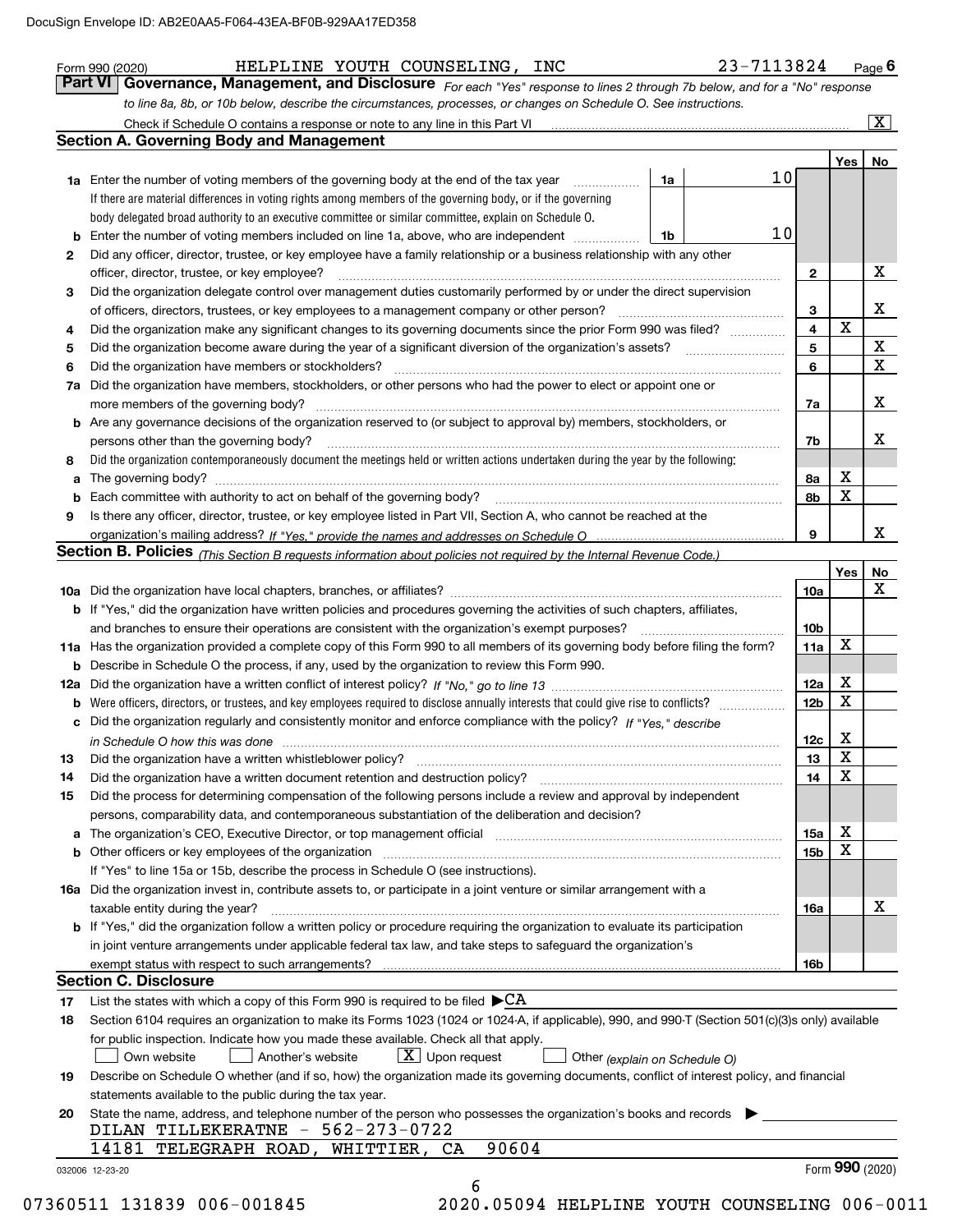| Form 990 (2020)                                                                                                                                      | HELPLINE YOUTH COUNSELING, INC                                                                                                                             | 23-7113824<br>Page <sup>7</sup> |  |  |  |  |  |  |  |
|------------------------------------------------------------------------------------------------------------------------------------------------------|------------------------------------------------------------------------------------------------------------------------------------------------------------|---------------------------------|--|--|--|--|--|--|--|
| Part VII Compensation of Officers, Directors, Trustees, Key Employees, Highest Compensated                                                           |                                                                                                                                                            |                                 |  |  |  |  |  |  |  |
| <b>Employees, and Independent Contractors</b>                                                                                                        |                                                                                                                                                            |                                 |  |  |  |  |  |  |  |
|                                                                                                                                                      | Check if Schedule O contains a response or note to any line in this Part VII                                                                               |                                 |  |  |  |  |  |  |  |
|                                                                                                                                                      | Section A. Officers, Directors, Trustees, Key Employees, and Highest Compensated Employees                                                                 |                                 |  |  |  |  |  |  |  |
|                                                                                                                                                      | 1a Complete this table for all persons required to be listed. Report compensation for the calendar year ending with or within the organization's tax year. |                                 |  |  |  |  |  |  |  |
| • List all of the organization's current officers, directors, trustees (whether individuals or organizations), regardless of amount of compensation. |                                                                                                                                                            |                                 |  |  |  |  |  |  |  |
| Enter -0- in columns (D), (E), and (F) if no compensation was paid.                                                                                  |                                                                                                                                                            |                                 |  |  |  |  |  |  |  |

 $\bullet$  List all of the organization's  $\,$ current key employees, if any. See instructions for definition of "key employee."

**•** List the organization's five current highest compensated employees (other than an officer, director, trustee, or key employee) who received reportable compensation (Box 5 of Form W-2 and/or Box 7 of Form 1099-MISC) of more than \$100,000 from the organization and any related organizations.

**•** List all of the organization's former officers, key employees, and highest compensated employees who received more than \$100,000 of reportable compensation from the organization and any related organizations.

**former directors or trustees**  ¥ List all of the organization's that received, in the capacity as a former director or trustee of the organization, more than \$10,000 of reportable compensation from the organization and any related organizations.

See instructions for the order in which to list the persons above.

Check this box if neither the organization nor any related organization compensated any current officer, director, or trustee.  $\mathcal{L}^{\text{max}}$ 

| (A)                           | (B)                    |                               |                                                                  |                       | (C)          |                                  |           | (D)                 | (E)                              | (F)                      |
|-------------------------------|------------------------|-------------------------------|------------------------------------------------------------------|-----------------------|--------------|----------------------------------|-----------|---------------------|----------------------------------|--------------------------|
| Name and title                | Average                |                               | Position<br>(do not check more than one                          |                       | Reportable   | Reportable                       | Estimated |                     |                                  |                          |
|                               | hours per              |                               | box, unless person is both an<br>officer and a director/trustee) |                       |              |                                  |           | compensation        | compensation                     | amount of                |
|                               | week                   |                               |                                                                  |                       |              |                                  |           | from                | from related                     | other                    |
|                               | (list any<br>hours for |                               |                                                                  |                       |              |                                  |           | the<br>organization | organizations<br>(W-2/1099-MISC) | compensation<br>from the |
|                               | related                |                               |                                                                  |                       |              |                                  |           | (W-2/1099-MISC)     |                                  | organization             |
|                               | organizations          |                               |                                                                  |                       |              |                                  |           |                     |                                  | and related              |
|                               | below                  | ndividual trustee or director | Institutional trustee                                            |                       | Key employee |                                  |           |                     |                                  | organizations            |
|                               | line)                  |                               |                                                                  | Officer               |              | Highest compensated<br> employee | Former    |                     |                                  |                          |
| (1)<br><b>JEFFREY FARBER</b>  | 40.00                  |                               |                                                                  |                       |              |                                  |           |                     |                                  |                          |
| EXECUTIVE DIRECTOR            |                        |                               |                                                                  | $\overline{\text{X}}$ |              |                                  |           | 156,137.            | $0$ .                            | 11, 177.                 |
| <b>JANE WU</b><br>(2)         | 40.00                  |                               |                                                                  |                       |              |                                  |           |                     |                                  |                          |
| CONTROLLER                    |                        |                               |                                                                  | Χ                     |              |                                  |           | 95,602.             | $\mathbf{0}$ .                   | 7,339.                   |
| DEEPAK NANDA<br>(3)           | 2.00                   |                               |                                                                  |                       |              |                                  |           |                     |                                  |                          |
| CHAIRPERSON                   |                        | $\mathbf X$                   |                                                                  | X                     |              |                                  |           | 0.                  | $\mathbf 0$ .                    | $0_{.}$                  |
| JACQUES WELCHE, CPA<br>(4)    | 4.00                   |                               |                                                                  |                       |              |                                  |           |                     |                                  |                          |
| <b>TREASURER</b>              |                        | $\mathbf X$                   |                                                                  | $\mathbf X$           |              |                                  |           | 0.                  | $\mathbf 0$ .                    | $\mathbf 0$ .            |
| PAM VAN ALSTYNE<br>(5)        | 2.00                   |                               |                                                                  |                       |              |                                  |           |                     |                                  |                          |
| <b>SECRETARY</b>              |                        | $\mathbf X$                   |                                                                  | X                     |              |                                  |           | 0.                  | $\mathbf 0$ .                    | $0_{.}$                  |
| (6) HENRY BOUCHOT             | 1.00                   |                               |                                                                  |                       |              |                                  |           |                     |                                  |                          |
| <b>DIRECTOR</b>               |                        | $\mathbf X$                   |                                                                  |                       |              |                                  |           | 0.                  | $\mathbf 0$ .                    | $\mathbf 0$ .            |
| SCOTT J. KALAGIAN, CFA<br>(7) | 4.00                   |                               |                                                                  |                       |              |                                  |           |                     |                                  |                          |
| <b>DIRECTOR</b>               |                        | $\mathbf X$                   |                                                                  |                       |              |                                  |           | 0.                  | 0.                               | $\mathbf 0$ .            |
| JOSE LUEVANO<br>(8)           | 1.00                   |                               |                                                                  |                       |              |                                  |           |                     |                                  |                          |
| <b>DIRECTOR</b>               |                        | $\overline{\mathbf{X}}$       |                                                                  |                       |              |                                  |           | 0.                  | $\mathbf 0$ .                    | $\mathbf 0$ .            |
| (9) ERICA LUNA                | 1.00                   |                               |                                                                  |                       |              |                                  |           |                     |                                  |                          |
| <b>DIRECTOR</b>               |                        | $\mathbf X$                   |                                                                  |                       |              |                                  |           | 0.                  | 0.                               | $0_{\bullet}$            |
| (10) PASTOR ARTHUR MCKIBBEN   | 1.00                   |                               |                                                                  |                       |              |                                  |           |                     |                                  |                          |
| <b>DIRECTOR</b>               |                        | $\mathbf X$                   |                                                                  |                       |              |                                  |           | 0.                  | 0.                               | $\mathbf 0$ .            |
| (11) DOUGLAS STAINE, ED. D.   | 1.00                   |                               |                                                                  |                       |              |                                  |           |                     |                                  |                          |
| <b>DIRECTOR</b>               |                        | $\mathbf X$                   |                                                                  |                       |              |                                  |           | 0.                  | 0.                               | $0_{.}$                  |
| (12) BECKY SHULTZ             | 1.00                   |                               |                                                                  |                       |              |                                  |           |                     |                                  |                          |
| <b>DIRECTOR</b>               |                        | $\mathbf X$                   |                                                                  |                       |              |                                  |           | 0.                  | 0.                               | $0_{.}$                  |
|                               |                        |                               |                                                                  |                       |              |                                  |           |                     |                                  |                          |
|                               |                        |                               |                                                                  |                       |              |                                  |           |                     |                                  |                          |
|                               |                        |                               |                                                                  |                       |              |                                  |           |                     |                                  |                          |
|                               |                        |                               |                                                                  |                       |              |                                  |           |                     |                                  |                          |
|                               |                        |                               |                                                                  |                       |              |                                  |           |                     |                                  |                          |
|                               |                        |                               |                                                                  |                       |              |                                  |           |                     |                                  |                          |
|                               |                        |                               |                                                                  |                       |              |                                  |           |                     |                                  |                          |
|                               |                        |                               |                                                                  |                       |              |                                  |           |                     |                                  |                          |
|                               |                        |                               |                                                                  |                       |              |                                  |           |                     |                                  |                          |
|                               |                        |                               |                                                                  |                       |              |                                  |           |                     |                                  |                          |

7

032007 12-23-20

Form (2020) **990**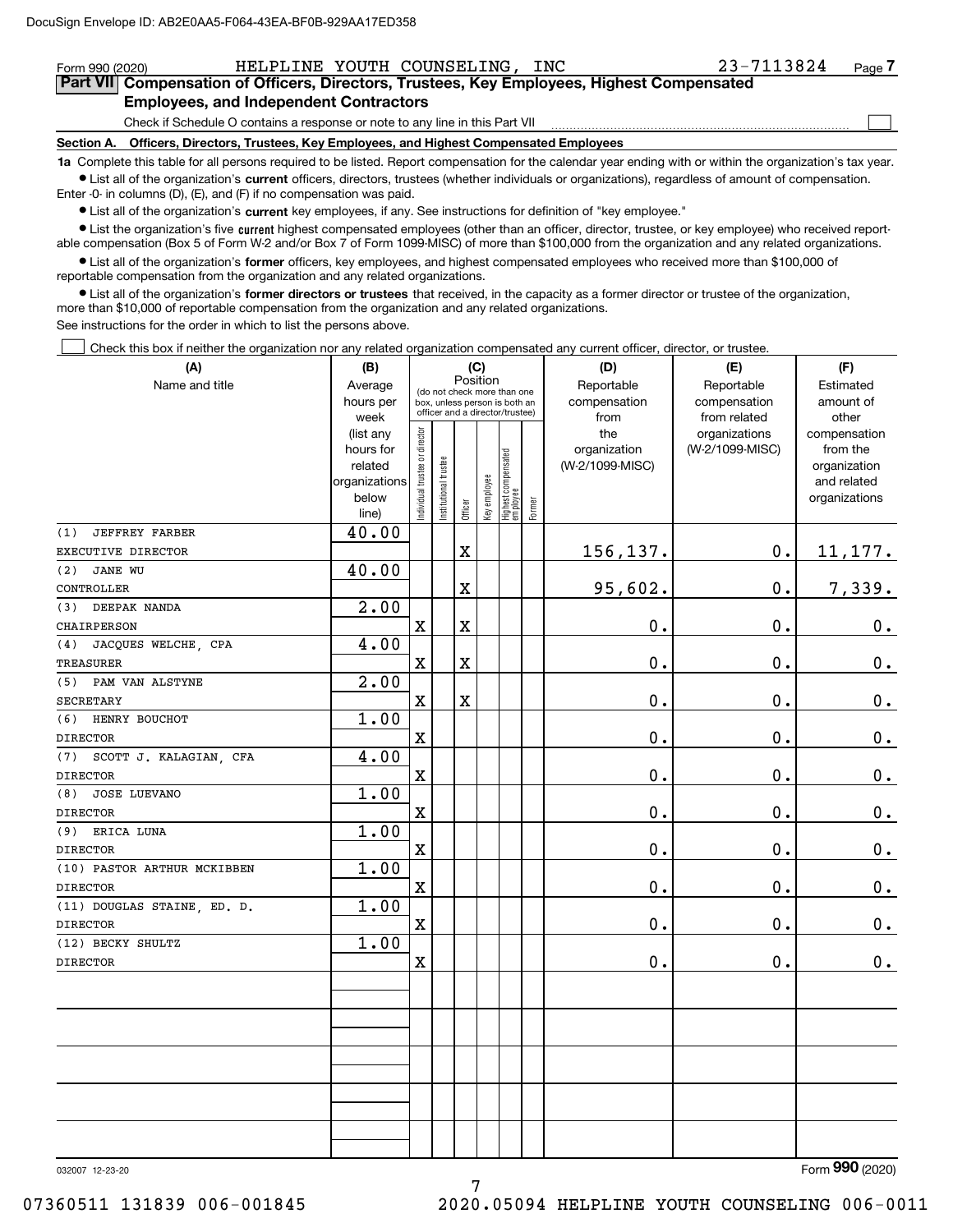|   | HELPLINE YOUTH COUNSELING,<br>Form 990 (2020)                                                                                                                                     |                                                         |                                |                        |         |              |                                                                                                 |                   | INC                                               | 23-7113824                                    |                  |     | Page 8                                                   |  |
|---|-----------------------------------------------------------------------------------------------------------------------------------------------------------------------------------|---------------------------------------------------------|--------------------------------|------------------------|---------|--------------|-------------------------------------------------------------------------------------------------|-------------------|---------------------------------------------------|-----------------------------------------------|------------------|-----|----------------------------------------------------------|--|
|   | <b>Part VII</b><br>Section A. Officers, Directors, Trustees, Key Employees, and Highest Compensated Employees (continued)                                                         |                                                         |                                |                        |         |              |                                                                                                 |                   |                                                   |                                               |                  |     |                                                          |  |
|   | (B)<br>(C)<br>(A)<br>Position<br>Average<br>Name and title                                                                                                                        |                                                         |                                |                        |         |              | (D)<br>Reportable                                                                               | (E)<br>Reportable |                                                   |                                               | (F)<br>Estimated |     |                                                          |  |
|   |                                                                                                                                                                                   | hours per<br>week<br>(list any                          |                                |                        |         |              | (do not check more than one<br>box, unless person is both an<br>officer and a director/trustee) |                   | compensation<br>from<br>the                       | compensation<br>from related<br>organizations |                  |     | amount of<br>other<br>compensation                       |  |
|   |                                                                                                                                                                                   | hours for<br>related<br>organizations<br>below<br>line) | Individual trustee or director | In stitutional trustee | Officer | Key employee | Highest compensated<br>  employee                                                               | Former            | organization<br>(W-2/1099-MISC)                   | (W-2/1099-MISC)                               |                  |     | from the<br>organization<br>and related<br>organizations |  |
|   |                                                                                                                                                                                   |                                                         |                                |                        |         |              |                                                                                                 |                   |                                                   |                                               |                  |     |                                                          |  |
|   |                                                                                                                                                                                   |                                                         |                                |                        |         |              |                                                                                                 |                   |                                                   |                                               |                  |     |                                                          |  |
|   |                                                                                                                                                                                   |                                                         |                                |                        |         |              |                                                                                                 |                   |                                                   |                                               |                  |     |                                                          |  |
|   |                                                                                                                                                                                   |                                                         |                                |                        |         |              |                                                                                                 |                   |                                                   |                                               |                  |     |                                                          |  |
|   |                                                                                                                                                                                   |                                                         |                                |                        |         |              |                                                                                                 |                   |                                                   |                                               |                  |     |                                                          |  |
|   |                                                                                                                                                                                   |                                                         |                                |                        |         |              |                                                                                                 |                   |                                                   |                                               |                  |     |                                                          |  |
|   |                                                                                                                                                                                   |                                                         |                                |                        |         |              |                                                                                                 |                   |                                                   |                                               |                  |     |                                                          |  |
|   |                                                                                                                                                                                   |                                                         |                                |                        |         |              |                                                                                                 |                   |                                                   |                                               |                  |     |                                                          |  |
|   |                                                                                                                                                                                   |                                                         |                                |                        |         |              |                                                                                                 |                   | 251,739.                                          |                                               | 0.               |     | 18,516.                                                  |  |
|   | c Total from continuation sheets to Part VII, Section A [111] [12] Total from continuation sheets to Part VII, Section A                                                          |                                                         |                                |                        |         |              |                                                                                                 |                   | $\mathbf{0}$ .<br>251,739.                        |                                               | $0$ .<br>0.      |     | 0.<br>18,516.                                            |  |
| 2 | Total number of individuals (including but not limited to those listed above) who received more than \$100,000 of reportable<br>compensation from the organization                |                                                         |                                |                        |         |              |                                                                                                 |                   |                                                   |                                               |                  |     | 1<br>Yes<br>No                                           |  |
| 3 | Did the organization list any former officer, director, trustee, key employee, or highest compensated employee on                                                                 |                                                         |                                |                        |         |              |                                                                                                 |                   |                                                   |                                               |                  | 3   | х                                                        |  |
|   | For any individual listed on line 1a, is the sum of reportable compensation and other compensation from the organization                                                          |                                                         |                                |                        |         |              |                                                                                                 |                   |                                                   |                                               |                  | 4   | х                                                        |  |
| 5 | Did any person listed on line 1a receive or accrue compensation from any unrelated organization or individual for services                                                        |                                                         |                                |                        |         |              |                                                                                                 |                   |                                                   |                                               |                  | 5   | x                                                        |  |
| 1 | <b>Section B. Independent Contractors</b><br>Complete this table for your five highest compensated independent contractors that received more than \$100,000 of compensation from |                                                         |                                |                        |         |              |                                                                                                 |                   |                                                   |                                               |                  |     |                                                          |  |
|   | the organization. Report compensation for the calendar year ending with or within the organization's tax year.                                                                    |                                                         |                                |                        |         |              |                                                                                                 |                   |                                                   |                                               |                  | (C) |                                                          |  |
|   | (A)<br>Name and business address<br>TEAMLOGIC IT OF PASADENA CA, 20 E.                                                                                                            |                                                         |                                |                        |         |              |                                                                                                 |                   | (B)<br>Description of services                    |                                               |                  |     | Compensation                                             |  |
|   | FOOTHILL BLVD. STE 228, ARCADIA, CA 91006                                                                                                                                         |                                                         |                                |                        |         |              |                                                                                                 |                   | $\texttt{I} \cdot \texttt{T}$ .<br><b>SERVICE</b> |                                               |                  |     | 118,740.                                                 |  |
|   |                                                                                                                                                                                   |                                                         |                                |                        |         |              |                                                                                                 |                   |                                                   |                                               |                  |     |                                                          |  |
|   |                                                                                                                                                                                   |                                                         |                                |                        |         |              |                                                                                                 |                   |                                                   |                                               |                  |     |                                                          |  |
|   |                                                                                                                                                                                   |                                                         |                                |                        |         |              |                                                                                                 |                   |                                                   |                                               |                  |     |                                                          |  |
| 2 | Total number of independent contractors (including but not limited to those listed above) who received more than<br>\$100,000 of compensation from the organization               |                                                         |                                |                        |         | 1            |                                                                                                 |                   |                                                   |                                               |                  |     |                                                          |  |
|   |                                                                                                                                                                                   |                                                         |                                |                        |         |              |                                                                                                 |                   |                                                   |                                               |                  |     | Form 990 (2020)                                          |  |

032008 12-23-20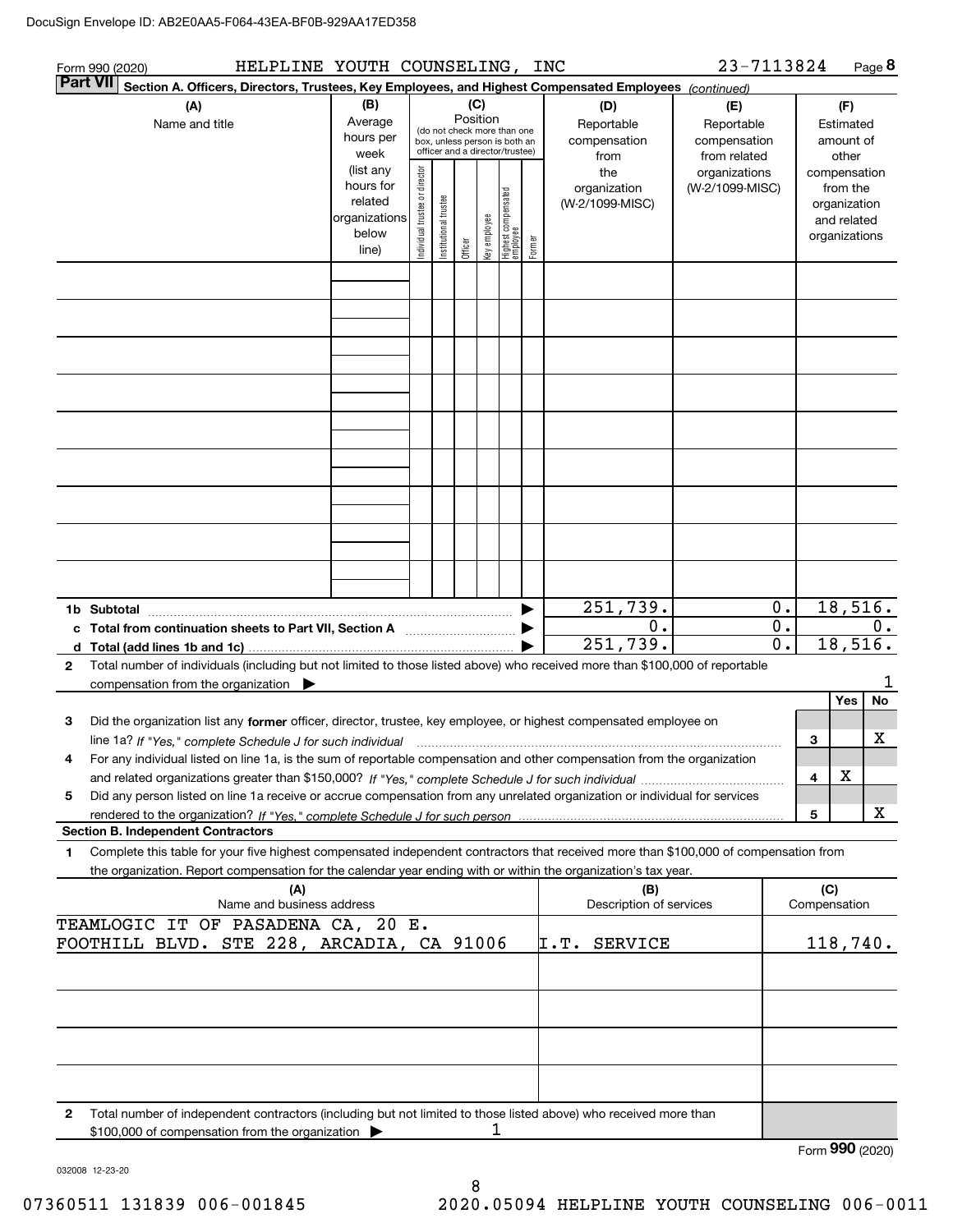|                                                           |    |   | HELPLINE YOUTH COUNSELING, INC<br>Form 990 (2020)                                                                    |                           |                                            |                                       | 23-7113824                                          | Page 9                                                          |
|-----------------------------------------------------------|----|---|----------------------------------------------------------------------------------------------------------------------|---------------------------|--------------------------------------------|---------------------------------------|-----------------------------------------------------|-----------------------------------------------------------------|
| <b>Part VIII</b>                                          |    |   | <b>Statement of Revenue</b>                                                                                          |                           |                                            |                                       |                                                     |                                                                 |
|                                                           |    |   | Check if Schedule O contains a response or note to any line in this Part VIII                                        |                           |                                            |                                       | $\overline{(\mathsf{B})}$ $\overline{(\mathsf{C})}$ |                                                                 |
|                                                           |    |   |                                                                                                                      |                           | (A)<br>Total revenue                       | Related or exempt<br>function revenue | Unrelated<br>business revenue                       | (D)<br>Revenue excluded<br>from tax under<br>sections 512 - 514 |
|                                                           |    |   | 1 a Federated campaigns<br>1a                                                                                        |                           |                                            |                                       |                                                     |                                                                 |
|                                                           |    |   | 1 <sub>b</sub><br><b>b</b> Membership dues                                                                           |                           |                                            |                                       |                                                     |                                                                 |
|                                                           |    |   | 1 <sub>c</sub><br>c Fundraising events                                                                               | 37,169.                   |                                            |                                       |                                                     |                                                                 |
|                                                           |    |   | 1 <sub>d</sub><br>d Related organizations                                                                            |                           |                                            |                                       |                                                     |                                                                 |
|                                                           |    |   | e Government grants (contributions)<br>1e                                                                            | 318,854.                  |                                            |                                       |                                                     |                                                                 |
|                                                           |    |   | f All other contributions, gifts, grants, and                                                                        |                           |                                            |                                       |                                                     |                                                                 |
|                                                           |    |   | 1f<br>similar amounts not included above                                                                             | 728,080.                  |                                            |                                       |                                                     |                                                                 |
| Contributions, Gifts, Grants<br>and Other Similar Amounts |    |   | g Noncash contributions included in lines 1a-1f<br>1g S                                                              | 39,843.                   |                                            |                                       |                                                     |                                                                 |
|                                                           |    |   |                                                                                                                      | ▶<br><b>Business Code</b> | 1,084,103.                                 |                                       |                                                     |                                                                 |
|                                                           |    |   | 2 a FEES/CONTRACTS GOV AGE                                                                                           |                           | $624100$ 7,950,956.7,950,956.              |                                       |                                                     |                                                                 |
| Program Service<br>Revenue                                |    |   | <b>b COMMUNITY CENTER SERVI</b>                                                                                      | 624100                    | 207,000.                                   | $\overline{207,000}$ .                |                                                     |                                                                 |
|                                                           |    | с | the contract of the contract of the contract of the contract of the contract of                                      |                           |                                            |                                       |                                                     |                                                                 |
|                                                           |    | d | the control of the control of the control of the control of the control of                                           |                           |                                            |                                       |                                                     |                                                                 |
|                                                           |    | е |                                                                                                                      |                           |                                            |                                       |                                                     |                                                                 |
|                                                           |    |   | f All other program service revenue                                                                                  |                           |                                            |                                       |                                                     |                                                                 |
|                                                           |    | a |                                                                                                                      |                           | $\blacktriangleright$ 8,157,956.           |                                       |                                                     |                                                                 |
|                                                           | З  |   | Investment income (including dividends, interest, and                                                                |                           |                                            |                                       |                                                     |                                                                 |
|                                                           |    |   |                                                                                                                      | ▶                         | 745.                                       |                                       |                                                     | 745.                                                            |
|                                                           | 4  |   | Income from investment of tax-exempt bond proceeds                                                                   |                           |                                            |                                       |                                                     |                                                                 |
|                                                           | 5  |   |                                                                                                                      |                           |                                            |                                       |                                                     |                                                                 |
|                                                           |    |   | (i) Real                                                                                                             | (ii) Personal             |                                            |                                       |                                                     |                                                                 |
|                                                           |    |   | 6,395.<br>6a<br>6 a Gross rents<br>8,240.                                                                            |                           |                                            |                                       |                                                     |                                                                 |
|                                                           |    |   | 6 <sub>b</sub><br><b>b</b> Less: rental expenses<br>$-1,845.$<br>6c                                                  |                           |                                            |                                       |                                                     |                                                                 |
|                                                           |    |   | c Rental income or (loss)<br><b>d</b> Net rental income or (loss)                                                    |                           | $-1,845.$                                  |                                       |                                                     | $-1,845.$                                                       |
|                                                           |    |   | (i) Securities<br>7 a Gross amount from sales of                                                                     | (ii) Other                |                                            |                                       |                                                     |                                                                 |
|                                                           |    |   | assets other than inventory<br>7a                                                                                    |                           |                                            |                                       |                                                     |                                                                 |
|                                                           |    |   | <b>b</b> Less: cost or other basis                                                                                   |                           |                                            |                                       |                                                     |                                                                 |
|                                                           |    |   | 7b<br>and sales expenses                                                                                             |                           |                                            |                                       |                                                     |                                                                 |
| evenue                                                    |    |   | 7c<br>c Gain or (loss)                                                                                               |                           |                                            |                                       |                                                     |                                                                 |
| Œ                                                         |    |   |                                                                                                                      |                           |                                            |                                       |                                                     |                                                                 |
| Other                                                     |    |   | 8 a Gross income from fundraising events (not<br>including \$ $37,169$ . of                                          |                           |                                            |                                       |                                                     |                                                                 |
|                                                           |    |   | contributions reported on line 1c). See                                                                              |                           |                                            |                                       |                                                     |                                                                 |
|                                                           |    |   | 8а                                                                                                                   | 994.                      |                                            |                                       |                                                     |                                                                 |
|                                                           |    |   | 8b                                                                                                                   | 9,904.                    |                                            |                                       |                                                     |                                                                 |
|                                                           |    |   | c Net income or (loss) from fundraising events                                                                       |                           | $-8,910.$                                  |                                       |                                                     | $-8,910.$                                                       |
|                                                           |    |   | 9 a Gross income from gaming activities. See                                                                         |                           |                                            |                                       |                                                     |                                                                 |
|                                                           |    |   | 9а                                                                                                                   |                           |                                            |                                       |                                                     |                                                                 |
|                                                           |    |   | 9 <sub>b</sub><br><b>b</b> Less: direct expenses <b>manually</b>                                                     |                           |                                            |                                       |                                                     |                                                                 |
|                                                           |    |   | c Net income or (loss) from gaming activities<br>10 a Gross sales of inventory, less returns                         |                           |                                            |                                       |                                                     |                                                                 |
|                                                           |    |   | 10a                                                                                                                  |                           |                                            |                                       |                                                     |                                                                 |
|                                                           |    |   | 10 <sub>b</sub><br><b>b</b> Less: cost of goods sold                                                                 |                           |                                            |                                       |                                                     |                                                                 |
|                                                           |    |   | c Net income or (loss) from sales of inventory                                                                       |                           |                                            |                                       |                                                     |                                                                 |
|                                                           |    |   |                                                                                                                      | <b>Business Code</b>      |                                            |                                       |                                                     |                                                                 |
|                                                           |    |   | 11 a MISCELLANEOUS REVENUE                                                                                           | 624100                    | 106.                                       |                                       |                                                     | 106.                                                            |
|                                                           |    | b | <u> 1989 - Johann Stein, marwolaethau a bhann an t-Amhair an t-Amhair an t-Amhair an t-Amhair an t-Amhair an t-A</u> |                           |                                            |                                       |                                                     |                                                                 |
|                                                           |    | c |                                                                                                                      |                           |                                            |                                       |                                                     |                                                                 |
| Miscellaneous<br>Revenue                                  |    |   |                                                                                                                      |                           |                                            |                                       |                                                     |                                                                 |
|                                                           |    |   |                                                                                                                      | ▶                         | 106.                                       |                                       |                                                     |                                                                 |
|                                                           | 12 |   |                                                                                                                      |                           | $\blacktriangleright$ 9,232,155.8,157,956. |                                       | $0$ .                                               | $-9,904.$                                                       |
| 032009 12-23-20                                           |    |   |                                                                                                                      |                           |                                            |                                       |                                                     | Form 990 (2020)                                                 |

9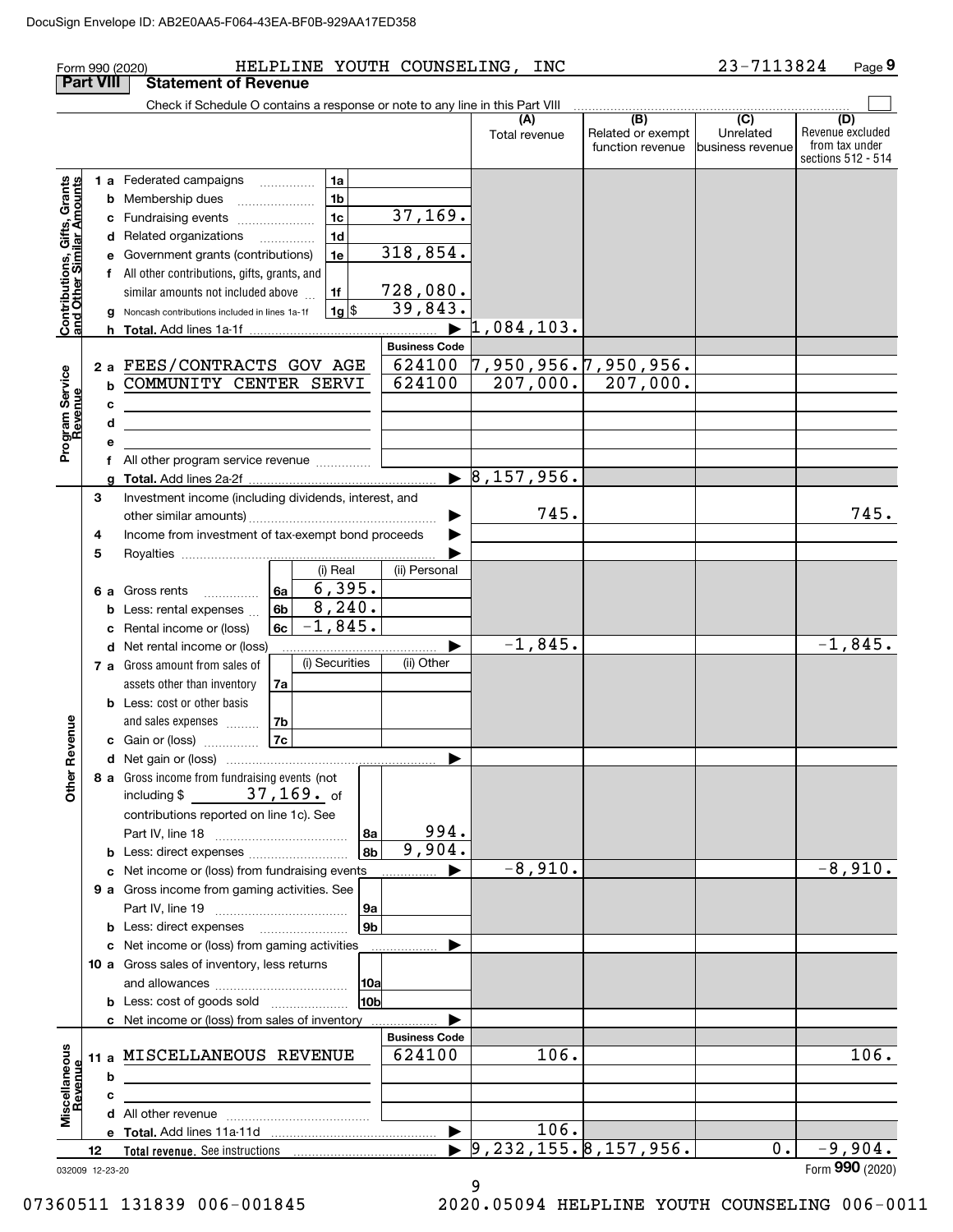## $_{\rm Form}$   $_{990}$  (2020) <code>HELPLINE YOUTH COUNSELING</code> , INC  $_{\rm 23-7113824}$   $_{\rm Page}$ **Part IX Statement of Functional Expenses**

*Section 501(c)(3) and 501(c)(4) organizations must complete all columns. All other organizations must complete column (A).*

|                  | Check if Schedule O contains a response or note to any line in this Part IX                          |                       |                                    |                                           |                                |  |  |  |  |  |
|------------------|------------------------------------------------------------------------------------------------------|-----------------------|------------------------------------|-------------------------------------------|--------------------------------|--|--|--|--|--|
|                  | Do not include amounts reported on lines 6b,<br>7b, 8b, 9b, and 10b of Part VIII.                    | Total expenses        | (B)<br>Program service<br>expenses | (C)<br>Management and<br>general expenses | (D)<br>Fundraising<br>expenses |  |  |  |  |  |
| 1.               | Grants and other assistance to domestic organizations                                                |                       |                                    |                                           |                                |  |  |  |  |  |
|                  | and domestic governments. See Part IV, line 21                                                       |                       |                                    |                                           |                                |  |  |  |  |  |
| $\mathbf{2}$     | Grants and other assistance to domestic                                                              |                       |                                    |                                           |                                |  |  |  |  |  |
|                  | individuals. See Part IV, line 22<br>.                                                               |                       |                                    |                                           |                                |  |  |  |  |  |
| 3                | Grants and other assistance to foreign                                                               |                       |                                    |                                           |                                |  |  |  |  |  |
|                  | organizations, foreign governments, and foreign                                                      |                       |                                    |                                           |                                |  |  |  |  |  |
|                  | individuals. See Part IV, lines 15 and 16                                                            |                       |                                    |                                           |                                |  |  |  |  |  |
| 4                | Benefits paid to or for members                                                                      |                       |                                    |                                           |                                |  |  |  |  |  |
| 5                | Compensation of current officers, directors,                                                         |                       |                                    |                                           |                                |  |  |  |  |  |
|                  | trustees, and key employees                                                                          | 275,263.              | 139,017.                           | 136,246.                                  |                                |  |  |  |  |  |
| 6                | Compensation not included above to disqualified                                                      |                       |                                    |                                           |                                |  |  |  |  |  |
|                  | persons (as defined under section 4958(f)(1)) and                                                    |                       |                                    |                                           |                                |  |  |  |  |  |
|                  | persons described in section 4958(c)(3)(B)                                                           |                       |                                    |                                           |                                |  |  |  |  |  |
| 7                |                                                                                                      | 6,085,575.            | 5,391,693.                         | 552,328.                                  | 141,554.                       |  |  |  |  |  |
| 8                | Pension plan accruals and contributions (include                                                     |                       |                                    |                                           |                                |  |  |  |  |  |
|                  | section 401(k) and 403(b) employer contributions)                                                    |                       | 448,663.                           | 46, 465.                                  |                                |  |  |  |  |  |
| 9                |                                                                                                      | 506,872.<br>467, 259. | 406, 819.                          | 50,010.                                   | 11,744.<br>10,430.             |  |  |  |  |  |
| 10               |                                                                                                      |                       |                                    |                                           |                                |  |  |  |  |  |
| 11<br>a          | Fees for services (nonemployees):                                                                    |                       |                                    |                                           |                                |  |  |  |  |  |
| b                |                                                                                                      |                       |                                    |                                           |                                |  |  |  |  |  |
| c                |                                                                                                      | 27,000.               | 23,508.                            | 2,890.                                    | 602.                           |  |  |  |  |  |
| d                |                                                                                                      |                       |                                    |                                           |                                |  |  |  |  |  |
| e                | Professional fundraising services. See Part IV, line 17                                              |                       |                                    |                                           |                                |  |  |  |  |  |
| f                | Investment management fees                                                                           |                       |                                    |                                           |                                |  |  |  |  |  |
| $\mathbf{q}$     | Other. (If line 11g amount exceeds 10% of line 25,                                                   |                       |                                    |                                           |                                |  |  |  |  |  |
|                  | column (A) amount, list line 11g expenses on Sch O.)                                                 | 245,811.              | 214,015.                           | 26,309.                                   | 5,487.                         |  |  |  |  |  |
| 12 <sup>12</sup> |                                                                                                      |                       |                                    |                                           |                                |  |  |  |  |  |
| 13               |                                                                                                      | 223,321.              | 194, 433.                          | 23,902.                                   | 4,986.                         |  |  |  |  |  |
| 14               |                                                                                                      |                       |                                    |                                           |                                |  |  |  |  |  |
| 15               |                                                                                                      |                       |                                    |                                           |                                |  |  |  |  |  |
| 16               |                                                                                                      | 397,884.              | 346, 418.                          | 42,585.                                   | 8,881.                         |  |  |  |  |  |
| 17               | Travel                                                                                               |                       |                                    |                                           |                                |  |  |  |  |  |
| 18               | Payments of travel or entertainment expenses                                                         |                       |                                    |                                           |                                |  |  |  |  |  |
|                  | for any federal, state, or local public officials                                                    |                       |                                    |                                           |                                |  |  |  |  |  |
| 19               | Conferences, conventions, and meetings                                                               | 53,288.               | 46,396.                            | 5,703.                                    | 1,189.                         |  |  |  |  |  |
| 20               | Interest                                                                                             | 8,482.                |                                    | 8,482.                                    |                                |  |  |  |  |  |
| 21               |                                                                                                      | 38, 195.              |                                    | 38, 195.                                  |                                |  |  |  |  |  |
| 22               | Depreciation, depletion, and amortization                                                            | 49,098.               | 42,747.                            | $\overline{5,255}$ .                      | 1,096.                         |  |  |  |  |  |
| 23<br>24         | Insurance<br>Other expenses. Itemize expenses not covered                                            |                       |                                    |                                           |                                |  |  |  |  |  |
|                  | above (List miscellaneous expenses on line 24e. If                                                   |                       |                                    |                                           |                                |  |  |  |  |  |
|                  | line 24e amount exceeds 10% of line 25, column (A)<br>amount, list line 24e expenses on Schedule O.) |                       |                                    |                                           |                                |  |  |  |  |  |
| a                | DEPARTMENT EXPENSE                                                                                   | 461,000.              | 338,491.                           | 117,239.                                  | 5,270.                         |  |  |  |  |  |
| b                | HUMAN RESOURCES EXPENSE                                                                              | 36,592.               | 31,859.                            | 3,916.                                    | 817.                           |  |  |  |  |  |
| C                | EMPLOYEE MILEAGE                                                                                     | 18,425.               | 16,042.                            | 1,972.                                    | 411.                           |  |  |  |  |  |
| d                | TAXES AND LICENSES                                                                                   | 5,576.                | 4,855.                             | 597.                                      | 124.                           |  |  |  |  |  |
|                  | e All other expenses                                                                                 |                       |                                    |                                           |                                |  |  |  |  |  |
| 25               | Total functional expenses. Add lines 1 through 24e                                                   | 8,899,641.            | 7,644,956.                         | 1,062,094.                                | 192,591.                       |  |  |  |  |  |
| 26               | Joint costs. Complete this line only if the organization                                             |                       |                                    |                                           |                                |  |  |  |  |  |
|                  | reported in column (B) joint costs from a combined                                                   |                       |                                    |                                           |                                |  |  |  |  |  |
|                  | educational campaign and fundraising solicitation.                                                   |                       |                                    |                                           |                                |  |  |  |  |  |
|                  | Check here $\blacktriangleright$<br>if following SOP 98-2 (ASC 958-720)                              |                       |                                    |                                           |                                |  |  |  |  |  |

10

032010 12-23-20

Form (2020) **990**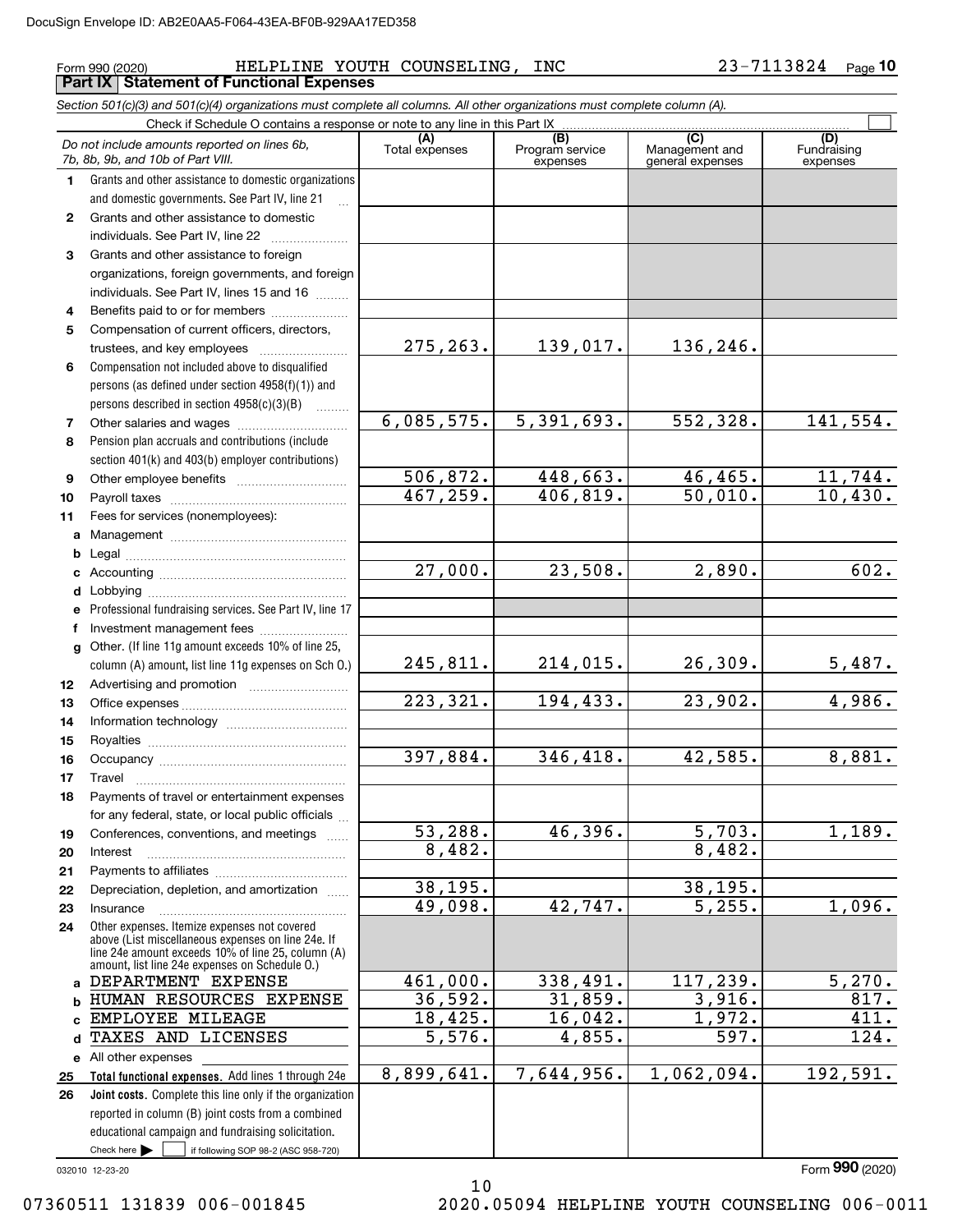### $_{\rm Form}$   $_{990}$  (2020) <code>HELPLINE YOUTH COUNSELING</code> , INC  $_{\rm 23-7113824}$   $_{\rm Page}$ **Porm 990 (2020)**<br>**Part X Balance Sheet**

|                             | Pall A   | Dalalice Sileet                                                                                                                                                                                                                |  |                          |                           |                          |                                   |
|-----------------------------|----------|--------------------------------------------------------------------------------------------------------------------------------------------------------------------------------------------------------------------------------|--|--------------------------|---------------------------|--------------------------|-----------------------------------|
|                             |          |                                                                                                                                                                                                                                |  |                          |                           |                          |                                   |
|                             |          |                                                                                                                                                                                                                                |  |                          | (A)<br>Beginning of year  |                          | (B)<br>End of year                |
|                             | 1.       |                                                                                                                                                                                                                                |  |                          | $-25,660.$                | $\blacksquare$           | $-24,779.$                        |
|                             | 2        |                                                                                                                                                                                                                                |  | $\overline{2,113,633}$ . | $\mathbf{2}$              | $\overline{1,508,880}$ . |                                   |
|                             | 3        |                                                                                                                                                                                                                                |  |                          | 10,756.                   | 3                        | 380.                              |
|                             | 4        |                                                                                                                                                                                                                                |  |                          | 890,015.                  | $\overline{\mathbf{4}}$  | 1,685,501.                        |
|                             | 5        | Loans and other receivables from any current or former officer, director,                                                                                                                                                      |  |                          |                           |                          |                                   |
|                             |          | trustee, key employee, creator or founder, substantial contributor, or 35%                                                                                                                                                     |  |                          |                           |                          |                                   |
|                             |          | controlled entity or family member of any of these persons                                                                                                                                                                     |  |                          |                           | 5                        |                                   |
|                             | 6        | Loans and other receivables from other disqualified persons (as defined                                                                                                                                                        |  |                          |                           |                          |                                   |
|                             |          | under section 4958(f)(1)), and persons described in section 4958(c)(3)(B)                                                                                                                                                      |  |                          |                           | 6                        |                                   |
|                             | 7        |                                                                                                                                                                                                                                |  |                          | $\overline{7}$            |                          |                                   |
| Assets                      | 8        |                                                                                                                                                                                                                                |  |                          |                           | 8                        |                                   |
|                             | 9        | Prepaid expenses and deferred charges                                                                                                                                                                                          |  |                          | 49,359.                   | 9                        | 48,988.                           |
|                             |          | 10a Land, buildings, and equipment: cost or other                                                                                                                                                                              |  |                          |                           |                          |                                   |
|                             |          | basis. Complete Part VI of Schedule D  10a                                                                                                                                                                                     |  | 276,635.                 |                           |                          |                                   |
|                             |          | <b>b</b> Less: accumulated depreciation                                                                                                                                                                                        |  | $\overline{141,}283.$    | 79,059.                   | 10c                      | 135, 352.                         |
|                             | 11       |                                                                                                                                                                                                                                |  | 11                       |                           |                          |                                   |
|                             | 12       |                                                                                                                                                                                                                                |  | 12                       |                           |                          |                                   |
|                             | 13       |                                                                                                                                                                                                                                |  | 13                       |                           |                          |                                   |
|                             | 14       |                                                                                                                                                                                                                                |  |                          | 14                        |                          |                                   |
|                             | 15       |                                                                                                                                                                                                                                |  |                          | 26, 172.<br>3, 143, 334.  | 15                       | 28, 210.<br>3,382,532.            |
|                             | 16       |                                                                                                                                                                                                                                |  |                          | 548,818.                  | 16                       | 768,326.                          |
|                             | 17       |                                                                                                                                                                                                                                |  |                          | 17                        |                          |                                   |
|                             | 18<br>19 |                                                                                                                                                                                                                                |  | 13,640.                  | 18<br>19                  | 19,670.                  |                                   |
|                             | 20       | Deferred revenue information and contain an area of the contained and contain an area of the contained and contain an area of the contained and contain and contain and contain and contain and contain an area of the contain |  |                          |                           | 20                       |                                   |
|                             | 21       | Escrow or custodial account liability. Complete Part IV of Schedule D                                                                                                                                                          |  |                          |                           | 21                       |                                   |
|                             | 22       | Loans and other payables to any current or former officer, director,                                                                                                                                                           |  |                          |                           |                          |                                   |
| Liabilities                 |          | trustee, key employee, creator or founder, substantial contributor, or 35%                                                                                                                                                     |  |                          |                           |                          |                                   |
|                             |          | controlled entity or family member of any of these persons                                                                                                                                                                     |  |                          |                           | 22                       |                                   |
|                             | 23       | Secured mortgages and notes payable to unrelated third parties                                                                                                                                                                 |  |                          |                           | 23                       |                                   |
|                             | 24       |                                                                                                                                                                                                                                |  |                          | 1,024,075.                | 24                       | 705, 221.                         |
|                             | 25       | Other liabilities (including federal income tax, payables to related third                                                                                                                                                     |  |                          |                           |                          |                                   |
|                             |          | parties, and other liabilities not included on lines 17-24). Complete Part X                                                                                                                                                   |  |                          |                           |                          |                                   |
|                             |          | of Schedule D                                                                                                                                                                                                                  |  |                          |                           | 25                       |                                   |
|                             | 26       | <b>Total liabilities.</b> Add lines 17 through 25                                                                                                                                                                              |  |                          | 1,586,533.                | 26                       | 1,493,217.                        |
|                             |          | Organizations that follow FASB ASC 958, check here $\triangleright \lfloor X \rfloor$                                                                                                                                          |  |                          |                           |                          |                                   |
|                             |          | and complete lines 27, 28, 32, and 33.                                                                                                                                                                                         |  |                          |                           |                          |                                   |
|                             | 27       | Net assets without donor restrictions                                                                                                                                                                                          |  |                          | 1,044,976.                | 27                       | <u>1,459,496.</u>                 |
|                             | 28       |                                                                                                                                                                                                                                |  |                          | 511,825.                  | 28                       | 429,819.                          |
|                             |          | Organizations that do not follow FASB ASC 958, check here $\triangleright$                                                                                                                                                     |  |                          |                           |                          |                                   |
|                             |          | and complete lines 29 through 33.                                                                                                                                                                                              |  |                          |                           |                          |                                   |
| Net Assets or Fund Balances | 29       |                                                                                                                                                                                                                                |  |                          |                           | 29                       |                                   |
|                             | 30       |                                                                                                                                                                                                                                |  |                          |                           | 30                       |                                   |
|                             | 31       | Retained earnings, endowment, accumulated income, or other funds                                                                                                                                                               |  |                          |                           | 31                       |                                   |
|                             | 32       |                                                                                                                                                                                                                                |  |                          | $\overline{1,556}$ , 801. | 32                       | 1,889,315.                        |
|                             | 33       |                                                                                                                                                                                                                                |  |                          | 3, 143, 334.              | 33                       | 3,382,532.<br>$.$ QQN $_{(0000)}$ |

Form (2020) **990**

032011 12-23-20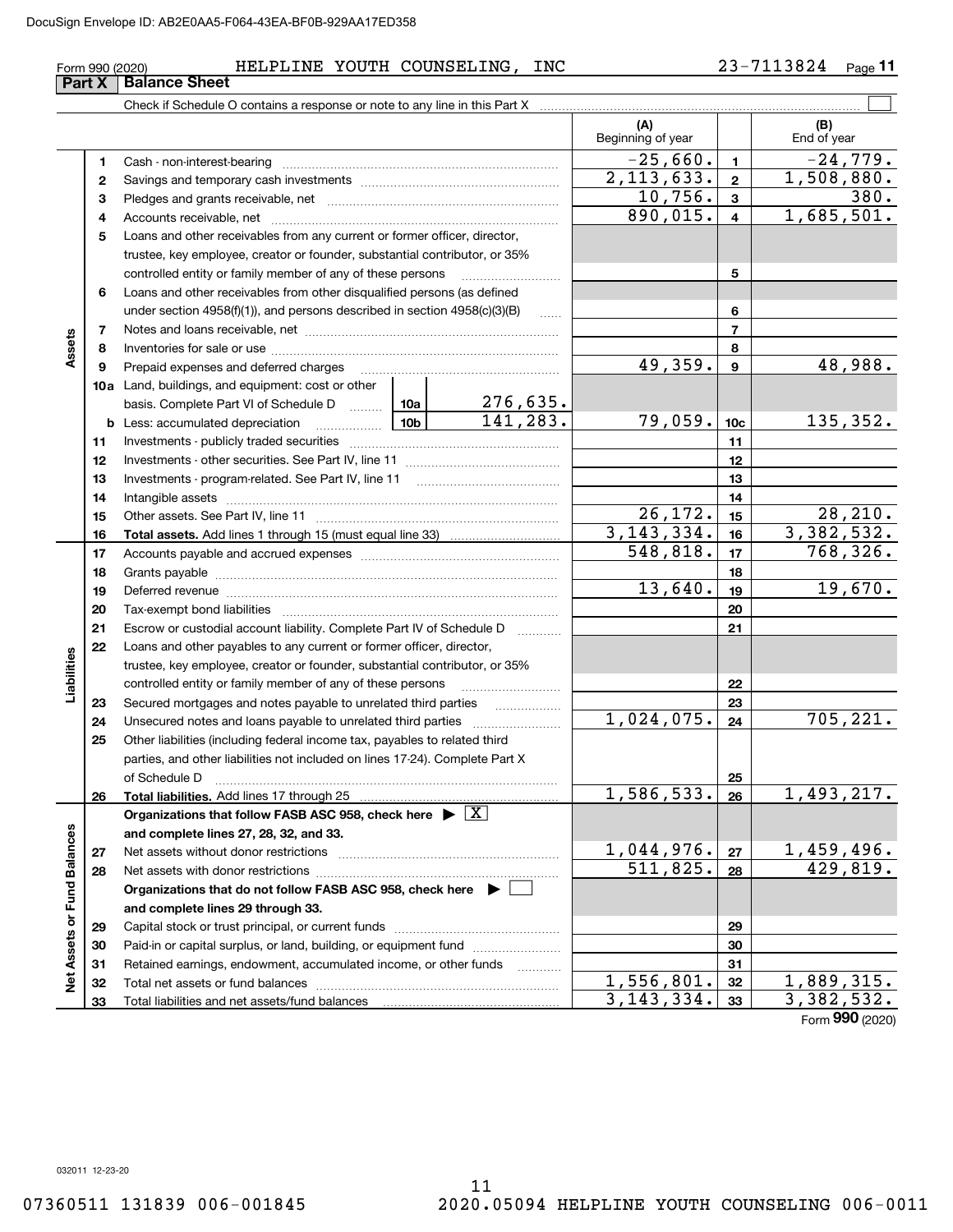|    | HELPLINE YOUTH COUNSELING, INC<br>Form 990 (2020)                                                                               | 23-7113824     |                |            | $P_{aqe}$ 12            |
|----|---------------------------------------------------------------------------------------------------------------------------------|----------------|----------------|------------|-------------------------|
|    | <b>Reconciliation of Net Assets</b><br>Part XI                                                                                  |                |                |            |                         |
|    |                                                                                                                                 |                |                |            |                         |
|    |                                                                                                                                 |                |                |            |                         |
| 1  | Total revenue (must equal Part VIII, column (A), line 12)                                                                       | $\mathbf{1}$   | 9, 232, 155.   |            |                         |
| 2  | Total expenses (must equal Part IX, column (A), line 25)                                                                        | $\overline{2}$ | 8,899,641.     |            |                         |
| 3  | Revenue less expenses. Subtract line 2 from line 1                                                                              | $\mathbf{3}$   |                |            | 332,514.                |
| 4  |                                                                                                                                 | $\overline{4}$ | 1,556,801.     |            |                         |
| 5  | Net unrealized gains (losses) on investments [11] matter continuum matter is a set of the set of the set of the                 | 5              |                |            |                         |
| 6  |                                                                                                                                 | 6              |                |            |                         |
| 7  |                                                                                                                                 | $\overline{7}$ |                |            |                         |
| 8  | Prior period adjustments                                                                                                        | 8              |                |            |                         |
| 9  | Other changes in net assets or fund balances (explain on Schedule O)                                                            | 9              |                |            | $\overline{0}$ .        |
| 10 | Net assets or fund balances at end of year. Combine lines 3 through 9 (must equal Part X, line 32,                              |                |                |            |                         |
|    | column (B))                                                                                                                     | 10             | 1,889,315.     |            |                         |
|    | Part XII Financial Statements and Reporting                                                                                     |                |                |            |                         |
|    |                                                                                                                                 |                |                |            | $\overline{\mathbf{x}}$ |
|    |                                                                                                                                 |                |                | <b>Yes</b> | <b>No</b>               |
| 1  | $ X $ Accrual<br>Accounting method used to prepare the Form 990: <u>I</u> Cash<br>Other                                         |                |                |            |                         |
|    | If the organization changed its method of accounting from a prior year or checked "Other," explain in Schedule O.               |                |                |            |                         |
|    | 2a Were the organization's financial statements compiled or reviewed by an independent accountant?                              |                | 2a             |            | х                       |
|    | If "Yes," check a box below to indicate whether the financial statements for the year were compiled or reviewed on a            |                |                |            |                         |
|    | separate basis, consolidated basis, or both:                                                                                    |                |                |            |                         |
|    | Separate basis<br><b>Consolidated basis</b><br>Both consolidated and separate basis                                             |                |                |            |                         |
|    | b Were the organization's financial statements audited by an independent accountant?                                            |                | 2 <sub>b</sub> | x          |                         |
|    | If "Yes," check a box below to indicate whether the financial statements for the year were audited on a separate basis,         |                |                |            |                         |
|    | consolidated basis, or both:                                                                                                    |                |                |            |                         |
|    | $\lfloor x \rfloor$ Separate basis<br><b>Consolidated basis</b><br>Both consolidated and separate basis                         |                |                |            |                         |
|    | c If "Yes" to line 2a or 2b, does the organization have a committee that assumes responsibility for oversight of the audit,     |                |                |            |                         |
|    |                                                                                                                                 |                | 2c             | Х          |                         |
|    | If the organization changed either its oversight process or selection process during the tax year, explain on Schedule O.       |                |                |            |                         |
|    | 3a As a result of a federal award, was the organization required to undergo an audit or audits as set forth in the Single Audit |                |                |            |                         |
|    |                                                                                                                                 |                | За             | х          |                         |
|    | b If "Yes," did the organization undergo the required audit or audits? If the organization did not undergo the required audit   |                |                |            |                         |
|    |                                                                                                                                 |                | 3b             | х          |                         |

Form (2020) **990**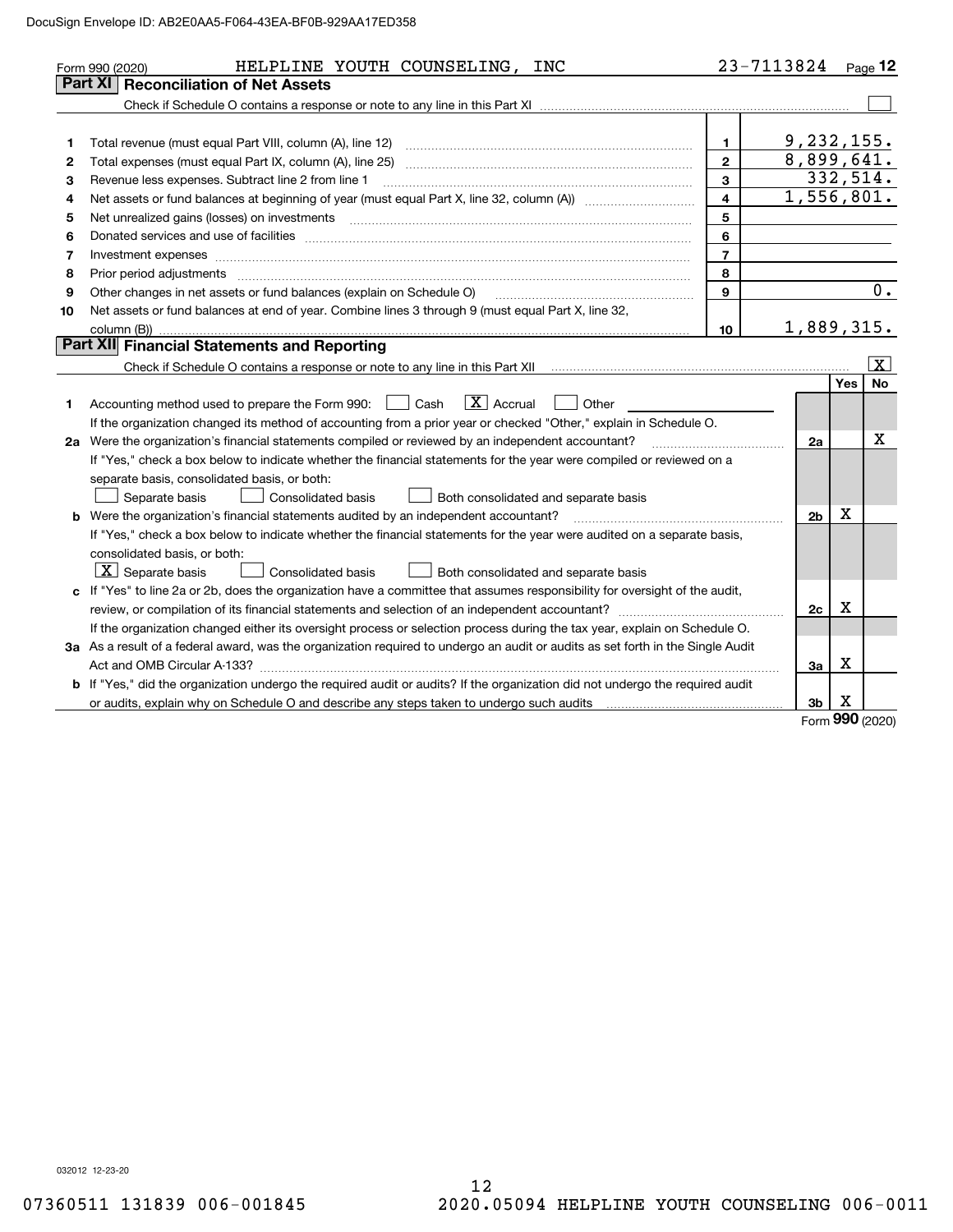| <b>SCHEDULE A</b>                                      |        |                                               |                                                                                                                                  |                                                                                                              |                                                                                                                                                                                                                                                    |                             |                                 |                                                      | OMB No. 1545-0047 |                                                    |  |
|--------------------------------------------------------|--------|-----------------------------------------------|----------------------------------------------------------------------------------------------------------------------------------|--------------------------------------------------------------------------------------------------------------|----------------------------------------------------------------------------------------------------------------------------------------------------------------------------------------------------------------------------------------------------|-----------------------------|---------------------------------|------------------------------------------------------|-------------------|----------------------------------------------------|--|
| (Form 990 or 990-EZ)                                   |        |                                               | <b>Public Charity Status and Public Support</b><br>Complete if the organization is a section 501(c)(3) organization or a section |                                                                                                              |                                                                                                                                                                                                                                                    |                             |                                 |                                                      |                   |                                                    |  |
|                                                        |        |                                               |                                                                                                                                  | 4947(a)(1) nonexempt charitable trust.                                                                       |                                                                                                                                                                                                                                                    |                             |                                 |                                                      |                   |                                                    |  |
| Department of the Treasury<br>Internal Revenue Service |        |                                               |                                                                                                                                  | Attach to Form 990 or Form 990-EZ.<br>Go to www.irs.gov/Form990 for instructions and the latest information. |                                                                                                                                                                                                                                                    |                             |                                 |                                                      |                   | Open to Public<br>Inspection                       |  |
|                                                        |        | Name of the organization                      |                                                                                                                                  |                                                                                                              |                                                                                                                                                                                                                                                    |                             |                                 |                                                      |                   | <b>Employer identification number</b>              |  |
|                                                        |        |                                               |                                                                                                                                  |                                                                                                              | HELPLINE YOUTH COUNSELING,                                                                                                                                                                                                                         | INC                         |                                 |                                                      |                   | 23-7113824                                         |  |
|                                                        | Part I |                                               |                                                                                                                                  |                                                                                                              | Reason for Public Charity Status. (All organizations must complete this part.) See instructions.                                                                                                                                                   |                             |                                 |                                                      |                   |                                                    |  |
|                                                        |        |                                               |                                                                                                                                  |                                                                                                              | The organization is not a private foundation because it is: (For lines 1 through 12, check only one box.)                                                                                                                                          |                             |                                 |                                                      |                   |                                                    |  |
| 1                                                      |        |                                               |                                                                                                                                  |                                                                                                              | A church, convention of churches, or association of churches described in section 170(b)(1)(A)(i).                                                                                                                                                 |                             |                                 |                                                      |                   |                                                    |  |
| 2                                                      |        |                                               |                                                                                                                                  |                                                                                                              | A school described in section 170(b)(1)(A)(ii). (Attach Schedule E (Form 990 or 990-EZ).)                                                                                                                                                          |                             |                                 |                                                      |                   |                                                    |  |
| з<br>4                                                 |        |                                               |                                                                                                                                  |                                                                                                              | A hospital or a cooperative hospital service organization described in section 170(b)(1)(A)(iii).<br>A medical research organization operated in conjunction with a hospital described in section 170(b)(1)(A)(iii). Enter the hospital's name,    |                             |                                 |                                                      |                   |                                                    |  |
|                                                        |        | city, and state:                              |                                                                                                                                  |                                                                                                              |                                                                                                                                                                                                                                                    |                             |                                 |                                                      |                   |                                                    |  |
| 5                                                      |        |                                               |                                                                                                                                  |                                                                                                              | An organization operated for the benefit of a college or university owned or operated by a governmental unit described in                                                                                                                          |                             |                                 |                                                      |                   |                                                    |  |
|                                                        |        |                                               |                                                                                                                                  | section 170(b)(1)(A)(iv). (Complete Part II.)                                                                |                                                                                                                                                                                                                                                    |                             |                                 |                                                      |                   |                                                    |  |
| 6                                                      |        |                                               |                                                                                                                                  |                                                                                                              | A federal, state, or local government or governmental unit described in section 170(b)(1)(A)(v).                                                                                                                                                   |                             |                                 |                                                      |                   |                                                    |  |
| $\overline{7}$                                         | X      |                                               |                                                                                                                                  |                                                                                                              | An organization that normally receives a substantial part of its support from a governmental unit or from the general public described in                                                                                                          |                             |                                 |                                                      |                   |                                                    |  |
|                                                        |        |                                               |                                                                                                                                  | section 170(b)(1)(A)(vi). (Complete Part II.)                                                                |                                                                                                                                                                                                                                                    |                             |                                 |                                                      |                   |                                                    |  |
| 8<br>9                                                 |        |                                               |                                                                                                                                  |                                                                                                              | A community trust described in section 170(b)(1)(A)(vi). (Complete Part II.)<br>An agricultural research organization described in section 170(b)(1)(A)(ix) operated in conjunction with a land-grant college                                      |                             |                                 |                                                      |                   |                                                    |  |
|                                                        |        |                                               |                                                                                                                                  |                                                                                                              | or university or a non-land-grant college of agriculture (see instructions). Enter the name, city, and state of the college or                                                                                                                     |                             |                                 |                                                      |                   |                                                    |  |
|                                                        |        | university:                                   |                                                                                                                                  |                                                                                                              |                                                                                                                                                                                                                                                    |                             |                                 |                                                      |                   |                                                    |  |
| 10                                                     |        |                                               |                                                                                                                                  |                                                                                                              | An organization that normally receives (1) more than 33 1/3% of its support from contributions, membership fees, and gross receipts from                                                                                                           |                             |                                 |                                                      |                   |                                                    |  |
|                                                        |        |                                               |                                                                                                                                  |                                                                                                              | activities related to its exempt functions, subject to certain exceptions; and (2) no more than 33 1/3% of its support from gross investment                                                                                                       |                             |                                 |                                                      |                   |                                                    |  |
|                                                        |        |                                               |                                                                                                                                  |                                                                                                              | income and unrelated business taxable income (less section 511 tax) from businesses acquired by the organization after June 30, 1975.                                                                                                              |                             |                                 |                                                      |                   |                                                    |  |
|                                                        |        |                                               |                                                                                                                                  | See section 509(a)(2). (Complete Part III.)                                                                  |                                                                                                                                                                                                                                                    |                             |                                 |                                                      |                   |                                                    |  |
| 11<br>12                                               |        |                                               |                                                                                                                                  |                                                                                                              | An organization organized and operated exclusively to test for public safety. See section 509(a)(4).<br>An organization organized and operated exclusively for the benefit of, to perform the functions of, or to carry out the purposes of one or |                             |                                 |                                                      |                   |                                                    |  |
|                                                        |        |                                               |                                                                                                                                  |                                                                                                              | more publicly supported organizations described in section 509(a)(1) or section 509(a)(2). See section 509(a)(3). Check the box in                                                                                                                 |                             |                                 |                                                      |                   |                                                    |  |
|                                                        |        |                                               |                                                                                                                                  |                                                                                                              | lines 12a through 12d that describes the type of supporting organization and complete lines 12e, 12f, and 12g.                                                                                                                                     |                             |                                 |                                                      |                   |                                                    |  |
|                                                        | a      |                                               |                                                                                                                                  |                                                                                                              | Type I. A supporting organization operated, supervised, or controlled by its supported organization(s), typically by giving                                                                                                                        |                             |                                 |                                                      |                   |                                                    |  |
|                                                        |        |                                               |                                                                                                                                  |                                                                                                              | the supported organization(s) the power to regularly appoint or elect a majority of the directors or trustees of the supporting                                                                                                                    |                             |                                 |                                                      |                   |                                                    |  |
|                                                        |        |                                               |                                                                                                                                  | organization. You must complete Part IV, Sections A and B.                                                   |                                                                                                                                                                                                                                                    |                             |                                 |                                                      |                   |                                                    |  |
|                                                        | b      |                                               |                                                                                                                                  |                                                                                                              | Type II. A supporting organization supervised or controlled in connection with its supported organization(s), by having<br>control or management of the supporting organization vested in the same persons that control or manage the supported    |                             |                                 |                                                      |                   |                                                    |  |
|                                                        |        |                                               |                                                                                                                                  | organization(s). You must complete Part IV, Sections A and C.                                                |                                                                                                                                                                                                                                                    |                             |                                 |                                                      |                   |                                                    |  |
|                                                        | с      |                                               |                                                                                                                                  |                                                                                                              | Type III functionally integrated. A supporting organization operated in connection with, and functionally integrated with,                                                                                                                         |                             |                                 |                                                      |                   |                                                    |  |
|                                                        |        |                                               |                                                                                                                                  |                                                                                                              | its supported organization(s) (see instructions). You must complete Part IV, Sections A, D, and E.                                                                                                                                                 |                             |                                 |                                                      |                   |                                                    |  |
|                                                        | d      |                                               |                                                                                                                                  |                                                                                                              | Type III non-functionally integrated. A supporting organization operated in connection with its supported organization(s)                                                                                                                          |                             |                                 |                                                      |                   |                                                    |  |
|                                                        |        |                                               |                                                                                                                                  |                                                                                                              | that is not functionally integrated. The organization generally must satisfy a distribution requirement and an attentiveness                                                                                                                       |                             |                                 |                                                      |                   |                                                    |  |
|                                                        |        |                                               |                                                                                                                                  |                                                                                                              | requirement (see instructions). You must complete Part IV, Sections A and D, and Part V.                                                                                                                                                           |                             |                                 |                                                      |                   |                                                    |  |
|                                                        | е      |                                               |                                                                                                                                  |                                                                                                              | Check this box if the organization received a written determination from the IRS that it is a Type I, Type II, Type III<br>functionally integrated, or Type III non-functionally integrated supporting organization.                               |                             |                                 |                                                      |                   |                                                    |  |
|                                                        |        | f Enter the number of supported organizations |                                                                                                                                  |                                                                                                              |                                                                                                                                                                                                                                                    |                             |                                 |                                                      |                   |                                                    |  |
|                                                        | a      |                                               |                                                                                                                                  | Provide the following information about the supported organization(s).                                       |                                                                                                                                                                                                                                                    |                             |                                 |                                                      |                   |                                                    |  |
|                                                        |        | (i) Name of supported<br>organization         |                                                                                                                                  | (ii) EIN                                                                                                     | (iii) Type of organization<br>(described on lines 1-10                                                                                                                                                                                             | in your governing document? | (iv) Is the organization listed | (v) Amount of monetary<br>support (see instructions) |                   | (vi) Amount of other<br>support (see instructions) |  |
|                                                        |        |                                               |                                                                                                                                  |                                                                                                              | above (see instructions))                                                                                                                                                                                                                          | Yes                         | No                              |                                                      |                   |                                                    |  |
|                                                        |        |                                               |                                                                                                                                  |                                                                                                              |                                                                                                                                                                                                                                                    |                             |                                 |                                                      |                   |                                                    |  |
|                                                        |        |                                               |                                                                                                                                  |                                                                                                              |                                                                                                                                                                                                                                                    |                             |                                 |                                                      |                   |                                                    |  |
|                                                        |        |                                               |                                                                                                                                  |                                                                                                              |                                                                                                                                                                                                                                                    |                             |                                 |                                                      |                   |                                                    |  |
|                                                        |        |                                               |                                                                                                                                  |                                                                                                              |                                                                                                                                                                                                                                                    |                             |                                 |                                                      |                   |                                                    |  |
|                                                        |        |                                               |                                                                                                                                  |                                                                                                              |                                                                                                                                                                                                                                                    |                             |                                 |                                                      |                   |                                                    |  |
|                                                        |        |                                               |                                                                                                                                  |                                                                                                              |                                                                                                                                                                                                                                                    |                             |                                 |                                                      |                   |                                                    |  |
|                                                        |        |                                               |                                                                                                                                  |                                                                                                              |                                                                                                                                                                                                                                                    |                             |                                 |                                                      |                   |                                                    |  |
|                                                        |        |                                               |                                                                                                                                  |                                                                                                              |                                                                                                                                                                                                                                                    |                             |                                 |                                                      |                   |                                                    |  |
| Total                                                  |        |                                               |                                                                                                                                  |                                                                                                              |                                                                                                                                                                                                                                                    |                             |                                 |                                                      |                   |                                                    |  |
|                                                        |        |                                               |                                                                                                                                  |                                                                                                              |                                                                                                                                                                                                                                                    |                             |                                 |                                                      |                   |                                                    |  |

LHA For Paperwork Reduction Act Notice, see the Instructions for Form 990 or 990-EZ. <sub>032021</sub> o1-25-21 Schedule A (Form 990 or 990-EZ) 2020 13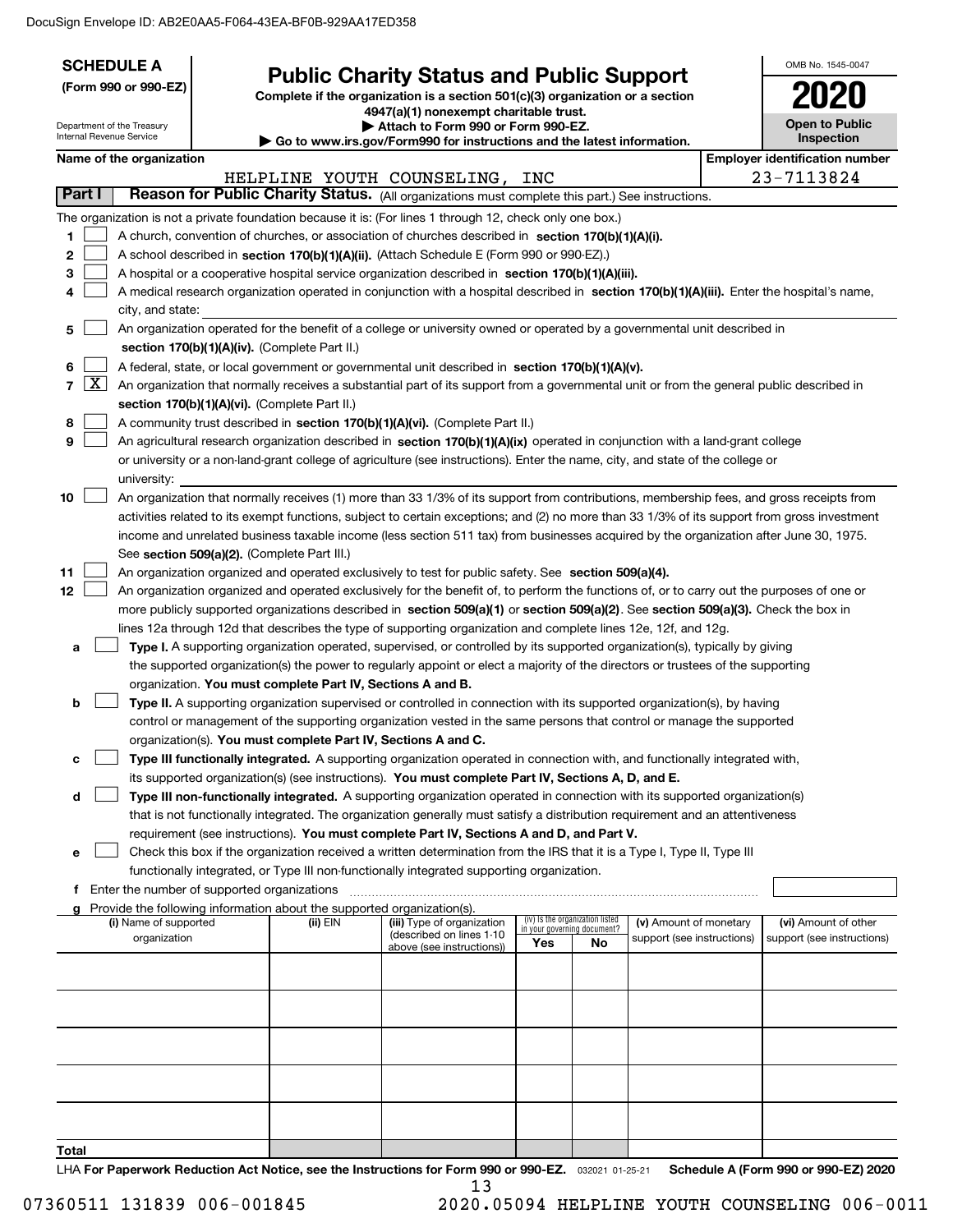### 23-7113824 Page 2 Schedule A (Form 990 or 990-EZ) 2020 <code>HELPLINE YOUTH COUNSELING</code> , <code>INC</code>  $23$   $-7113824$  <code>Page</code>

(Complete only if you checked the box on line 5, 7, or 8 of Part I or if the organization failed to qualify under Part III. If the organization **Part II Support Schedule for Organizations Described in Sections 170(b)(1)(A)(iv) and 170(b)(1)(A)(vi)**

fails to qualify under the tests listed below, please complete Part III.)

|     | <b>Section A. Public Support</b>                                                                                                                                                                                               |            |                         |            |            |                                      |                                          |
|-----|--------------------------------------------------------------------------------------------------------------------------------------------------------------------------------------------------------------------------------|------------|-------------------------|------------|------------|--------------------------------------|------------------------------------------|
|     | Calendar year (or fiscal year beginning in)                                                                                                                                                                                    | (a) 2016   | $(b)$ 2017              | $(c)$ 2018 | $(d)$ 2019 | (e) 2020                             | (f) Total                                |
|     | 1 Gifts, grants, contributions, and                                                                                                                                                                                            |            |                         |            |            |                                      |                                          |
|     | membership fees received. (Do not                                                                                                                                                                                              |            |                         |            |            |                                      |                                          |
|     | include any "unusual grants.")                                                                                                                                                                                                 | 392, 727.  | 528, 355.               | 668,151.   | 664,660.   | 1084103.                             | 3337996.                                 |
|     | 2 Tax revenues levied for the organ-                                                                                                                                                                                           |            |                         |            |            |                                      |                                          |
|     | ization's benefit and either paid to                                                                                                                                                                                           |            |                         |            |            |                                      |                                          |
|     | or expended on its behalf                                                                                                                                                                                                      |            |                         |            |            |                                      |                                          |
|     | 3 The value of services or facilities                                                                                                                                                                                          |            |                         |            |            |                                      |                                          |
|     | furnished by a governmental unit to                                                                                                                                                                                            |            |                         |            |            |                                      |                                          |
|     | the organization without charge                                                                                                                                                                                                |            |                         |            |            |                                      |                                          |
|     | 4 Total. Add lines 1 through 3                                                                                                                                                                                                 | 392,727.   | 528, 355.               | 668,151.   | 664,660.   | 1084103.                             | 3337996.                                 |
| 5   | The portion of total contributions                                                                                                                                                                                             |            |                         |            |            |                                      |                                          |
|     | by each person (other than a                                                                                                                                                                                                   |            |                         |            |            |                                      |                                          |
|     | governmental unit or publicly                                                                                                                                                                                                  |            |                         |            |            |                                      |                                          |
|     | supported organization) included                                                                                                                                                                                               |            |                         |            |            |                                      |                                          |
|     | on line 1 that exceeds 2% of the                                                                                                                                                                                               |            |                         |            |            |                                      |                                          |
|     | amount shown on line 11,                                                                                                                                                                                                       |            |                         |            |            |                                      |                                          |
|     | column (f)                                                                                                                                                                                                                     |            |                         |            |            |                                      | 1058722.                                 |
|     | 6 Public support. Subtract line 5 from line 4.                                                                                                                                                                                 |            |                         |            |            |                                      | $\overline{2279274}$ .                   |
|     | <b>Section B. Total Support</b>                                                                                                                                                                                                |            |                         |            |            |                                      |                                          |
|     | Calendar year (or fiscal year beginning in)                                                                                                                                                                                    | $(a)$ 2016 | (b) 2017                | $(c)$ 2018 | $(d)$ 2019 | (e) 2020                             | (f) Total                                |
|     | <b>7</b> Amounts from line 4                                                                                                                                                                                                   | 392,727.   | $\overline{528}$ , 355. | 668, 151.  | 664,660.   | 1084103.                             | 3337996.                                 |
|     | 8 Gross income from interest,                                                                                                                                                                                                  |            |                         |            |            |                                      |                                          |
|     | dividends, payments received on                                                                                                                                                                                                |            |                         |            |            |                                      |                                          |
|     | securities loans, rents, royalties,                                                                                                                                                                                            |            |                         |            |            |                                      |                                          |
|     | and income from similar sources                                                                                                                                                                                                | 68,154.    | 70, 767.                | 61,477.    | 38,843.    | 7, 140.                              | 246,381.                                 |
|     | 9 Net income from unrelated business                                                                                                                                                                                           |            |                         |            |            |                                      |                                          |
|     | activities, whether or not the                                                                                                                                                                                                 |            |                         |            |            |                                      |                                          |
|     | business is regularly carried on                                                                                                                                                                                               |            |                         |            |            |                                      |                                          |
|     | 10 Other income. Do not include gain                                                                                                                                                                                           |            |                         |            |            |                                      |                                          |
|     | or loss from the sale of capital                                                                                                                                                                                               |            |                         |            |            |                                      |                                          |
|     | assets (Explain in Part VI.)                                                                                                                                                                                                   | 361.       | 494.                    | 529.       | 368.       | 106.                                 | 1,858.                                   |
|     | <b>11 Total support.</b> Add lines 7 through 10                                                                                                                                                                                |            |                         |            |            |                                      | 3586235.                                 |
|     | 12 Gross receipts from related activities, etc. (see instructions)                                                                                                                                                             |            |                         |            |            | 12                                   | 30,514,292.                              |
|     | 13 First 5 years. If the Form 990 is for the organization's first, second, third, fourth, or fifth tax year as a section 501(c)(3)                                                                                             |            |                         |            |            |                                      |                                          |
|     | organization, check this box and stop here manufactured and according to the state of the state of the state of the state of the state of the state of the state of the state of the state of the state of the state of the st |            |                         |            |            |                                      |                                          |
|     | <b>Section C. Computation of Public Support Percentage</b>                                                                                                                                                                     |            |                         |            |            |                                      |                                          |
|     |                                                                                                                                                                                                                                |            |                         |            |            | 14                                   | 63.56<br>$\frac{9}{6}$                   |
|     |                                                                                                                                                                                                                                |            |                         |            |            | 15                                   | 56.61<br>%                               |
|     | 16a 33 1/3% support test - 2020. If the organization did not check the box on line 13, and line 14 is 33 1/3% or more, check this box and                                                                                      |            |                         |            |            |                                      |                                          |
|     | stop here. The organization qualifies as a publicly supported organization                                                                                                                                                     |            |                         |            |            |                                      | $\blacktriangleright$ $\boxed{\text{X}}$ |
|     | b 33 1/3% support test - 2019. If the organization did not check a box on line 13 or 16a, and line 15 is 33 1/3% or more, check this box                                                                                       |            |                         |            |            |                                      |                                          |
|     | and stop here. The organization qualifies as a publicly supported organization                                                                                                                                                 |            |                         |            |            |                                      |                                          |
|     | 17a 10% -facts-and-circumstances test - 2020. If the organization did not check a box on line 13, 16a, or 16b, and line 14 is 10% or more,                                                                                     |            |                         |            |            |                                      |                                          |
|     | and if the organization meets the facts-and-circumstances test, check this box and stop here. Explain in Part VI how the organization                                                                                          |            |                         |            |            |                                      |                                          |
|     | meets the facts-and-circumstances test. The organization qualifies as a publicly supported organization                                                                                                                        |            |                         |            |            |                                      |                                          |
|     | <b>b 10% -facts-and-circumstances test - 2019.</b> If the organization did not check a box on line 13, 16a, 16b, or 17a, and line 15 is 10% or                                                                                 |            |                         |            |            |                                      |                                          |
|     | more, and if the organization meets the facts-and-circumstances test, check this box and stop here. Explain in Part VI how the                                                                                                 |            |                         |            |            |                                      |                                          |
|     | organization meets the facts-and-circumstances test. The organization qualifies as a publicly supported organization                                                                                                           |            |                         |            |            |                                      |                                          |
| 18. | Private foundation. If the organization did not check a box on line 13, 16a, 16b, 17a, or 17b, check this box and see instructions                                                                                             |            |                         |            |            |                                      |                                          |
|     |                                                                                                                                                                                                                                |            |                         |            |            | Schedule A (Form 990 or 990-EZ) 2020 |                                          |

032022 01-25-21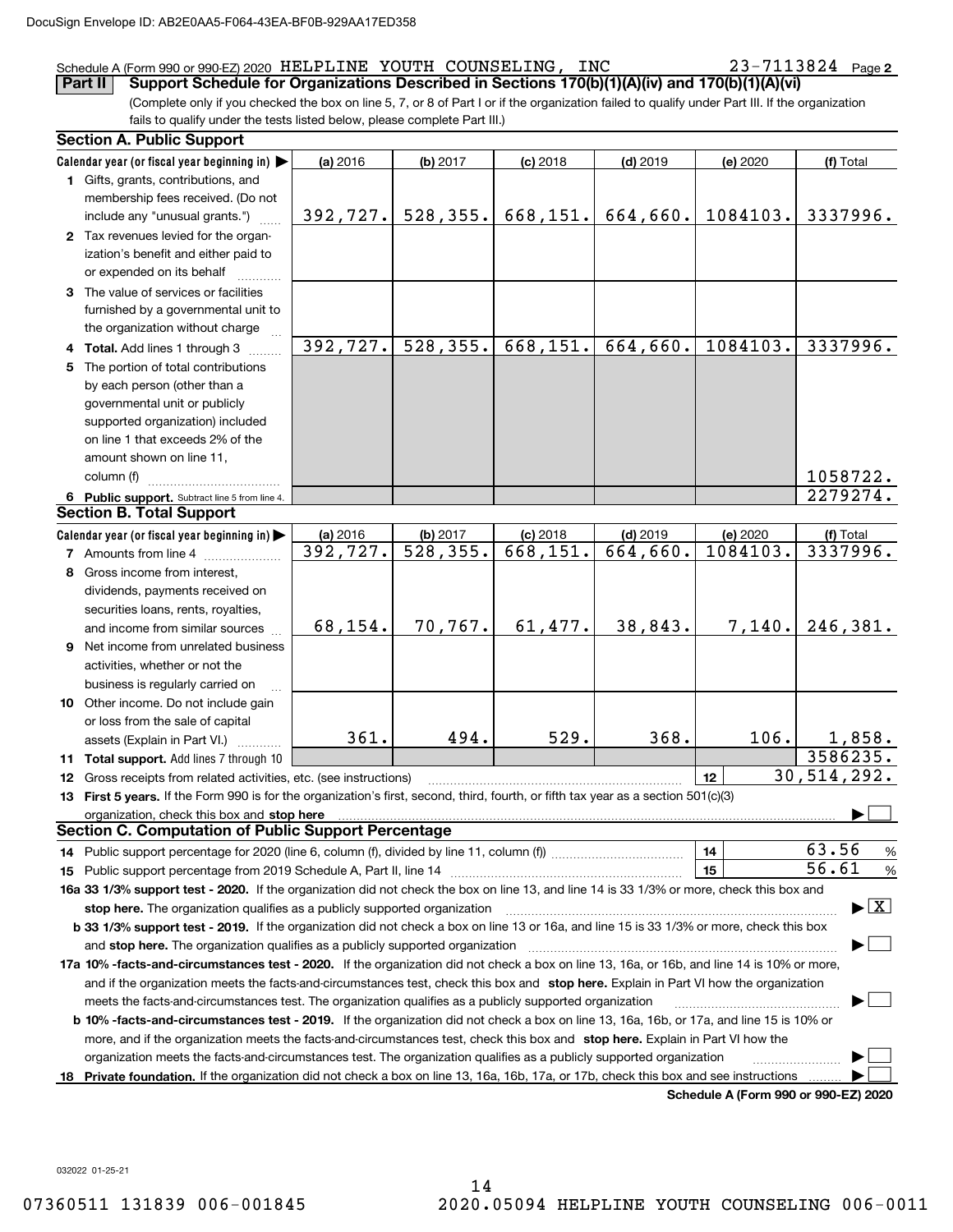## Schedule A (Form 990 or 990-EZ) 2020 <code>HELPLINE YOUTH COUNSELING</code> , <code>INC</code>  $23$   $-7113824$  <code>Page</code> **Part III Support Schedule for Organizations Described in Section 509(a)(2)**

(Complete only if you checked the box on line 10 of Part I or if the organization failed to qualify under Part II. If the organization fails to qualify under the tests listed below, please complete Part II.)

|     | <b>Section A. Public Support</b>                                                                                                                                                                |          |            |            |            |                                      |           |
|-----|-------------------------------------------------------------------------------------------------------------------------------------------------------------------------------------------------|----------|------------|------------|------------|--------------------------------------|-----------|
|     | Calendar year (or fiscal year beginning in) $\blacktriangleright$                                                                                                                               | (a) 2016 | (b) 2017   | $(c)$ 2018 | $(d)$ 2019 | (e) 2020                             | (f) Total |
|     | 1 Gifts, grants, contributions, and                                                                                                                                                             |          |            |            |            |                                      |           |
|     | membership fees received. (Do not                                                                                                                                                               |          |            |            |            |                                      |           |
|     | include any "unusual grants.")                                                                                                                                                                  |          |            |            |            |                                      |           |
|     | <b>2</b> Gross receipts from admissions,<br>merchandise sold or services per-<br>formed, or facilities furnished in<br>any activity that is related to the<br>organization's tax-exempt purpose |          |            |            |            |                                      |           |
|     | 3 Gross receipts from activities that                                                                                                                                                           |          |            |            |            |                                      |           |
|     | are not an unrelated trade or bus-                                                                                                                                                              |          |            |            |            |                                      |           |
|     | iness under section 513                                                                                                                                                                         |          |            |            |            |                                      |           |
|     | 4 Tax revenues levied for the organ-                                                                                                                                                            |          |            |            |            |                                      |           |
|     | ization's benefit and either paid to<br>or expended on its behalf<br>.                                                                                                                          |          |            |            |            |                                      |           |
|     | 5 The value of services or facilities                                                                                                                                                           |          |            |            |            |                                      |           |
|     | furnished by a governmental unit to                                                                                                                                                             |          |            |            |            |                                      |           |
|     | the organization without charge                                                                                                                                                                 |          |            |            |            |                                      |           |
|     | <b>6 Total.</b> Add lines 1 through 5                                                                                                                                                           |          |            |            |            |                                      |           |
|     | 7a Amounts included on lines 1, 2, and<br>3 received from disqualified persons                                                                                                                  |          |            |            |            |                                      |           |
|     | <b>b</b> Amounts included on lines 2 and 3 received<br>from other than disqualified persons that<br>exceed the greater of \$5,000 or 1% of the<br>amount on line 13 for the year                |          |            |            |            |                                      |           |
|     | c Add lines 7a and 7b                                                                                                                                                                           |          |            |            |            |                                      |           |
|     | 8 Public support. (Subtract line 7c from line 6.)<br><b>Section B. Total Support</b>                                                                                                            |          |            |            |            |                                      |           |
|     | Calendar year (or fiscal year beginning in)                                                                                                                                                     | (a) 2016 | $(b)$ 2017 | $(c)$ 2018 | $(d)$ 2019 | (e) 2020                             | (f) Total |
|     | 9 Amounts from line 6                                                                                                                                                                           |          |            |            |            |                                      |           |
|     | <b>10a</b> Gross income from interest,<br>dividends, payments received on<br>securities loans, rents, royalties,<br>and income from similar sources                                             |          |            |            |            |                                      |           |
|     | <b>b</b> Unrelated business taxable income                                                                                                                                                      |          |            |            |            |                                      |           |
|     | (less section 511 taxes) from businesses<br>acquired after June 30, 1975                                                                                                                        |          |            |            |            |                                      |           |
|     | c Add lines 10a and 10b                                                                                                                                                                         |          |            |            |            |                                      |           |
|     | 11 Net income from unrelated business<br>activities not included in line 10b,<br>whether or not the business is<br>regularly carried on                                                         |          |            |            |            |                                      |           |
|     | 12 Other income. Do not include gain<br>or loss from the sale of capital<br>assets (Explain in Part VI.)                                                                                        |          |            |            |            |                                      |           |
|     | <b>13</b> Total support. (Add lines 9, 10c, 11, and 12.)                                                                                                                                        |          |            |            |            |                                      |           |
|     | 14 First 5 years. If the Form 990 is for the organization's first, second, third, fourth, or fifth tax year as a section 501(c)(3) organization,                                                |          |            |            |            |                                      |           |
|     | check this box and stop here with the continuum control to the state of the state of the state of the state of                                                                                  |          |            |            |            |                                      |           |
|     | <b>Section C. Computation of Public Support Percentage</b>                                                                                                                                      |          |            |            |            |                                      |           |
|     |                                                                                                                                                                                                 |          |            |            |            | 15                                   | %         |
| 16. | Public support percentage from 2019 Schedule A, Part III, line 15                                                                                                                               |          |            |            |            | 16                                   | $\%$      |
|     | <b>Section D. Computation of Investment Income Percentage</b>                                                                                                                                   |          |            |            |            |                                      |           |
|     | 17 Investment income percentage for 2020 (line 10c, column (f), divided by line 13, column (f))                                                                                                 |          |            |            |            | 17                                   | %         |
|     | 18 Investment income percentage from 2019 Schedule A, Part III, line 17                                                                                                                         |          |            |            |            | 18                                   | %         |
|     | 19a 33 1/3% support tests - 2020. If the organization did not check the box on line 14, and line 15 is more than 33 1/3%, and line 17 is not                                                    |          |            |            |            |                                      |           |
|     | more than 33 1/3%, check this box and stop here. The organization qualifies as a publicly supported organization                                                                                |          |            |            |            |                                      |           |
|     | <b>b 33 1/3% support tests - 2019.</b> If the organization did not check a box on line 14 or line 19a, and line 16 is more than 33 1/3%, and                                                    |          |            |            |            |                                      |           |
|     | line 18 is not more than 33 1/3%, check this box and stop here. The organization qualifies as a publicly supported organization                                                                 |          |            |            |            |                                      |           |
| 20  | Private foundation. If the organization did not check a box on line 14, 19a, or 19b, check this box and see instructions                                                                        |          |            |            |            |                                      |           |
|     | 032023 01-25-21                                                                                                                                                                                 |          | 15         |            |            | Schedule A (Form 990 or 990-EZ) 2020 |           |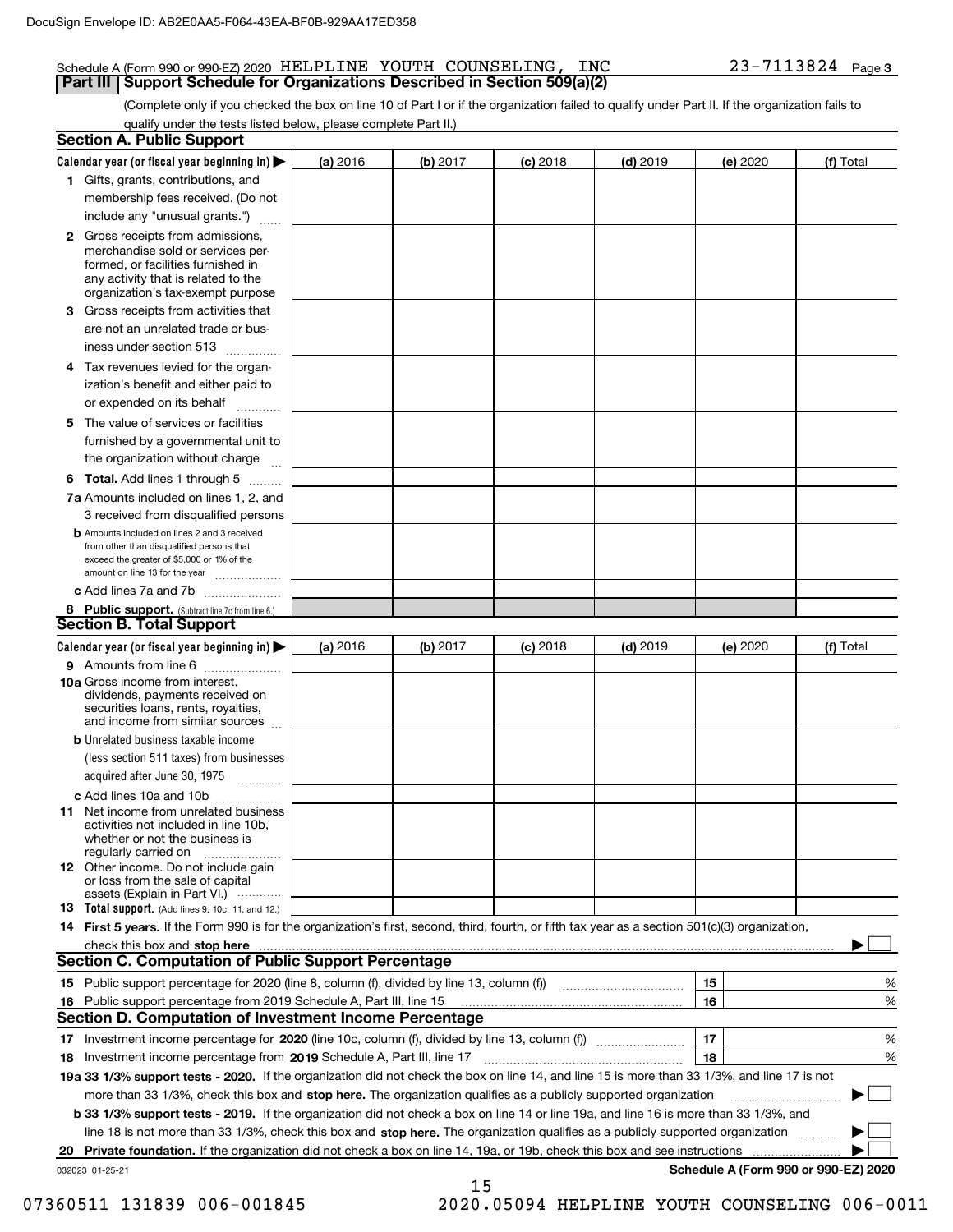## Schedule A (Form 990 or 990-EZ) 2020 <code>HELPLINE YOUTH COUNSELING</code> , <code>INC</code>  $23$   $-7113824$  <code>Page</code>

## 23-7113824 Page 4

**1**

**2**

**3a**

**3b**

**3c**

**4a**

**4b**

**4c**

**5a**

**5b5c**

**6**

**7**

**8**

**9a**

**9b**

**9c**

**10a**

**10b**

**YesNo**

(Complete only if you checked a box in line 12 on Part I. If you checked box 12a, Part I, complete Sections A and B. If you checked box 12b, Part I, complete Sections A and C. If you checked box 12c, Part I, complete Sections A, D, and E. If you checked box 12d, Part I, complete Sections A and D, and complete Part V.) **Part IV Supporting Organizations**

## **Section A. All Supporting Organizations**

- **1** Are all of the organization's supported organizations listed by name in the organization's governing documents? If "No," describe in **Part VI** how the supported organizations are designated. If designated by *class or purpose, describe the designation. If historic and continuing relationship, explain.*
- **2** Did the organization have any supported organization that does not have an IRS determination of status under section 509(a)(1) or (2)? If "Yes," explain in Part VI how the organization determined that the supported *organization was described in section 509(a)(1) or (2).*
- **3a** Did the organization have a supported organization described in section 501(c)(4), (5), or (6)? If "Yes," answer *lines 3b and 3c below.*
- **b** Did the organization confirm that each supported organization qualified under section 501(c)(4), (5), or (6) and satisfied the public support tests under section 509(a)(2)? If "Yes," describe in **Part VI** when and how the *organization made the determination.*
- **c**Did the organization ensure that all support to such organizations was used exclusively for section 170(c)(2)(B) purposes? If "Yes," explain in **Part VI** what controls the organization put in place to ensure such use.
- **4a***If* Was any supported organization not organized in the United States ("foreign supported organization")? *"Yes," and if you checked box 12a or 12b in Part I, answer lines 4b and 4c below.*
- **b** Did the organization have ultimate control and discretion in deciding whether to make grants to the foreign supported organization? If "Yes," describe in **Part VI** how the organization had such control and discretion *despite being controlled or supervised by or in connection with its supported organizations.*
- **c** Did the organization support any foreign supported organization that does not have an IRS determination under sections 501(c)(3) and 509(a)(1) or (2)? If "Yes," explain in **Part VI** what controls the organization used *to ensure that all support to the foreign supported organization was used exclusively for section 170(c)(2)(B) purposes.*
- **5a** Did the organization add, substitute, or remove any supported organizations during the tax year? If "Yes," answer lines 5b and 5c below (if applicable). Also, provide detail in **Part VI,** including (i) the names and EIN *numbers of the supported organizations added, substituted, or removed; (ii) the reasons for each such action; (iii) the authority under the organization's organizing document authorizing such action; and (iv) how the action was accomplished (such as by amendment to the organizing document).*
- **b** Type I or Type II only. Was any added or substituted supported organization part of a class already designated in the organization's organizing document?
- **cSubstitutions only.**  Was the substitution the result of an event beyond the organization's control?
- **6** Did the organization provide support (whether in the form of grants or the provision of services or facilities) to **Part VI.** *If "Yes," provide detail in* support or benefit one or more of the filing organization's supported organizations? anyone other than (i) its supported organizations, (ii) individuals that are part of the charitable class benefited by one or more of its supported organizations, or (iii) other supporting organizations that also
- **7**Did the organization provide a grant, loan, compensation, or other similar payment to a substantial contributor *If "Yes," complete Part I of Schedule L (Form 990 or 990-EZ).* regard to a substantial contributor? (as defined in section 4958(c)(3)(C)), a family member of a substantial contributor, or a 35% controlled entity with
- **8** Did the organization make a loan to a disqualified person (as defined in section 4958) not described in line 7? *If "Yes," complete Part I of Schedule L (Form 990 or 990-EZ).*
- **9a** Was the organization controlled directly or indirectly at any time during the tax year by one or more in section 509(a)(1) or (2))? If "Yes," *provide detail in* <code>Part VI.</code> disqualified persons, as defined in section 4946 (other than foundation managers and organizations described
- **b** Did one or more disqualified persons (as defined in line 9a) hold a controlling interest in any entity in which the supporting organization had an interest? If "Yes," provide detail in P**art VI**.
- **c**Did a disqualified person (as defined in line 9a) have an ownership interest in, or derive any personal benefit from, assets in which the supporting organization also had an interest? If "Yes," provide detail in P**art VI.**
- **10a** Was the organization subject to the excess business holdings rules of section 4943 because of section supporting organizations)? If "Yes," answer line 10b below. 4943(f) (regarding certain Type II supporting organizations, and all Type III non-functionally integrated
- **b** Did the organization have any excess business holdings in the tax year? (Use Schedule C, Form 4720, to *determine whether the organization had excess business holdings.)*

16

032024 01-25-21

**Schedule A (Form 990 or 990-EZ) 2020**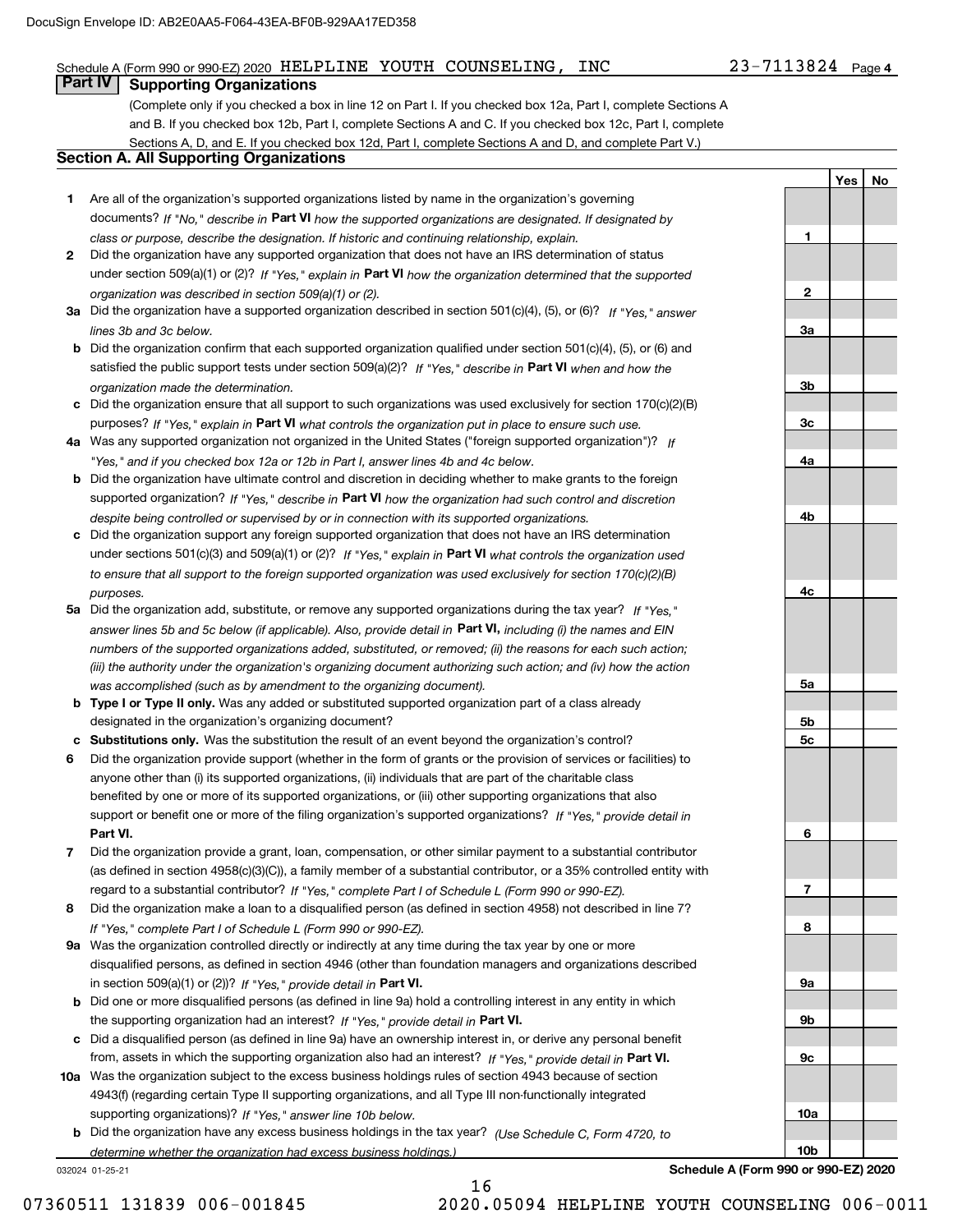## Schedule A (Form 990 or 990-EZ) 2020 <code>HELPLINE YOUTH COUNSELING</code> , <code>INC</code>  $23$   $-7113824$  <code>Page</code>

|    | Part IV<br><b>Supporting Organizations (continued)</b>                                                                                                                                                                                                    |                 |            |    |
|----|-----------------------------------------------------------------------------------------------------------------------------------------------------------------------------------------------------------------------------------------------------------|-----------------|------------|----|
|    |                                                                                                                                                                                                                                                           |                 | Yes        | No |
| 11 | Has the organization accepted a gift or contribution from any of the following persons?                                                                                                                                                                   |                 |            |    |
|    | a A person who directly or indirectly controls, either alone or together with persons described in lines 11b and                                                                                                                                          |                 |            |    |
|    | 11c below, the governing body of a supported organization?                                                                                                                                                                                                | 11a             |            |    |
|    | <b>b</b> A family member of a person described in line 11a above?                                                                                                                                                                                         | 11 <sub>b</sub> |            |    |
|    | c A 35% controlled entity of a person described in line 11a or 11b above? If "Yes" to line 11a, 11b, or 11c, provide                                                                                                                                      |                 |            |    |
|    | detail in <b>Part VI.</b>                                                                                                                                                                                                                                 | 11c             |            |    |
|    | <b>Section B. Type I Supporting Organizations</b>                                                                                                                                                                                                         |                 |            |    |
|    |                                                                                                                                                                                                                                                           |                 | Yes        | No |
| 1  | Did the governing body, members of the governing body, officers acting in their official capacity, or membership of one or                                                                                                                                |                 |            |    |
|    | more supported organizations have the power to regularly appoint or elect at least a majority of the organization's officers,                                                                                                                             |                 |            |    |
|    | directors, or trustees at all times during the tax year? If "No," describe in Part VI how the supported organization(s)<br>effectively operated, supervised, or controlled the organization's activities. If the organization had more than one supported |                 |            |    |
|    | organization, describe how the powers to appoint and/or remove officers, directors, or trustees were allocated among the                                                                                                                                  |                 |            |    |
|    | supported organizations and what conditions or restrictions, if any, applied to such powers during the tax year.                                                                                                                                          | 1               |            |    |
| 2  | Did the organization operate for the benefit of any supported organization other than the supported                                                                                                                                                       |                 |            |    |
|    | organization(s) that operated, supervised, or controlled the supporting organization? If "Yes," explain in                                                                                                                                                |                 |            |    |
|    | <b>Part VI</b> how providing such benefit carried out the purposes of the supported organization(s) that operated,                                                                                                                                        |                 |            |    |
|    | supervised, or controlled the supporting organization.<br><b>Section C. Type II Supporting Organizations</b>                                                                                                                                              | $\mathbf 2$     |            |    |
|    |                                                                                                                                                                                                                                                           |                 |            |    |
|    |                                                                                                                                                                                                                                                           |                 | Yes        | No |
| 1. | Were a majority of the organization's directors or trustees during the tax year also a majority of the directors<br>or trustees of each of the organization's supported organization(s)? If "No," describe in Part VI how control                         |                 |            |    |
|    |                                                                                                                                                                                                                                                           |                 |            |    |
|    | or management of the supporting organization was vested in the same persons that controlled or managed<br>the supported organization(s).                                                                                                                  | 1               |            |    |
|    | <b>Section D. All Type III Supporting Organizations</b>                                                                                                                                                                                                   |                 |            |    |
|    |                                                                                                                                                                                                                                                           |                 | <b>Yes</b> | No |
| 1  | Did the organization provide to each of its supported organizations, by the last day of the fifth month of the                                                                                                                                            |                 |            |    |
|    | organization's tax year, (i) a written notice describing the type and amount of support provided during the prior tax                                                                                                                                     |                 |            |    |
|    | year, (ii) a copy of the Form 990 that was most recently filed as of the date of notification, and (iii) copies of the                                                                                                                                    |                 |            |    |
|    | organization's governing documents in effect on the date of notification, to the extent not previously provided?                                                                                                                                          | 1               |            |    |
| 2  | Were any of the organization's officers, directors, or trustees either (i) appointed or elected by the supported                                                                                                                                          |                 |            |    |
|    | organization(s) or (ii) serving on the governing body of a supported organization? If "No," explain in Part VI how                                                                                                                                        |                 |            |    |
|    | the organization maintained a close and continuous working relationship with the supported organization(s).                                                                                                                                               | 2               |            |    |
| 3  | By reason of the relationship described in line 2, above, did the organization's supported organizations have a                                                                                                                                           |                 |            |    |
|    | significant voice in the organization's investment policies and in directing the use of the organization's                                                                                                                                                |                 |            |    |
|    | income or assets at all times during the tax year? If "Yes," describe in Part VI the role the organization's                                                                                                                                              |                 |            |    |
|    | supported organizations played in this regard.                                                                                                                                                                                                            | 3               |            |    |
|    | Section E. Type III Functionally Integrated Supporting Organizations                                                                                                                                                                                      |                 |            |    |
| 1  | Check the box next to the method that the organization used to satisfy the Integral Part Test during the year (see instructions).                                                                                                                         |                 |            |    |
| a  | The organization satisfied the Activities Test. Complete line 2 below.                                                                                                                                                                                    |                 |            |    |
| b  | The organization is the parent of each of its supported organizations. Complete line 3 below.                                                                                                                                                             |                 |            |    |
| c  | The organization supported a governmental entity. Describe in Part VI how you supported a governmental entity (see instructions)                                                                                                                          |                 |            |    |
| 2  | Activities Test. Answer lines 2a and 2b below.                                                                                                                                                                                                            |                 | Yes        | No |
| а  | Did substantially all of the organization's activities during the tax year directly further the exempt purposes of                                                                                                                                        |                 |            |    |
|    | the supported organization(s) to which the organization was responsive? If "Yes," then in Part VI identify                                                                                                                                                |                 |            |    |
|    | those supported organizations and explain how these activities directly furthered their exempt purposes,                                                                                                                                                  |                 |            |    |
|    | how the organization was responsive to those supported organizations, and how the organization determined                                                                                                                                                 |                 |            |    |
| b  | that these activities constituted substantially all of its activities.<br>Did the activities described in line 2a, above, constitute activities that, but for the organization's involvement,                                                             | 2a              |            |    |
|    | one or more of the organization's supported organization(s) would have been engaged in? If "Yes," explain in                                                                                                                                              |                 |            |    |

**3** Parent of Supported Organizations. Answer lines 3a and 3b below. *these activities but for the organization's involvement.*

**a** Did the organization have the power to regularly appoint or elect a majority of the officers, directors, or trustees of each of the supported organizations? If "Yes" or "No" provide details in P**art VI.** 

**Part VI**  *the reasons for the organization's position that its supported organization(s) would have engaged in*

**b** Did the organization exercise a substantial degree of direction over the policies, programs, and activities of each of its supported organizations? If "Yes," describe in Part VI the role played by the organization in this regard.

17

032025 01-25-21

**Schedule A (Form 990 or 990-EZ) 2020**

**2b**

**3a**

**3b**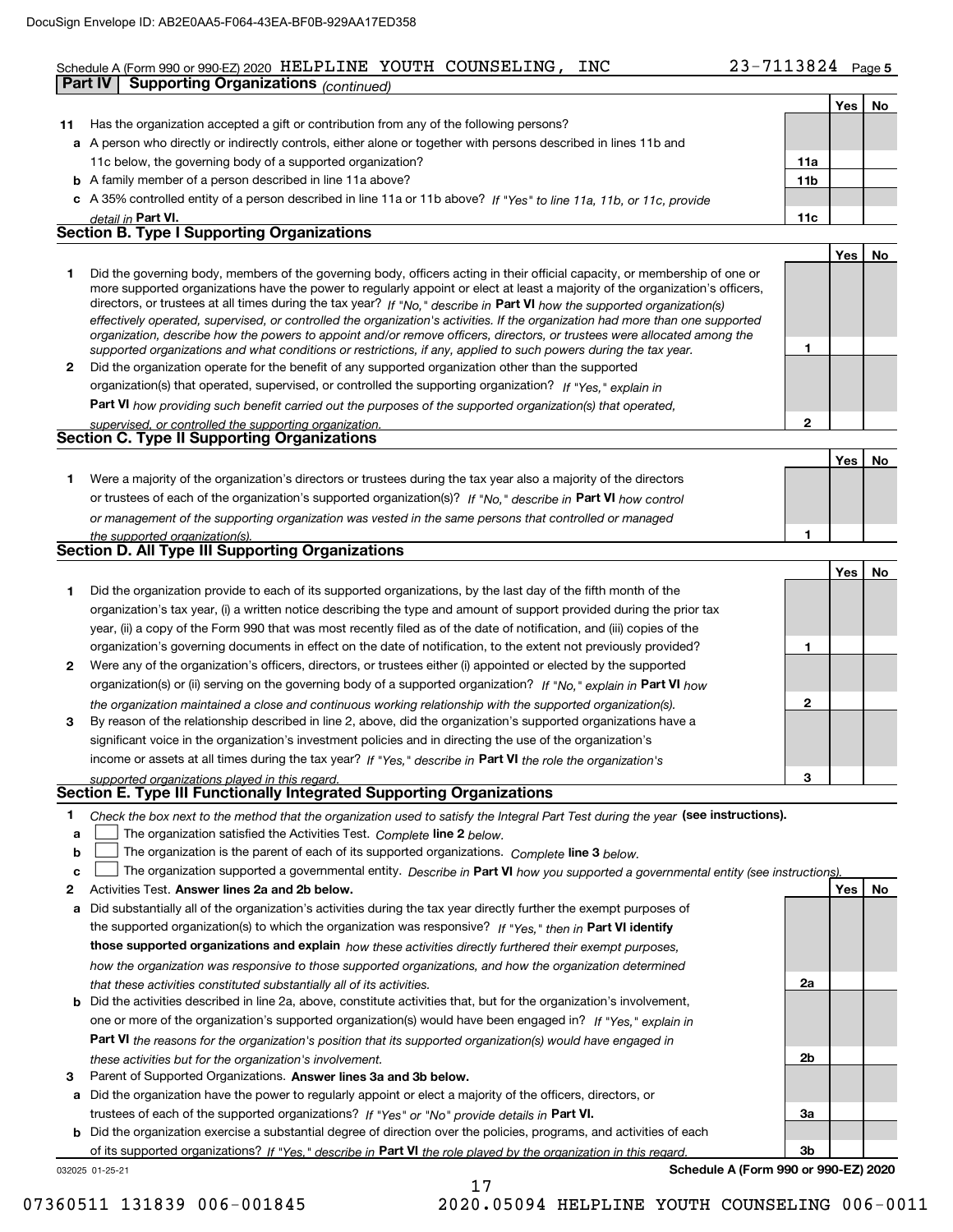## Schedule A (Form 990 or 990-EZ) 2020 <code>HELPLINE YOUTH COUNSELING</code> , <code>INC</code>  $23$   $-7113824$  <code>Page</code> **Part V Type III Non-Functionally Integrated 509(a)(3) Supporting Organizations**

**1**1 Check here if the organization satisfied the Integral Part Test as a qualifying trust on Nov. 20, 1970 (explain in Part VI). See instructions. All other Type III non-functionally integrated supporting organizations must complete Sections A through E.

|              | Section A - Adjusted Net Income                                             | (A) Prior Year | (B) Current Year<br>(optional) |                                |
|--------------|-----------------------------------------------------------------------------|----------------|--------------------------------|--------------------------------|
| 1.           | Net short-term capital gain                                                 | 1              |                                |                                |
| $\mathbf{2}$ | Recoveries of prior-year distributions                                      | $\overline{2}$ |                                |                                |
| 3            | Other gross income (see instructions)                                       | 3              |                                |                                |
| 4            | Add lines 1 through 3.                                                      | 4              |                                |                                |
| 5            | Depreciation and depletion                                                  | 5              |                                |                                |
| 6            | Portion of operating expenses paid or incurred for production or            |                |                                |                                |
|              | collection of gross income or for management, conservation, or              |                |                                |                                |
|              | maintenance of property held for production of income (see instructions)    | 6              |                                |                                |
| 7            | Other expenses (see instructions)                                           | $\overline{7}$ |                                |                                |
| 8            | Adjusted Net Income (subtract lines 5, 6, and 7 from line 4)                | 8              |                                |                                |
|              | Section B - Minimum Asset Amount                                            |                | (A) Prior Year                 | (B) Current Year<br>(optional) |
| 1            | Aggregate fair market value of all non-exempt-use assets (see               |                |                                |                                |
|              | instructions for short tax year or assets held for part of year):           |                |                                |                                |
|              | <b>a</b> Average monthly value of securities                                | 1a             |                                |                                |
|              | <b>b</b> Average monthly cash balances                                      | 1b             |                                |                                |
|              | c Fair market value of other non-exempt-use assets                          | 1c             |                                |                                |
|              | <b>d</b> Total (add lines 1a, 1b, and 1c)                                   | 1d             |                                |                                |
|              | e Discount claimed for blockage or other factors                            |                |                                |                                |
|              | (explain in detail in Part VI):                                             |                |                                |                                |
| 2            | Acquisition indebtedness applicable to non-exempt-use assets                | $\mathbf{2}$   |                                |                                |
| 3            | Subtract line 2 from line 1d.                                               | 3              |                                |                                |
| 4            | Cash deemed held for exempt use. Enter 0.015 of line 3 (for greater amount, |                |                                |                                |
|              | see instructions)                                                           | 4              |                                |                                |
| 5            | Net value of non-exempt-use assets (subtract line 4 from line 3)            | 5              |                                |                                |
| 6            | Multiply line 5 by 0.035.                                                   | 6              |                                |                                |
| 7            | Recoveries of prior-year distributions                                      | $\overline{7}$ |                                |                                |
| 8            | Minimum Asset Amount (add line 7 to line 6)                                 | 8              |                                |                                |
|              | <b>Section C - Distributable Amount</b>                                     |                |                                | <b>Current Year</b>            |
| 1            | Adjusted net income for prior year (from Section A, line 8, column A)       | 1              |                                |                                |
| $\mathbf{2}$ | Enter 0.85 of line 1                                                        | $\overline{2}$ |                                |                                |
| 3            | Minimum asset amount for prior year (from Section B, line 8, column A)      | 3              |                                |                                |
| 4            | Enter greater of line 2 or line 3.                                          | 4              |                                |                                |
| 5            | Income tax imposed in prior year                                            | 5              |                                |                                |
| 6            | <b>Distributable Amount.</b> Subtract line 5 from line 4, unless subject to |                |                                |                                |
|              | emergency temporary reduction (see instructions).                           | 6              |                                |                                |
|              |                                                                             |                |                                |                                |

**7**Check here if the current year is the organization's first as a non-functionally integrated Type III supporting organization (see instructions).

**Schedule A (Form 990 or 990-EZ) 2020**

032026 01-25-21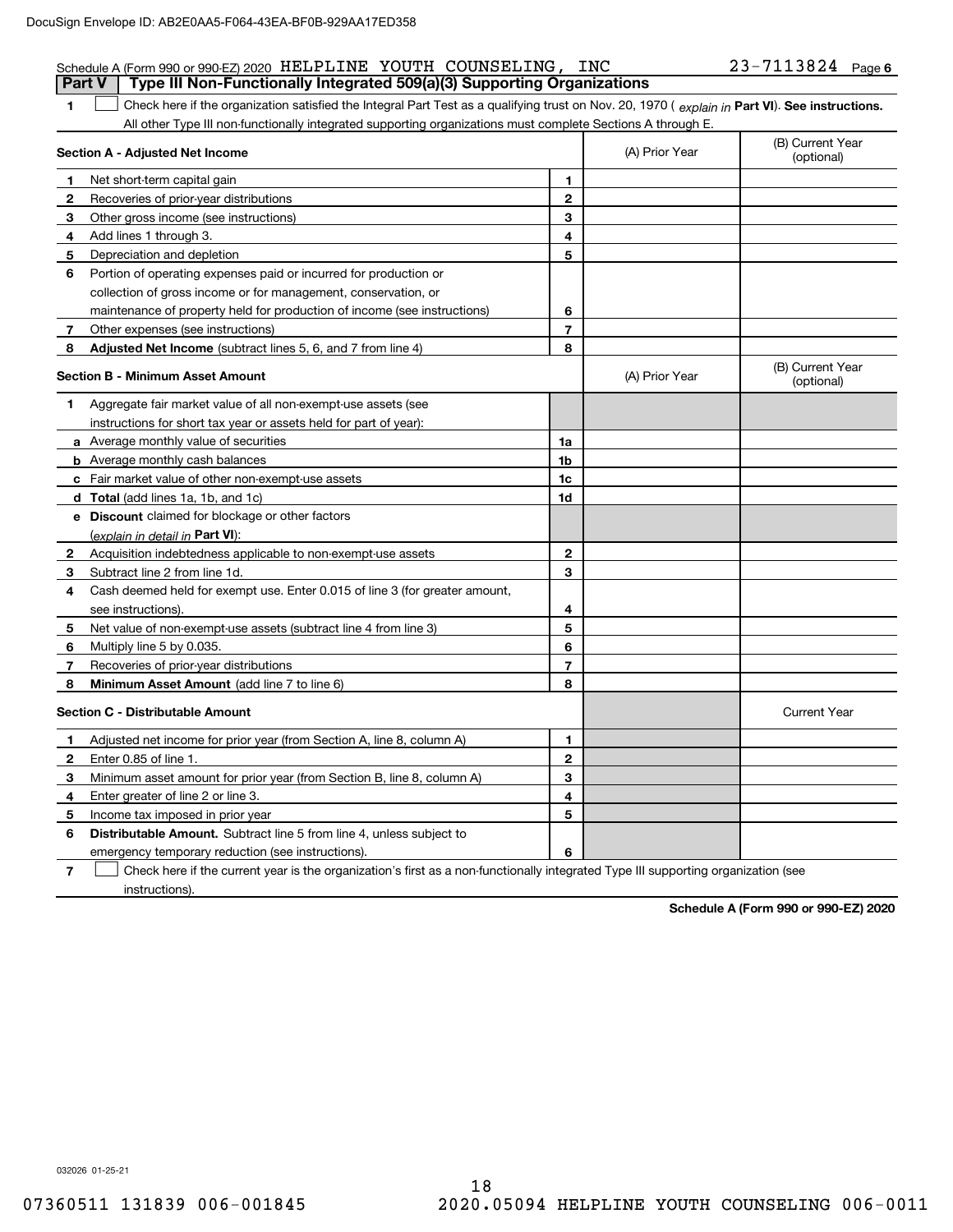|               | Schedule A (Form 990 or 990-EZ) 2020 HELPLINE YOUTH COUNSELING, INC                        |                                    |                                                |              | 23-7113824 Page 7                                |
|---------------|--------------------------------------------------------------------------------------------|------------------------------------|------------------------------------------------|--------------|--------------------------------------------------|
| <b>Part V</b> | Type III Non-Functionally Integrated 509(a)(3) Supporting Organizations                    |                                    | (continued)                                    |              |                                                  |
|               | <b>Section D - Distributions</b>                                                           |                                    |                                                |              | <b>Current Year</b>                              |
| 1             | Amounts paid to supported organizations to accomplish exempt purposes                      |                                    |                                                | $\mathbf{1}$ |                                                  |
| 2             | Amounts paid to perform activity that directly furthers exempt purposes of supported       |                                    |                                                |              |                                                  |
|               | organizations, in excess of income from activity                                           |                                    |                                                | $\mathbf{2}$ |                                                  |
| 3             | Administrative expenses paid to accomplish exempt purposes of supported organizations      |                                    |                                                | 3            |                                                  |
| 4             | Amounts paid to acquire exempt-use assets                                                  |                                    |                                                | 4            |                                                  |
| 5             | Qualified set-aside amounts (prior IRS approval required - provide details in Part VI)     |                                    |                                                | 5            |                                                  |
| 6             | Other distributions ( <i>describe in</i> Part VI). See instructions.                       |                                    |                                                | 6            |                                                  |
| 7             | Total annual distributions. Add lines 1 through 6.                                         |                                    |                                                | 7            |                                                  |
| 8             | Distributions to attentive supported organizations to which the organization is responsive |                                    |                                                |              |                                                  |
|               | (provide details in Part VI). See instructions.                                            |                                    |                                                | 8            |                                                  |
| 9             | Distributable amount for 2020 from Section C, line 6                                       |                                    |                                                | 9            |                                                  |
| 10            | Line 8 amount divided by line 9 amount                                                     |                                    |                                                | 10           |                                                  |
|               | <b>Section E - Distribution Allocations</b> (see instructions)                             | (i)<br><b>Excess Distributions</b> | (iii)<br><b>Underdistributions</b><br>Pre-2020 |              | (iii)<br><b>Distributable</b><br>Amount for 2020 |
| 1             | Distributable amount for 2020 from Section C, line 6                                       |                                    |                                                |              |                                                  |
| 2             | Underdistributions, if any, for years prior to 2020 (reason-                               |                                    |                                                |              |                                                  |
|               | able cause required - explain in Part VI). See instructions.                               |                                    |                                                |              |                                                  |
| 3             | Excess distributions carryover, if any, to 2020                                            |                                    |                                                |              |                                                  |
|               | <b>a</b> From 2015                                                                         |                                    |                                                |              |                                                  |
|               | <b>b</b> From 2016                                                                         |                                    |                                                |              |                                                  |
|               | c From 2017                                                                                |                                    |                                                |              |                                                  |
|               | d From 2018                                                                                |                                    |                                                |              |                                                  |
|               | e From 2019                                                                                |                                    |                                                |              |                                                  |
|               | f Total of lines 3a through 3e                                                             |                                    |                                                |              |                                                  |
|               | <b>g</b> Applied to underdistributions of prior years                                      |                                    |                                                |              |                                                  |
|               | <b>h</b> Applied to 2020 distributable amount                                              |                                    |                                                |              |                                                  |
|               | Carryover from 2015 not applied (see instructions)                                         |                                    |                                                |              |                                                  |
|               | Remainder. Subtract lines 3g, 3h, and 3i from line 3f.                                     |                                    |                                                |              |                                                  |
| 4             | Distributions for 2020 from Section D,                                                     |                                    |                                                |              |                                                  |
|               | line $7:$                                                                                  |                                    |                                                |              |                                                  |
|               | a Applied to underdistributions of prior years                                             |                                    |                                                |              |                                                  |
|               | <b>b</b> Applied to 2020 distributable amount                                              |                                    |                                                |              |                                                  |
|               | <b>c</b> Remainder. Subtract lines 4a and 4b from line 4.                                  |                                    |                                                |              |                                                  |
| 5             | Remaining underdistributions for years prior to 2020, if                                   |                                    |                                                |              |                                                  |
|               | any. Subtract lines 3g and 4a from line 2. For result greater                              |                                    |                                                |              |                                                  |
|               | than zero, explain in Part VI. See instructions.                                           |                                    |                                                |              |                                                  |
| 6             | Remaining underdistributions for 2020. Subtract lines 3h                                   |                                    |                                                |              |                                                  |
|               | and 4b from line 1. For result greater than zero, explain in                               |                                    |                                                |              |                                                  |
|               | Part VI. See instructions.                                                                 |                                    |                                                |              |                                                  |
| 7             | Excess distributions carryover to 2021. Add lines 3j                                       |                                    |                                                |              |                                                  |
|               | and 4c.                                                                                    |                                    |                                                |              |                                                  |
| 8.            | Breakdown of line 7:                                                                       |                                    |                                                |              |                                                  |
|               | a Excess from 2016                                                                         |                                    |                                                |              |                                                  |
|               | <b>b</b> Excess from 2017                                                                  |                                    |                                                |              |                                                  |
|               | c Excess from 2018                                                                         |                                    |                                                |              |                                                  |
|               | d Excess from 2019                                                                         |                                    |                                                |              |                                                  |
|               | e Excess from 2020                                                                         |                                    |                                                |              |                                                  |
|               |                                                                                            |                                    |                                                |              |                                                  |

**Schedule A (Form 990 or 990-EZ) 2020**

032027 01-25-21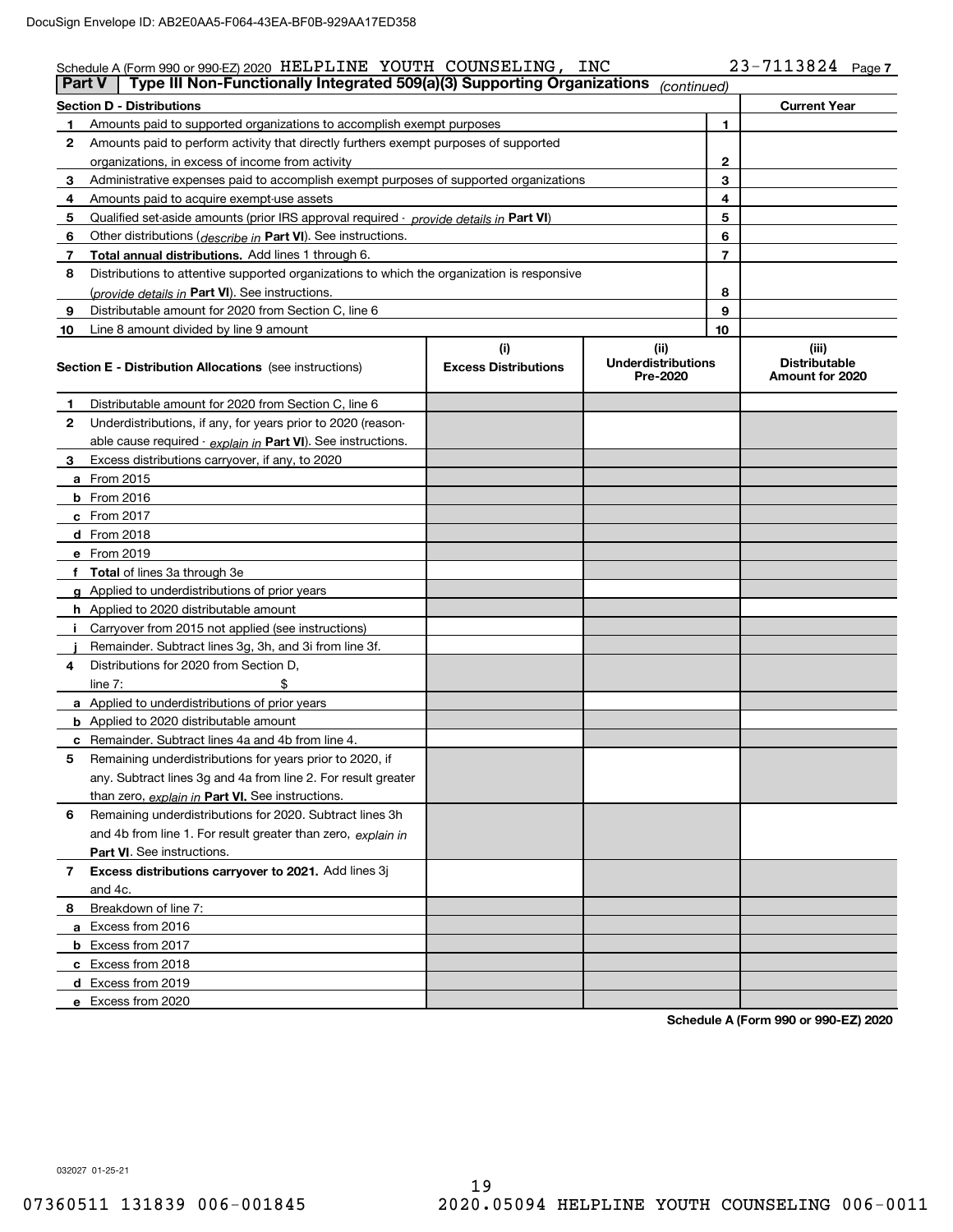## Schedule A (Form 990 or 990-EZ) 2020 <code>HELPLINE YOUTH COUNSELING</code> , <code>INC</code>  $23$   $-7113824$  <code>Page</code>

**8** 23-7113824

Part VI | Supplemental Information. Provide the explanations required by Part II, line 10; Part II, line 17a or 17b; Part III, line 12; Part IV, Section A, lines 1, 2, 3b, 3c, 4b, 4c, 5a, 6, 9a, 9b, 9c, 11a, 11b, and 11c; Part IV, Section B, lines 1 and 2; Part IV, Section C, line 1; Part IV, Section D, lines 2 and 3; Part IV, Section E, lines 1c, 2a, 2b, 3a, and 3b; Part V, line 1; Part V, Section B, line 1e; Part V, Section D, lines 5, 6, and 8; and Part V, Section E, lines 2, 5, and 6. Also complete this part for any additional information. (See instructions.)

## SCHEDULE A, PART II, LINE 10, EXPLANATION FOR OTHER INCOME:

| MISCELLANEOUS REVENUE |      |    | <u> 1989 - Johann Stoff, Amerikaansk politiker († 1908)</u>                                                           |  |                                      |
|-----------------------|------|----|-----------------------------------------------------------------------------------------------------------------------|--|--------------------------------------|
| 2016 AMOUNT: \$       | 361. |    |                                                                                                                       |  |                                      |
| 2017 AMOUNT: \$       | 494. |    | <u> 1989 - Johann Stoff, deutscher Stoff, der Stoff, der Stoff, der Stoff, der Stoff, der Stoff, der Stoff, der S</u> |  |                                      |
| 2018 AMOUNT: \$       | 529. |    | <u> 1989 - Johann Barn, amerikansk politiker (d. 1989)</u>                                                            |  |                                      |
| 2019 AMOUNT: \$       | 368. |    | <u> 1989 - Johann Barn, amerikansk politiker (d. 1989)</u>                                                            |  |                                      |
| 2020 AMOUNT: \$       | 106. |    |                                                                                                                       |  |                                      |
|                       |      |    |                                                                                                                       |  |                                      |
|                       |      |    |                                                                                                                       |  |                                      |
|                       |      |    |                                                                                                                       |  |                                      |
|                       |      |    |                                                                                                                       |  |                                      |
|                       |      |    |                                                                                                                       |  |                                      |
|                       |      |    |                                                                                                                       |  |                                      |
|                       |      |    |                                                                                                                       |  |                                      |
|                       |      |    |                                                                                                                       |  |                                      |
|                       |      |    |                                                                                                                       |  |                                      |
|                       |      |    |                                                                                                                       |  |                                      |
|                       |      |    |                                                                                                                       |  |                                      |
|                       |      |    |                                                                                                                       |  |                                      |
|                       |      |    |                                                                                                                       |  |                                      |
|                       |      |    |                                                                                                                       |  |                                      |
|                       |      |    |                                                                                                                       |  |                                      |
|                       |      |    |                                                                                                                       |  |                                      |
|                       |      |    |                                                                                                                       |  |                                      |
|                       |      |    |                                                                                                                       |  |                                      |
|                       |      |    |                                                                                                                       |  |                                      |
|                       |      |    |                                                                                                                       |  |                                      |
| 032028 01-25-21       |      | 20 |                                                                                                                       |  | Schedule A (Form 990 or 990-EZ) 2020 |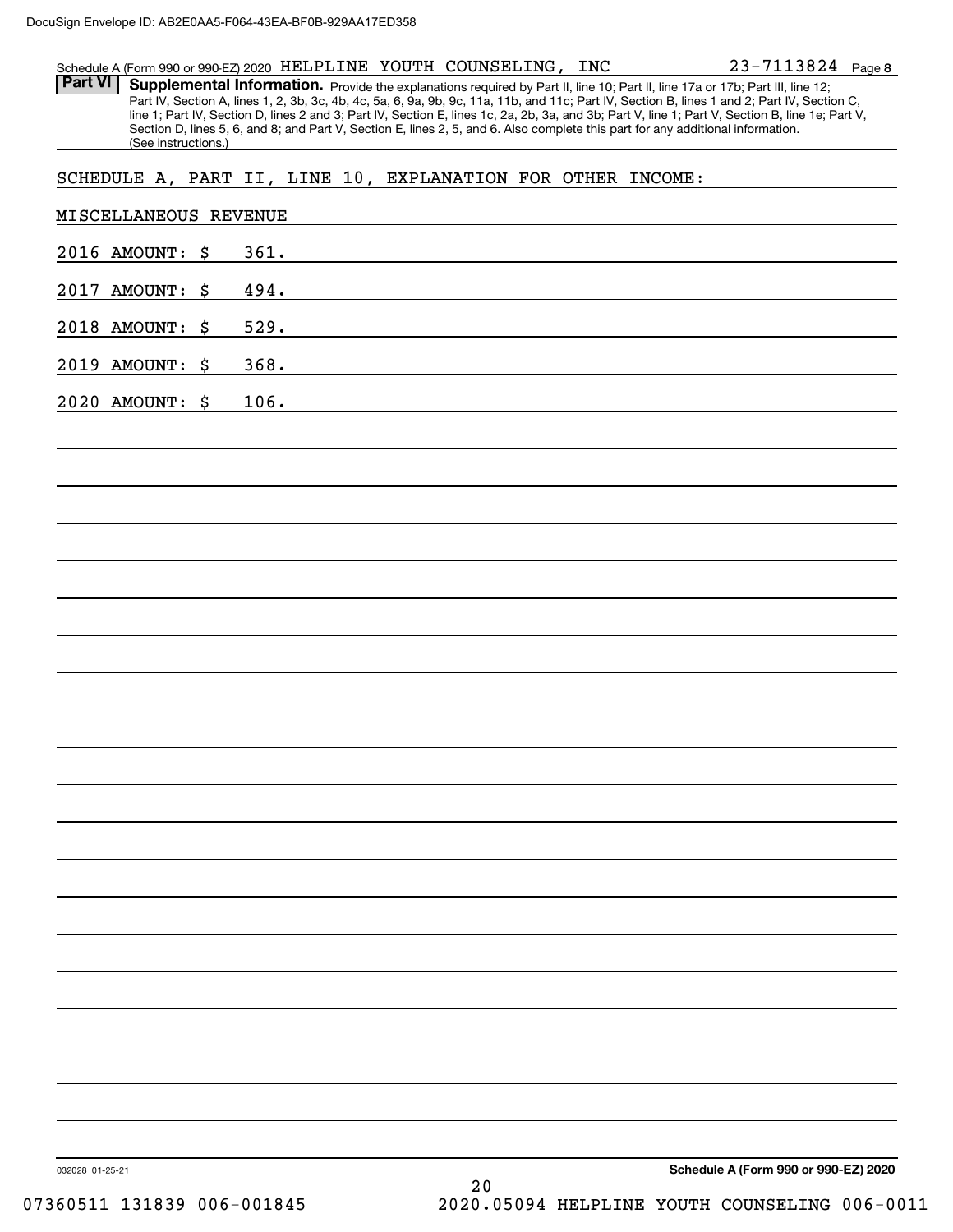HELPLINE YOUTH COUNSELING, INC 23-7113824

## **Identification of Excess Contributions Included on Part II, Line 5 Schedule A 2020**

## **\*\* Do Not File \*\* \*\*\* Not Open to Public Inspection \*\*\***

| <b>Contributor's Name</b>                                 | <b>Total</b><br><b>Contributions</b> | <b>Excess</b><br><b>Contributions</b> |
|-----------------------------------------------------------|--------------------------------------|---------------------------------------|
| PFAFFINGER FOUNDATION                                     | 100,000.                             | 28, 275.                              |
| ALBERT AND BETTI SACCHI FOUNDATION                        | 130,000.                             | 58,275.                               |
| SUNAIR CHILDREN'S FOUNDATION                              | 100,000.                             | 28, 275.                              |
| THE CALIFORNIA ENDOWMENT                                  | 200,000.                             | 128,275.                              |
| CA COMMUNITY FOUNDATION                                   | 176,898.                             | 105, 173.                             |
| ORCHARD DALE WATER DISTRICT                               | 78,700.                              | 6,975.                                |
| WATER REPLENISHMENT DISTRICT                              | 98,250.                              | 26,525.                               |
| ORANGE COUNTY COMMUNITY FOUNDATION                        | 175,000.                             | 103,275.                              |
| WEINGART FOUNDATION                                       | 450,000.                             | 378, 275.                             |
| <b>BCM FOUNDATION</b>                                     | 100,000.                             | 28, 275.                              |
| MCMILLEN FAMILY FOUNDATION                                | 92,100.                              | 20,375.                               |
| CALIFORNIA COMMUNITY FOUNDATION                           | 200,000.                             | 128,275.                              |
| KAISER PERMANENTE                                         | 82,500.                              | 10,775.                               |
| SIERRA HEALTH FOUNDATION                                  | 79,424.                              | 7,699.                                |
|                                                           |                                      |                                       |
|                                                           |                                      |                                       |
|                                                           |                                      |                                       |
|                                                           |                                      |                                       |
|                                                           |                                      |                                       |
|                                                           |                                      |                                       |
|                                                           |                                      |                                       |
|                                                           |                                      |                                       |
|                                                           |                                      |                                       |
|                                                           |                                      |                                       |
| Total Excess Contributions to Schedule A, Part II, Line 5 |                                      | 1,058,722.                            |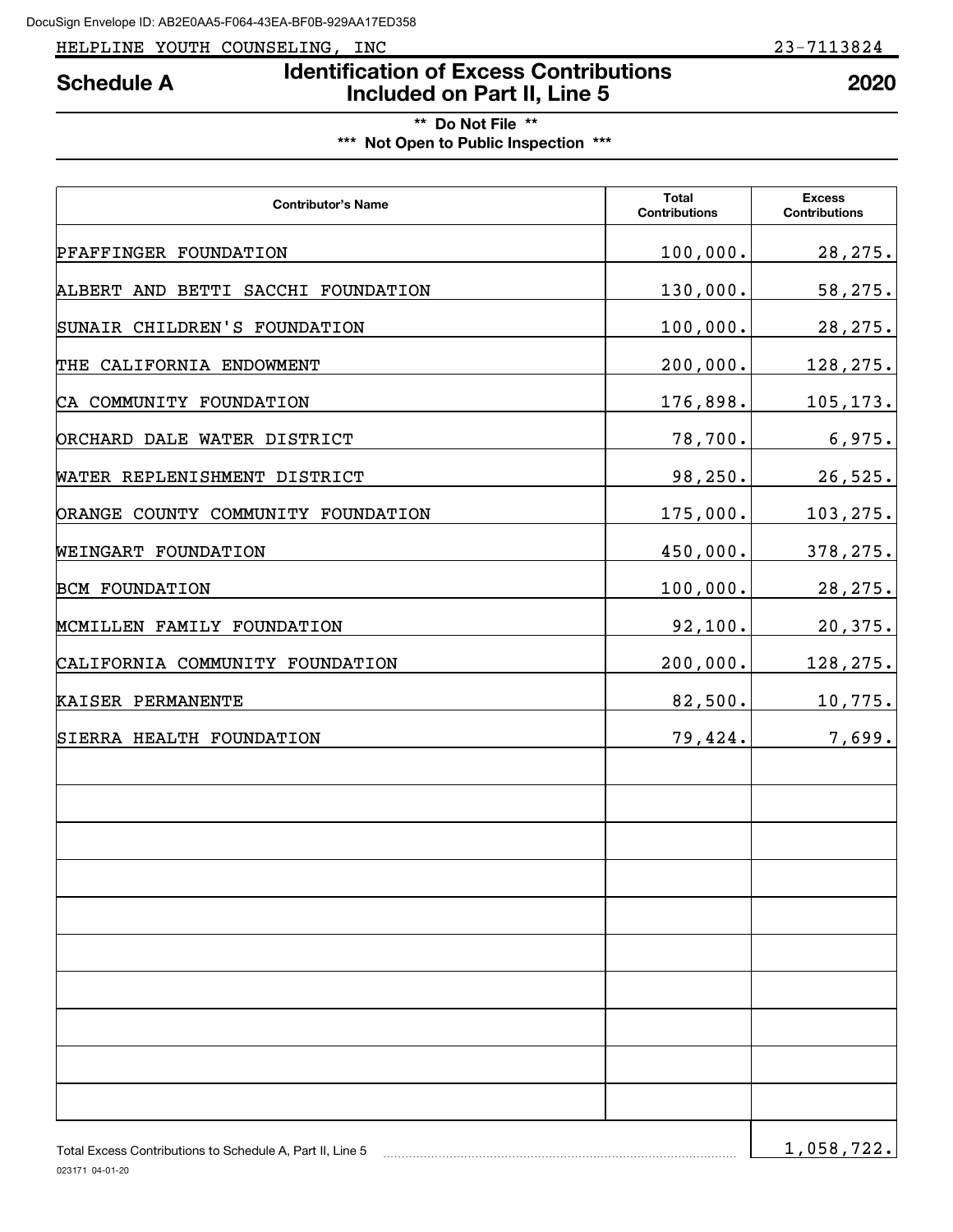**(Form 990, 990-EZ, or 990-PF)**

Department of the Treasury Internal Revenue Service

|  | Name of the organization |
|--|--------------------------|
|  |                          |

# **Schedule B Schedule of Contributors**

**| Attach to Form 990, Form 990-EZ, or Form 990-PF. | Go to www.irs.gov/Form990 for the latest information.** OMB No. 1545-0047

**2020**

**Employer identification number**

|                    | HELPLINE YOUTH COUNSELING, INC                                            | 23-7113824 |  |  |  |  |  |
|--------------------|---------------------------------------------------------------------------|------------|--|--|--|--|--|
|                    | Organization type (check one):                                            |            |  |  |  |  |  |
| Filers of:         | Section:                                                                  |            |  |  |  |  |  |
| Form 990 or 990-EZ | $\boxed{\mathbf{X}}$ 501(c)( 3) (enter number) organization               |            |  |  |  |  |  |
|                    | 4947(a)(1) nonexempt charitable trust not treated as a private foundation |            |  |  |  |  |  |
|                    | 527 political organization                                                |            |  |  |  |  |  |
| Form 990-PF        | 501(c)(3) exempt private foundation                                       |            |  |  |  |  |  |
|                    | 4947(a)(1) nonexempt charitable trust treated as a private foundation     |            |  |  |  |  |  |
|                    | 501(c)(3) taxable private foundation                                      |            |  |  |  |  |  |

Check if your organization is covered by the **General Rule** or a **Special Rule. Note:**  Only a section 501(c)(7), (8), or (10) organization can check boxes for both the General Rule and a Special Rule. See instructions.

### **General Rule**

 $\mathcal{L}^{\text{max}}$ 

For an organization filing Form 990, 990-EZ, or 990-PF that received, during the year, contributions totaling \$5,000 or more (in money or property) from any one contributor. Complete Parts I and II. See instructions for determining a contributor's total contributions.

### **Special Rules**

any one contributor, during the year, total contributions of the greater of  $\,$  (1) \$5,000; or **(2)** 2% of the amount on (i) Form 990, Part VIII, line 1h;  $\boxed{\textbf{X}}$  For an organization described in section 501(c)(3) filing Form 990 or 990-EZ that met the 33 1/3% support test of the regulations under sections 509(a)(1) and 170(b)(1)(A)(vi), that checked Schedule A (Form 990 or 990-EZ), Part II, line 13, 16a, or 16b, and that received from or (ii) Form 990-EZ, line 1. Complete Parts I and II.

For an organization described in section 501(c)(7), (8), or (10) filing Form 990 or 990-EZ that received from any one contributor, during the year, total contributions of more than \$1,000 exclusively for religious, charitable, scientific, literary, or educational purposes, or for the prevention of cruelty to children or animals. Complete Parts I (entering "N/A" in column (b) instead of the contributor name and address), II, and III.  $\mathcal{L}^{\text{max}}$ 

purpose. Don't complete any of the parts unless the **General Rule** applies to this organization because it received *nonexclusively* year, contributions <sub>exclusively</sub> for religious, charitable, etc., purposes, but no such contributions totaled more than \$1,000. If this box is checked, enter here the total contributions that were received during the year for an  $\;$ exclusively religious, charitable, etc., For an organization described in section 501(c)(7), (8), or (10) filing Form 990 or 990-EZ that received from any one contributor, during the religious, charitable, etc., contributions totaling \$5,000 or more during the year  $\Box$ — $\Box$   $\Box$  $\mathcal{L}^{\text{max}}$ 

**Caution:**  An organization that isn't covered by the General Rule and/or the Special Rules doesn't file Schedule B (Form 990, 990-EZ, or 990-PF),  **must** but it answer "No" on Part IV, line 2, of its Form 990; or check the box on line H of its Form 990-EZ or on its Form 990-PF, Part I, line 2, to certify that it doesn't meet the filing requirements of Schedule B (Form 990, 990-EZ, or 990-PF).

**For Paperwork Reduction Act Notice, see the instructions for Form 990, 990-EZ, or 990-PF. Schedule B (Form 990, 990-EZ, or 990-PF) (2020)** LHA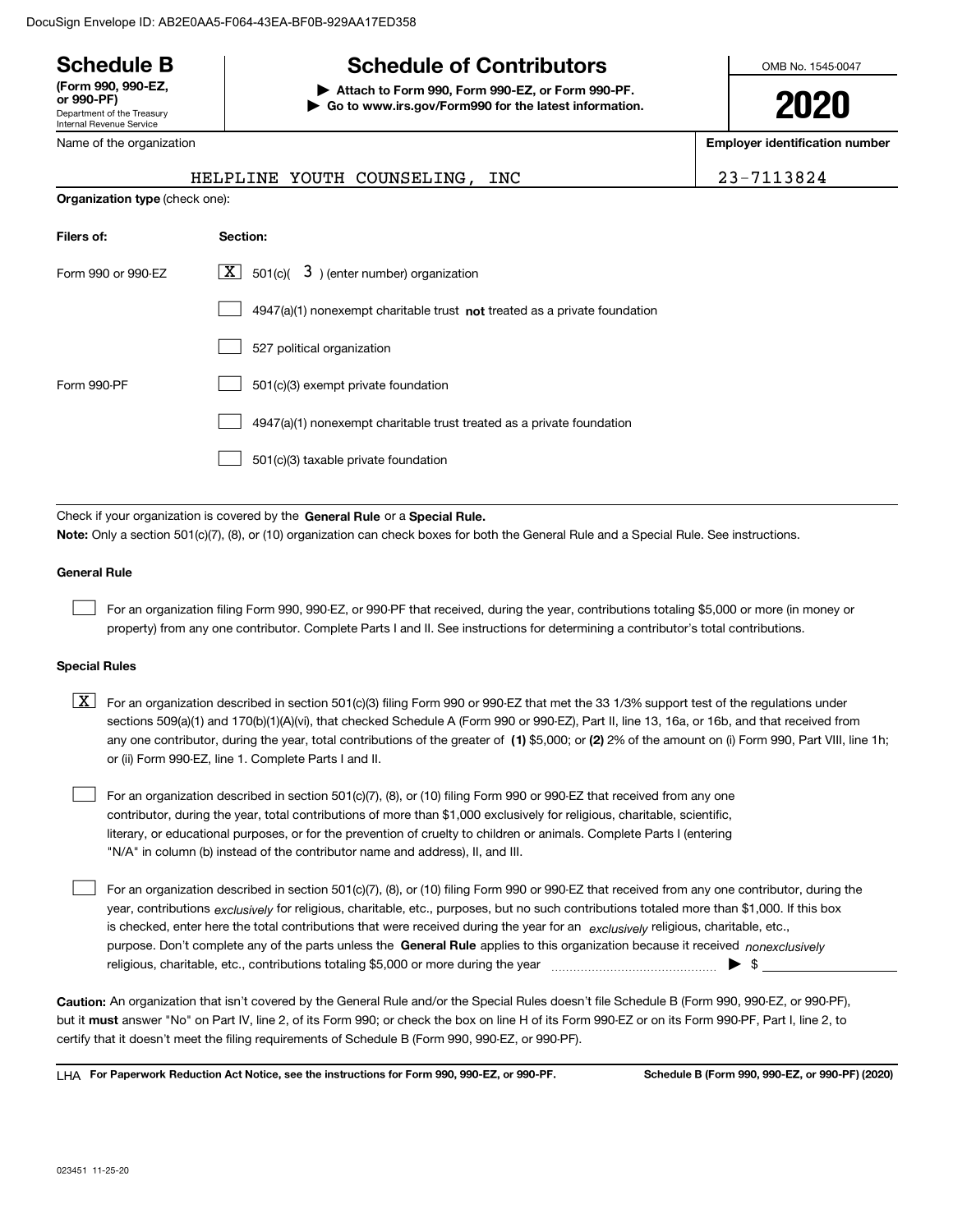Schedule B (Form 990, 990-EZ, or 990-PF) (2020) Page 2

Name of organization

HELPLINE YOUTH COUNSELING, INC 23-7113824

(schedule B (Form 990, 990-EZ, or 990-PF) (2020)<br> **23-7113824**<br> **23-7113824**<br> **23-7113824**<br> **23-7113824**<br> **23-7113824** 

| (b)                                                                                           | (c)                               | (d)                                                                                                         |
|-----------------------------------------------------------------------------------------------|-----------------------------------|-------------------------------------------------------------------------------------------------------------|
| Name, address, and ZIP + 4                                                                    | <b>Total contributions</b>        | Type of contribution                                                                                        |
| SMALL BUSINESS ADMINISTRATION<br>409 3RD STREET SW, FLOOR 2<br>WASHINGTON, DC 20416           | 318,854.<br>\$                    | x<br>Person<br>Payroll<br><b>Noncash</b><br>(Complete Part II for<br>noncash contributions.)                |
| (b)<br>Name, address, and $ZIP + 4$                                                           | (c)<br><b>Total contributions</b> | (d)<br>Type of contribution                                                                                 |
| CALIFORNIA COMMUNITY FOUNDATION<br>221 S. FIGUEROA STREET, SUITE 400<br>LOS ANGELES, CA 90012 | 200,000.<br>\$                    | x<br>Person<br>Payroll<br><b>Noncash</b><br>(Complete Part II for<br>noncash contributions.)                |
| (b)<br>Name, address, and ZIP + 4                                                             | (c)<br><b>Total contributions</b> | (d)<br>Type of contribution                                                                                 |
| KAISER PERMANENTE<br>12200 BELLFLOWER BOULEVARD<br>DOWNEY, CA 90242                           | 82,500.<br>$^{\circ}$             | x<br>Person<br>Payroll<br><b>Noncash</b><br>(Complete Part II for<br>noncash contributions.)                |
| (b)<br>Name, address, and ZIP + 4                                                             | (c)<br><b>Total contributions</b> | (d)<br>Type of contribution                                                                                 |
| SIERRA HEALTH FOUNDATION<br>1321 GARDEN HIGHWAY<br>SACRAMENTO, CA 95833                       | 79,424.<br>\$                     | x<br>Person<br>Payroll<br><b>Noncash</b><br>(Complete Part II for<br>noncash contributions.)                |
| (b)<br>Name, address, and ZIP + 4                                                             | (c)<br><b>Total contributions</b> | (d)<br>Type of contribution                                                                                 |
| LADYBUG FOUNDATION<br>357 S. MCCASLIN BOULEVARD, SUITE 200<br>LOUISVILLE, CO 80027            | 50,000.<br>\$                     | x<br>Person<br>Payroll<br>Noncash<br>(Complete Part II for<br>noncash contributions.)                       |
| (b)<br>Name, address, and ZIP + 4                                                             | (c)<br><b>Total contributions</b> | (d)<br>Type of contribution                                                                                 |
| THE CALIFORNIA ENDOWMENT<br>1000 ALAMEDA STREET<br>LOS ANGELES, CA 90012                      | 50,000.<br>\$                     | $\overline{\mathbf{X}}$<br>Person<br>Payroll<br>Noncash<br>(Complete Part II for<br>noncash contributions.) |
|                                                                                               | 023452 11-25-20                   | Schedule B (Form 990, 990-EZ, or 990-PF) (2020)                                                             |

23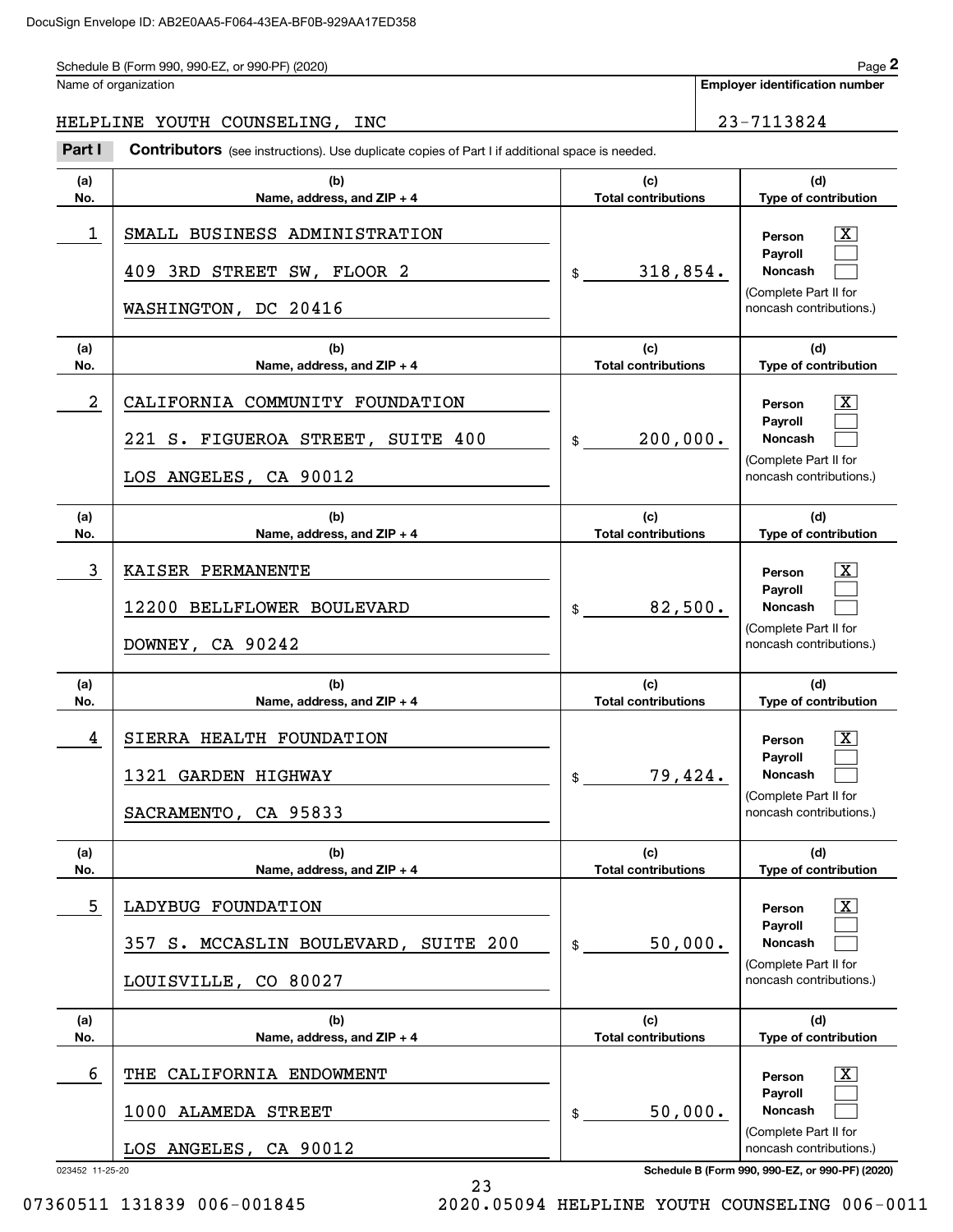Schedule B (Form 990, 990-EZ, or 990-PF) (2020) Page 2

Name of organization

**Employer identification number**

## HELPLINE YOUTH COUNSELING, INC 23-7113824

(schedule B (Form 990, 990-EZ, or 990-PF) (2020)<br> **23-7113824**<br> **23-7113824**<br> **23-7113824**<br> **23-7113824**<br> **23-7113824** 

| (a) | (b)                                                                                               | (c)                        | (d)                                                                                                         |
|-----|---------------------------------------------------------------------------------------------------|----------------------------|-------------------------------------------------------------------------------------------------------------|
| No. | Name, address, and ZIP + 4                                                                        | <b>Total contributions</b> | Type of contribution                                                                                        |
| 7   | CALICO CENTER<br>524 ESTUDILLO AVENUE<br>SAN LEANDRO, CA 94577                                    | 48,582.<br>$\frac{1}{2}$   | $\overline{\mathbf{x}}$<br>Person<br>Payroll<br>Noncash<br>(Complete Part II for<br>noncash contributions.) |
| (a) | (b)                                                                                               | (c)                        | (d)                                                                                                         |
| No. | Name, address, and ZIP + 4                                                                        | <b>Total contributions</b> | Type of contribution                                                                                        |
| 8   | BABY 2 BABY<br>5830 W. JEFFERSON BLVD<br>LOS ANGELES, CA 90016                                    | 39,843.<br>$\mathsf{\$}$   | Person<br>Payroll<br>Noncash<br>$\overline{\mathbf{x}}$<br>(Complete Part II for<br>noncash contributions.) |
| (a) | (b)                                                                                               | (c)                        | (d)                                                                                                         |
| No. | Name, address, and ZIP + 4                                                                        | <b>Total contributions</b> | Type of contribution                                                                                        |
| 9   | ORANGE COUNTY COMMUNITY FOUNDATION<br>4041 MAC ARTHUR BLVD., SUITE 510<br>NEWPORT BEACH, CA 92660 | 35,000.<br>$\frac{1}{2}$   | $\boxed{\text{X}}$<br>Person<br>Payroll<br>Noncash<br>(Complete Part II for<br>noncash contributions.)      |
| (a) | (b)                                                                                               | (c)                        | (d)                                                                                                         |
| No. | Name, address, and ZIP + 4                                                                        | <b>Total contributions</b> | Type of contribution                                                                                        |
|     |                                                                                                   | \$                         | Person<br>Payroll<br>Noncash<br>(Complete Part II for<br>noncash contributions.)                            |
| (a) | (b)                                                                                               | (c)                        | (d)                                                                                                         |
| No. | Name, address, and ZIP + 4                                                                        | <b>Total contributions</b> | Type of contribution                                                                                        |
|     |                                                                                                   | \$                         | Person<br>Payroll<br>Noncash<br>(Complete Part II for<br>noncash contributions.)                            |
| (a) | (b)                                                                                               | (c)                        | (d)                                                                                                         |
| No. | Name, address, and ZIP + 4                                                                        | <b>Total contributions</b> | Type of contribution                                                                                        |
|     |                                                                                                   | \$                         | Person<br>Payroll<br>Noncash<br>(Complete Part II for<br>noncash contributions.)                            |

023452 11-25-20 **Schedule B (Form 990, 990-EZ, or 990-PF) (2020)**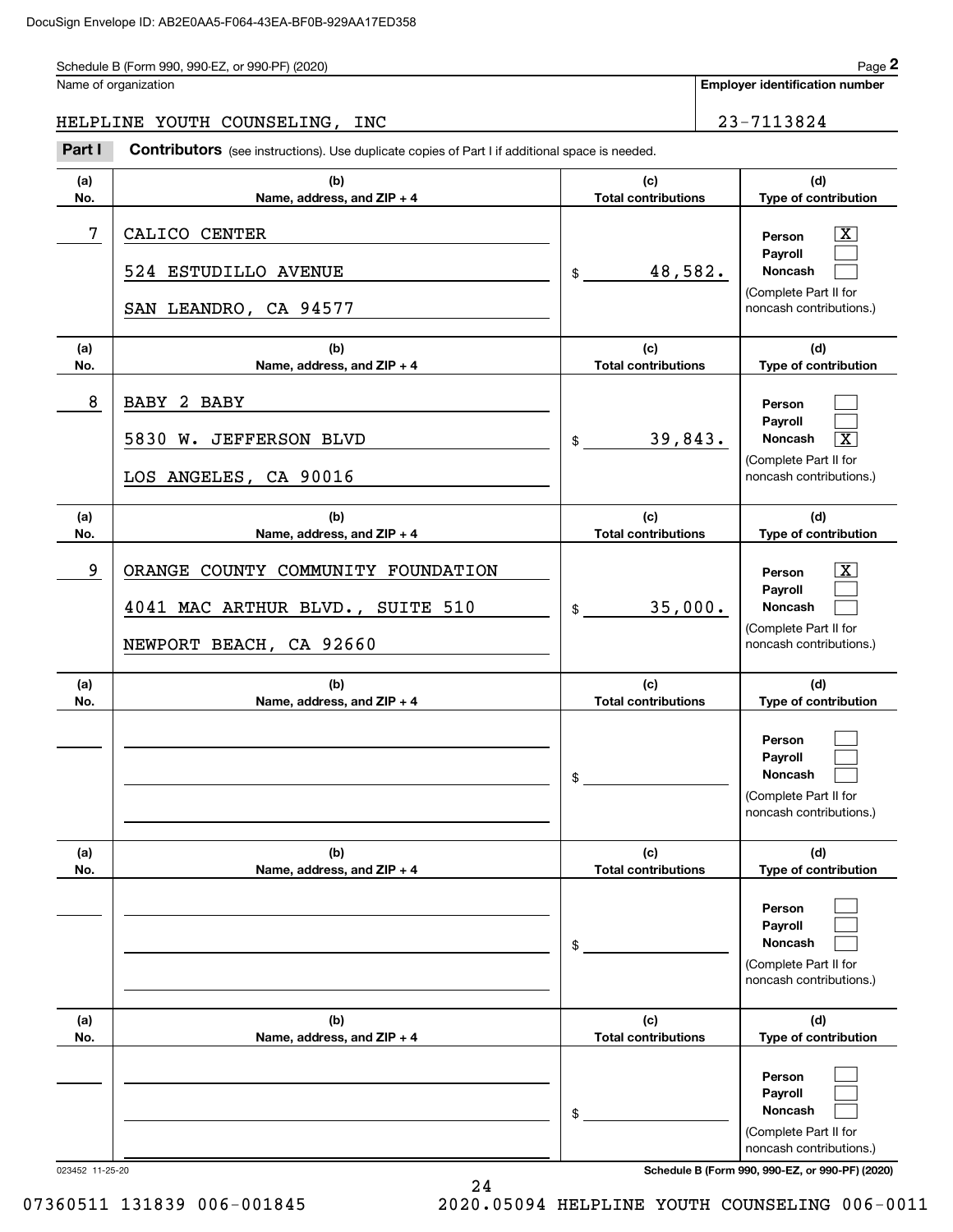| Schedule B (Form 990, 990-EZ, or 990-PF) (2020) | Page |
|-------------------------------------------------|------|
|-------------------------------------------------|------|

Name of organization

**Employer identification number**

## HELPLINE YOUTH COUNSELING, INC | 23-7113824

(see instructions). Use duplicate copies of Part II if additional space is needed.<br> **1999 Employer identification number**<br> **1999 Employer identification number**<br> **1999 Part II Noncash Property** (see instructions). Use du

| (a)<br>No.<br>from<br>Part I | (b)<br>Description of noncash property given                                 | (c)<br>FMV (or estimate)<br>(See instructions.) | (d)<br>Date received                            |
|------------------------------|------------------------------------------------------------------------------|-------------------------------------------------|-------------------------------------------------|
| 8                            | BOOKS, CLOTHES, TODDLER SUPPLIES, TOYS, HYGIENE, AND<br>MISCELLANEOUS ITEMS. |                                                 |                                                 |
|                              |                                                                              | 39,843.<br>$\frac{1}{2}$                        | 06/30/21                                        |
| (a)<br>No.<br>from<br>Part I | (b)<br>Description of noncash property given                                 | (c)<br>FMV (or estimate)<br>(See instructions.) | (d)<br>Date received                            |
|                              |                                                                              | $$\overbrace{\hspace{2.5cm}}$                   |                                                 |
| (a)<br>No.<br>from<br>Part I | (b)<br>Description of noncash property given                                 | (c)<br>FMV (or estimate)<br>(See instructions.) | (d)<br>Date received                            |
|                              |                                                                              | $$\overbrace{\hspace{2.5cm}}$                   |                                                 |
| (a)<br>No.<br>from<br>Part I | (b)<br>Description of noncash property given                                 | (c)<br>FMV (or estimate)<br>(See instructions.) | (d)<br>Date received                            |
|                              |                                                                              | $\frac{1}{2}$                                   |                                                 |
| (a)<br>No.<br>from<br>Part I | (b)<br>Description of noncash property given                                 | (c)<br>FMV (or estimate)<br>(See instructions.) | (d)<br>Date received                            |
|                              |                                                                              | \$                                              |                                                 |
| (a)<br>No.<br>from<br>Part I | (b)<br>Description of noncash property given                                 | (c)<br>FMV (or estimate)<br>(See instructions.) | (d)<br>Date received                            |
|                              |                                                                              | \$                                              |                                                 |
| 023453 11-25-20              |                                                                              |                                                 | Schedule B (Form 990, 990-EZ, or 990-PF) (2020) |

25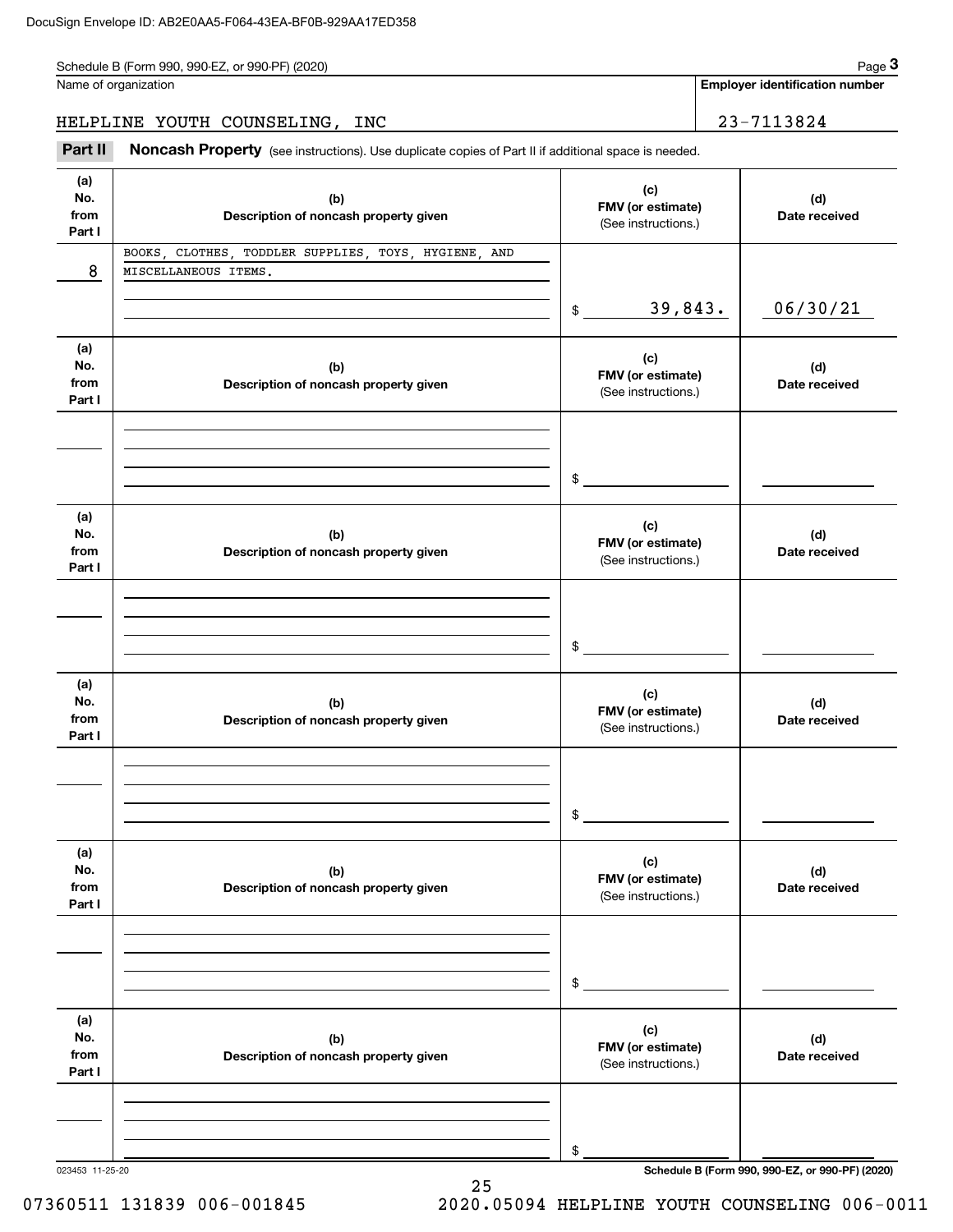|                 | Schedule B (Form 990, 990-EZ, or 990-PF) (2020)                                                                                                                                                                                                                             |                      |  | Page 4                                          |  |  |
|-----------------|-----------------------------------------------------------------------------------------------------------------------------------------------------------------------------------------------------------------------------------------------------------------------------|----------------------|--|-------------------------------------------------|--|--|
|                 | Name of organization                                                                                                                                                                                                                                                        |                      |  | <b>Employer identification number</b>           |  |  |
|                 | HELPLINE YOUTH COUNSELING, INC                                                                                                                                                                                                                                              |                      |  | 23-7113824                                      |  |  |
| Part III        | Exclusively religious, charitable, etc., contributions to organizations described in section 501(c)(7), (8), or (10) that total more than \$1,000 for the year                                                                                                              |                      |  |                                                 |  |  |
|                 | from any one contributor. Complete columns (a) through (e) and the following line entry. For organizations<br>completing Part III, enter the total of exclusively religious, charitable, etc., contributions of \$1,000 or less for the year. (Enter this info. once.) > \$ |                      |  |                                                 |  |  |
| (a) No.         | Use duplicate copies of Part III if additional space is needed.                                                                                                                                                                                                             |                      |  |                                                 |  |  |
| from<br>Part I  | (b) Purpose of gift                                                                                                                                                                                                                                                         | (c) Use of gift      |  | (d) Description of how gift is held             |  |  |
|                 |                                                                                                                                                                                                                                                                             |                      |  |                                                 |  |  |
|                 |                                                                                                                                                                                                                                                                             |                      |  |                                                 |  |  |
|                 |                                                                                                                                                                                                                                                                             |                      |  |                                                 |  |  |
|                 |                                                                                                                                                                                                                                                                             | (e) Transfer of gift |  |                                                 |  |  |
|                 | Transferee's name, address, and ZIP + 4                                                                                                                                                                                                                                     |                      |  | Relationship of transferor to transferee        |  |  |
|                 |                                                                                                                                                                                                                                                                             |                      |  |                                                 |  |  |
|                 |                                                                                                                                                                                                                                                                             |                      |  |                                                 |  |  |
|                 |                                                                                                                                                                                                                                                                             |                      |  |                                                 |  |  |
| (a) No.<br>from | (b) Purpose of gift                                                                                                                                                                                                                                                         | (c) Use of gift      |  | (d) Description of how gift is held             |  |  |
| Part I          |                                                                                                                                                                                                                                                                             |                      |  |                                                 |  |  |
|                 |                                                                                                                                                                                                                                                                             |                      |  |                                                 |  |  |
|                 |                                                                                                                                                                                                                                                                             |                      |  |                                                 |  |  |
|                 |                                                                                                                                                                                                                                                                             | (e) Transfer of gift |  |                                                 |  |  |
|                 |                                                                                                                                                                                                                                                                             |                      |  |                                                 |  |  |
|                 | Transferee's name, address, and ZIP + 4                                                                                                                                                                                                                                     |                      |  | Relationship of transferor to transferee        |  |  |
|                 |                                                                                                                                                                                                                                                                             |                      |  |                                                 |  |  |
|                 |                                                                                                                                                                                                                                                                             |                      |  |                                                 |  |  |
| (a) No.<br>from | (b) Purpose of gift                                                                                                                                                                                                                                                         |                      |  |                                                 |  |  |
| Part I          |                                                                                                                                                                                                                                                                             | (c) Use of gift      |  | (d) Description of how gift is held             |  |  |
|                 |                                                                                                                                                                                                                                                                             |                      |  |                                                 |  |  |
|                 |                                                                                                                                                                                                                                                                             |                      |  |                                                 |  |  |
|                 |                                                                                                                                                                                                                                                                             | (e) Transfer of gift |  |                                                 |  |  |
|                 |                                                                                                                                                                                                                                                                             |                      |  |                                                 |  |  |
|                 | Transferee's name, address, and ZIP + 4                                                                                                                                                                                                                                     |                      |  | Relationship of transferor to transferee        |  |  |
|                 |                                                                                                                                                                                                                                                                             |                      |  |                                                 |  |  |
|                 |                                                                                                                                                                                                                                                                             |                      |  |                                                 |  |  |
| (a) No.         |                                                                                                                                                                                                                                                                             |                      |  |                                                 |  |  |
| from<br>Part I  | (b) Purpose of gift                                                                                                                                                                                                                                                         | (c) Use of gift      |  | (d) Description of how gift is held             |  |  |
|                 |                                                                                                                                                                                                                                                                             |                      |  |                                                 |  |  |
|                 |                                                                                                                                                                                                                                                                             |                      |  |                                                 |  |  |
|                 |                                                                                                                                                                                                                                                                             |                      |  |                                                 |  |  |
|                 |                                                                                                                                                                                                                                                                             | (e) Transfer of gift |  |                                                 |  |  |
|                 | Transferee's name, address, and ZIP + 4                                                                                                                                                                                                                                     |                      |  | Relationship of transferor to transferee        |  |  |
|                 |                                                                                                                                                                                                                                                                             |                      |  |                                                 |  |  |
|                 |                                                                                                                                                                                                                                                                             |                      |  |                                                 |  |  |
|                 |                                                                                                                                                                                                                                                                             |                      |  |                                                 |  |  |
| 023454 11-25-20 |                                                                                                                                                                                                                                                                             | 26                   |  | Schedule B (Form 990, 990-EZ, or 990-PF) (2020) |  |  |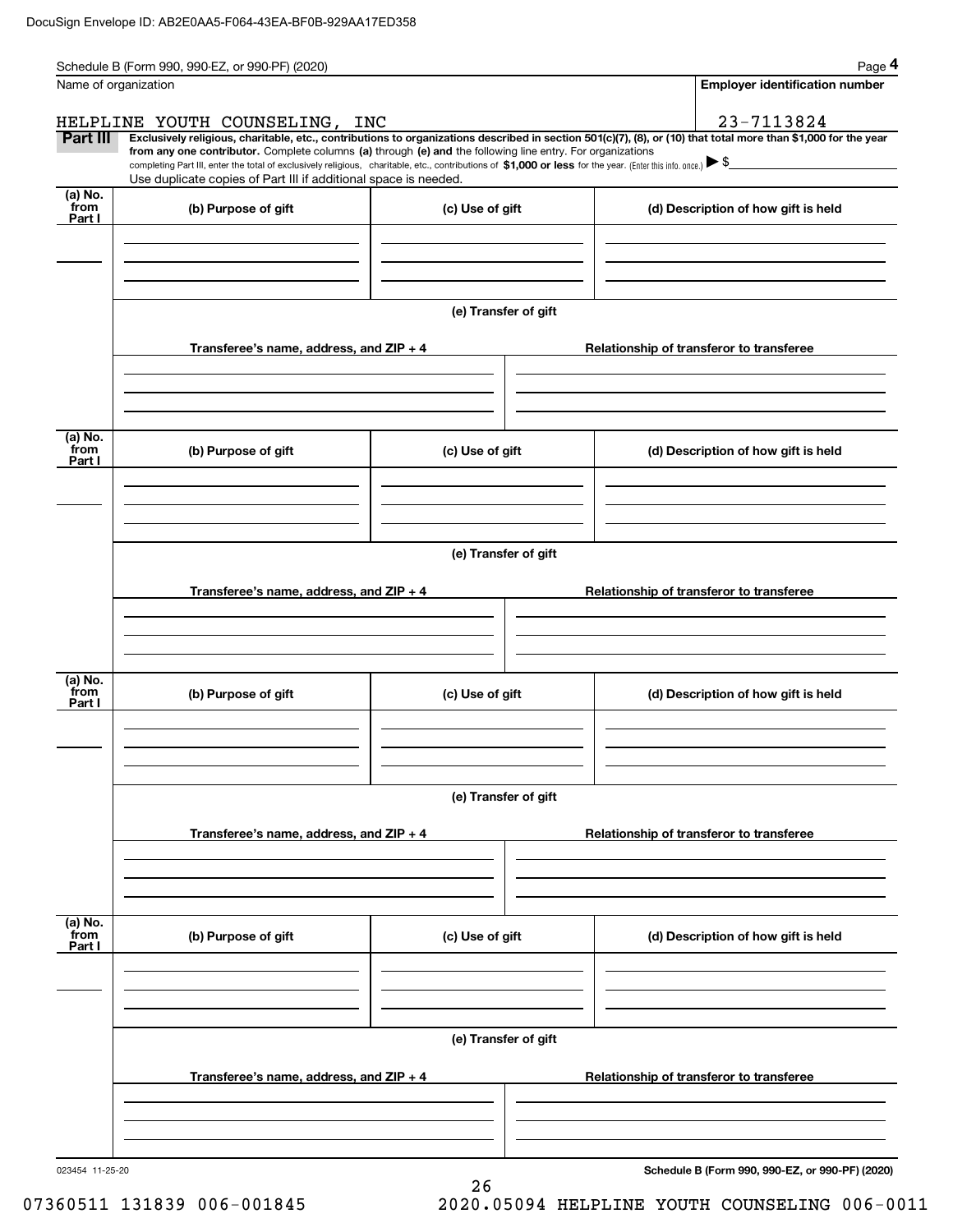DocuSign Envelope ID: AB2E0AA5-F064-43EA-BF0B-929AA17ED358

|         | <b>Supplemental Financial Statements</b><br><b>SCHEDULE D</b>                                               |                                                                                                        |                                                                                                                                                                                                                                                |                                       |                         | OMB No. 1545-0047                   |           |  |
|---------|-------------------------------------------------------------------------------------------------------------|--------------------------------------------------------------------------------------------------------|------------------------------------------------------------------------------------------------------------------------------------------------------------------------------------------------------------------------------------------------|---------------------------------------|-------------------------|-------------------------------------|-----------|--|
|         | (Form 990)                                                                                                  |                                                                                                        | Complete if the organization answered "Yes" on Form 990,<br>Part IV, line 6, 7, 8, 9, 10, 11a, 11b, 11c, 11d, 11e, 11f, 12a, or 12b.                                                                                                           |                                       |                         |                                     |           |  |
|         | Department of the Treasury<br>Internal Revenue Service                                                      |                                                                                                        | Attach to Form 990.<br>Go to www.irs.gov/Form990 for instructions and the latest information.                                                                                                                                                  |                                       |                         | <b>Open to Public</b><br>Inspection |           |  |
|         | Name of the organization                                                                                    |                                                                                                        |                                                                                                                                                                                                                                                | <b>Employer identification number</b> |                         |                                     |           |  |
|         | 23-7113824<br>HELPLINE YOUTH COUNSELING, INC                                                                |                                                                                                        |                                                                                                                                                                                                                                                |                                       |                         |                                     |           |  |
|         | Organizations Maintaining Donor Advised Funds or Other Similar Funds or Accounts. Complete if the<br>Part I |                                                                                                        |                                                                                                                                                                                                                                                |                                       |                         |                                     |           |  |
|         |                                                                                                             | organization answered "Yes" on Form 990, Part IV, line 6.                                              | (a) Donor advised funds                                                                                                                                                                                                                        |                                       |                         | (b) Funds and other accounts        |           |  |
| 1       |                                                                                                             |                                                                                                        |                                                                                                                                                                                                                                                |                                       |                         |                                     |           |  |
| 2       |                                                                                                             | Aggregate value of contributions to (during year)                                                      |                                                                                                                                                                                                                                                |                                       |                         |                                     |           |  |
| З       |                                                                                                             |                                                                                                        |                                                                                                                                                                                                                                                |                                       |                         |                                     |           |  |
| 4       |                                                                                                             |                                                                                                        |                                                                                                                                                                                                                                                |                                       |                         |                                     |           |  |
| 5       |                                                                                                             |                                                                                                        | Did the organization inform all donors and donor advisors in writing that the assets held in donor advised funds                                                                                                                               |                                       |                         |                                     |           |  |
|         |                                                                                                             |                                                                                                        |                                                                                                                                                                                                                                                |                                       |                         | Yes                                 | No        |  |
| 6       |                                                                                                             |                                                                                                        | Did the organization inform all grantees, donors, and donor advisors in writing that grant funds can be used only                                                                                                                              |                                       |                         |                                     |           |  |
|         |                                                                                                             |                                                                                                        | for charitable purposes and not for the benefit of the donor or donor advisor, or for any other purpose conferring                                                                                                                             |                                       |                         |                                     |           |  |
|         | impermissible private benefit?                                                                              |                                                                                                        |                                                                                                                                                                                                                                                |                                       |                         | Yes                                 | No        |  |
| Part II |                                                                                                             |                                                                                                        | Conservation Easements. Complete if the organization answered "Yes" on Form 990, Part IV, line 7.                                                                                                                                              |                                       |                         |                                     |           |  |
| 1       |                                                                                                             | Purpose(s) of conservation easements held by the organization (check all that apply).                  |                                                                                                                                                                                                                                                |                                       |                         |                                     |           |  |
|         |                                                                                                             | Preservation of land for public use (for example, recreation or education)                             | Preservation of a historically important land area                                                                                                                                                                                             |                                       |                         |                                     |           |  |
|         |                                                                                                             | Protection of natural habitat                                                                          | Preservation of a certified historic structure                                                                                                                                                                                                 |                                       |                         |                                     |           |  |
| 2       | Preservation of open space                                                                                  |                                                                                                        | Complete lines 2a through 2d if the organization held a qualified conservation contribution in the form of a conservation easement on the last                                                                                                 |                                       |                         |                                     |           |  |
|         | day of the tax year.                                                                                        |                                                                                                        |                                                                                                                                                                                                                                                |                                       |                         | Held at the End of the Tax Year     |           |  |
| а       |                                                                                                             |                                                                                                        |                                                                                                                                                                                                                                                |                                       | 2a                      |                                     |           |  |
| b       |                                                                                                             | Total acreage restricted by conservation easements                                                     |                                                                                                                                                                                                                                                |                                       | 2b                      |                                     |           |  |
| с       |                                                                                                             |                                                                                                        | Number of conservation easements on a certified historic structure included in (a) manufacture included in (a)                                                                                                                                 |                                       | 2c                      |                                     |           |  |
|         |                                                                                                             |                                                                                                        | d Number of conservation easements included in (c) acquired after 7/25/06, and not on a historic structure                                                                                                                                     |                                       |                         |                                     |           |  |
|         |                                                                                                             |                                                                                                        | listed in the National Register [111] Marshall Register [11] Marshall Register [11] Marshall Register [11] Marshall Register [11] Marshall Register [11] Marshall Register [11] Marshall Register [11] Marshall Register [11]                  |                                       | 2d                      |                                     |           |  |
| 3       |                                                                                                             |                                                                                                        | Number of conservation easements modified, transferred, released, extinguished, or terminated by the organization during the tax                                                                                                               |                                       |                         |                                     |           |  |
|         | $year \blacktriangleright$                                                                                  |                                                                                                        |                                                                                                                                                                                                                                                |                                       |                         |                                     |           |  |
| 4       |                                                                                                             | Number of states where property subject to conservation easement is located                            |                                                                                                                                                                                                                                                |                                       |                         |                                     |           |  |
| 5       |                                                                                                             | Does the organization have a written policy regarding the periodic monitoring, inspection, handling of |                                                                                                                                                                                                                                                |                                       |                         |                                     |           |  |
|         |                                                                                                             | violations, and enforcement of the conservation easements it holds?                                    |                                                                                                                                                                                                                                                |                                       |                         | Yes                                 | <b>No</b> |  |
| 6       |                                                                                                             |                                                                                                        | Staff and volunteer hours devoted to monitoring, inspecting, handling of violations, and enforcing conservation easements during the year                                                                                                      |                                       |                         |                                     |           |  |
|         |                                                                                                             |                                                                                                        | Amount of expenses incurred in monitoring, inspecting, handling of violations, and enforcing conservation easements during the year                                                                                                            |                                       |                         |                                     |           |  |
| 7       | $\blacktriangleright$ \$                                                                                    |                                                                                                        |                                                                                                                                                                                                                                                |                                       |                         |                                     |           |  |
| 8       |                                                                                                             |                                                                                                        | Does each conservation easement reported on line 2(d) above satisfy the requirements of section 170(h)(4)(B)(i)                                                                                                                                |                                       |                         |                                     |           |  |
|         |                                                                                                             |                                                                                                        |                                                                                                                                                                                                                                                |                                       |                         | Yes                                 | No        |  |
| 9       |                                                                                                             |                                                                                                        | In Part XIII, describe how the organization reports conservation easements in its revenue and expense statement and                                                                                                                            |                                       |                         |                                     |           |  |
|         |                                                                                                             |                                                                                                        | balance sheet, and include, if applicable, the text of the footnote to the organization's financial statements that describes the                                                                                                              |                                       |                         |                                     |           |  |
|         |                                                                                                             | organization's accounting for conservation easements.                                                  |                                                                                                                                                                                                                                                |                                       |                         |                                     |           |  |
|         | Part III                                                                                                    |                                                                                                        | Organizations Maintaining Collections of Art, Historical Treasures, or Other Similar Assets.                                                                                                                                                   |                                       |                         |                                     |           |  |
|         |                                                                                                             | Complete if the organization answered "Yes" on Form 990, Part IV, line 8.                              |                                                                                                                                                                                                                                                |                                       |                         |                                     |           |  |
|         |                                                                                                             |                                                                                                        | 1a If the organization elected, as permitted under FASB ASC 958, not to report in its revenue statement and balance sheet works                                                                                                                |                                       |                         |                                     |           |  |
|         |                                                                                                             |                                                                                                        | of art, historical treasures, or other similar assets held for public exhibition, education, or research in furtherance of public                                                                                                              |                                       |                         |                                     |           |  |
|         |                                                                                                             |                                                                                                        | service, provide in Part XIII the text of the footnote to its financial statements that describes these items.                                                                                                                                 |                                       |                         |                                     |           |  |
|         |                                                                                                             |                                                                                                        | <b>b</b> If the organization elected, as permitted under FASB ASC 958, to report in its revenue statement and balance sheet works of                                                                                                           |                                       |                         |                                     |           |  |
|         |                                                                                                             |                                                                                                        | art, historical treasures, or other similar assets held for public exhibition, education, or research in furtherance of public service,                                                                                                        |                                       |                         |                                     |           |  |
|         |                                                                                                             | provide the following amounts relating to these items:                                                 |                                                                                                                                                                                                                                                |                                       |                         |                                     |           |  |
|         |                                                                                                             |                                                                                                        |                                                                                                                                                                                                                                                |                                       |                         | $\blacktriangleright$ \$            |           |  |
| 2       |                                                                                                             |                                                                                                        | (ii) Assets included in Form 990, Part X [11] [2000] [2010] Assets included in Form 990, Part X [11] [11] [200<br>If the organization received or held works of art, historical treasures, or other similar assets for financial gain, provide |                                       |                         |                                     |           |  |
|         |                                                                                                             | the following amounts required to be reported under FASB ASC 958 relating to these items:              |                                                                                                                                                                                                                                                |                                       |                         |                                     |           |  |
| a       |                                                                                                             |                                                                                                        |                                                                                                                                                                                                                                                |                                       |                         | $\blacktriangleright$ \$            |           |  |
|         |                                                                                                             |                                                                                                        |                                                                                                                                                                                                                                                |                                       | $\blacktriangleright$ s |                                     |           |  |
|         |                                                                                                             | LHA For Paperwork Reduction Act Notice, see the Instructions for Form 990.                             |                                                                                                                                                                                                                                                |                                       |                         | Schedule D (Form 990) 2020          |           |  |
|         | 032051 12-01-20                                                                                             |                                                                                                        |                                                                                                                                                                                                                                                |                                       |                         |                                     |           |  |
|         |                                                                                                             |                                                                                                        | 27                                                                                                                                                                                                                                             |                                       |                         |                                     |           |  |

 <sup>07360511 131839 006-001845 2020.05094</sup> HELPLINE YOUTH COUNSELING 006-0011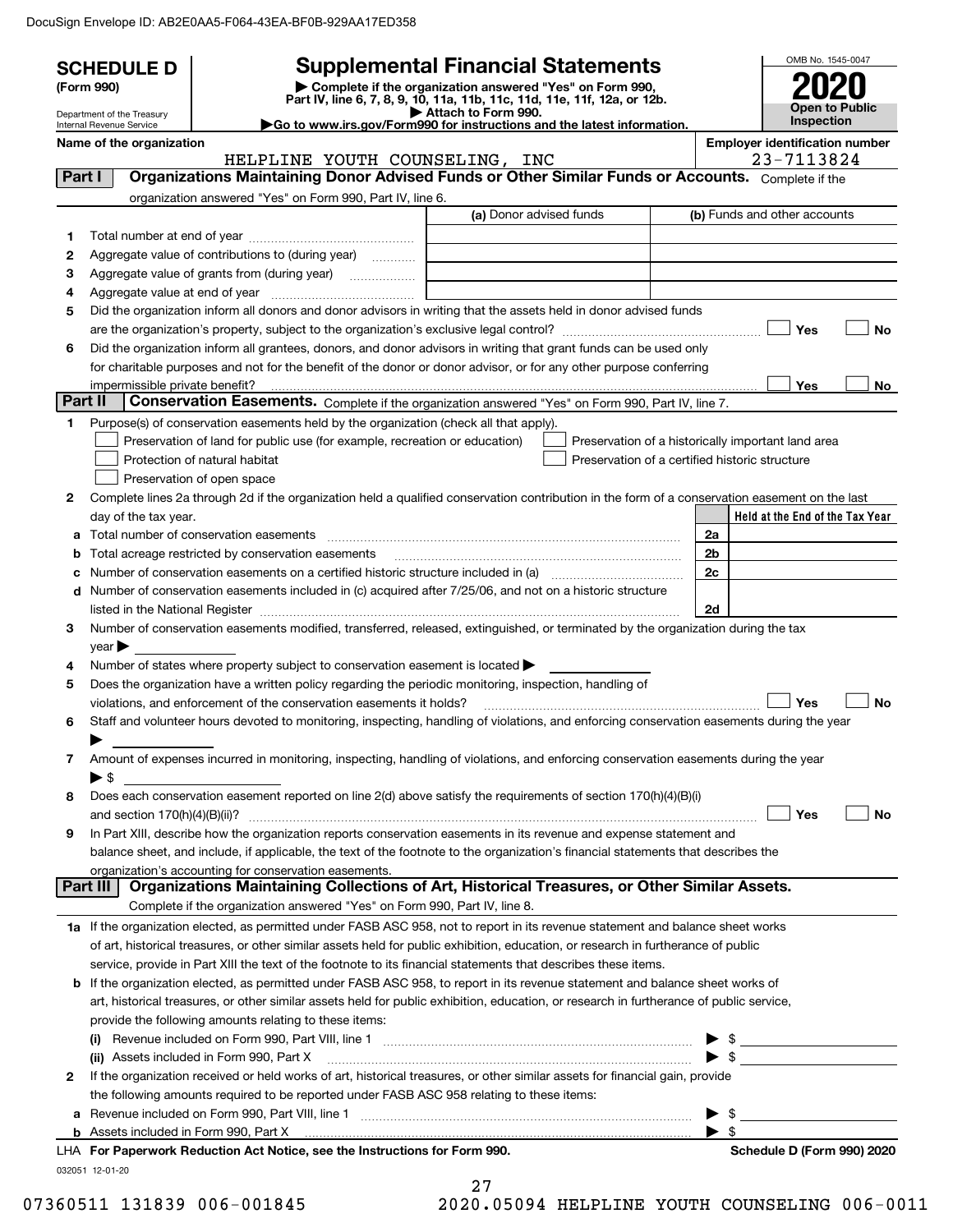DocuSign Envelope ID: AB2E0AA5-F064-43EA-BF0B-929AA17ED358

|        | Schedule D (Form 990) 2020                                                                                                                                                                                                     | HELPLINE YOUTH COUNSELING, INC |                |                                                                                                                                                                                                                                |                 | $23 - 7113824$ Page 2      |                |     |          |
|--------|--------------------------------------------------------------------------------------------------------------------------------------------------------------------------------------------------------------------------------|--------------------------------|----------------|--------------------------------------------------------------------------------------------------------------------------------------------------------------------------------------------------------------------------------|-----------------|----------------------------|----------------|-----|----------|
|        | Part III<br>Organizations Maintaining Collections of Art, Historical Treasures, or Other Similar Assets (continued)                                                                                                            |                                |                |                                                                                                                                                                                                                                |                 |                            |                |     |          |
| 3      | Using the organization's acquisition, accession, and other records, check any of the following that make significant use of its                                                                                                |                                |                |                                                                                                                                                                                                                                |                 |                            |                |     |          |
|        | collection items (check all that apply):                                                                                                                                                                                       |                                |                |                                                                                                                                                                                                                                |                 |                            |                |     |          |
| a      | Public exhibition                                                                                                                                                                                                              | d                              |                | Loan or exchange program                                                                                                                                                                                                       |                 |                            |                |     |          |
| b      | Scholarly research                                                                                                                                                                                                             | e                              |                | Other and the control of the control of the control of the control of the control of the control of the control of the control of the control of the control of the control of the control of the control of the control of th |                 |                            |                |     |          |
| c      | Preservation for future generations                                                                                                                                                                                            |                                |                |                                                                                                                                                                                                                                |                 |                            |                |     |          |
| 4      | Provide a description of the organization's collections and explain how they further the organization's exempt purpose in Part XIII.                                                                                           |                                |                |                                                                                                                                                                                                                                |                 |                            |                |     |          |
| 5      | During the year, did the organization solicit or receive donations of art, historical treasures, or other similar assets                                                                                                       |                                |                |                                                                                                                                                                                                                                |                 |                            |                |     |          |
|        |                                                                                                                                                                                                                                |                                |                |                                                                                                                                                                                                                                |                 |                            | Yes            |     | No       |
|        | <b>Part IV</b><br>Escrow and Custodial Arrangements. Complete if the organization answered "Yes" on Form 990, Part IV, line 9, or                                                                                              |                                |                |                                                                                                                                                                                                                                |                 |                            |                |     |          |
|        | reported an amount on Form 990, Part X, line 21.                                                                                                                                                                               |                                |                |                                                                                                                                                                                                                                |                 |                            |                |     |          |
|        | 1a Is the organization an agent, trustee, custodian or other intermediary for contributions or other assets not included                                                                                                       |                                |                |                                                                                                                                                                                                                                |                 |                            |                |     |          |
|        |                                                                                                                                                                                                                                |                                |                |                                                                                                                                                                                                                                |                 |                            | Yes            |     | No       |
|        | <b>b</b> If "Yes," explain the arrangement in Part XIII and complete the following table:                                                                                                                                      |                                |                |                                                                                                                                                                                                                                |                 |                            |                |     |          |
|        |                                                                                                                                                                                                                                |                                |                |                                                                                                                                                                                                                                |                 |                            | Amount         |     |          |
| c      | Beginning balance                                                                                                                                                                                                              |                                |                |                                                                                                                                                                                                                                |                 | 1c                         |                |     |          |
|        |                                                                                                                                                                                                                                |                                |                |                                                                                                                                                                                                                                |                 | 1d                         |                |     |          |
| е      | Distributions during the year manufactured and continuum control of the year manufactured and the year manufactured and the year manufactured and the year manufactured and the year manufactured and the year manufactured an |                                |                |                                                                                                                                                                                                                                |                 | 1e                         |                |     |          |
| f      |                                                                                                                                                                                                                                |                                |                |                                                                                                                                                                                                                                |                 | 1f                         |                |     |          |
|        | 2a Did the organization include an amount on Form 990, Part X, line 21, for escrow or custodial account liability?                                                                                                             |                                |                |                                                                                                                                                                                                                                |                 |                            | Yes            |     | No       |
|        | <b>b</b> If "Yes," explain the arrangement in Part XIII. Check here if the explanation has been provided on Part XIII                                                                                                          |                                |                |                                                                                                                                                                                                                                |                 |                            |                |     |          |
| Part V | Endowment Funds. Complete if the organization answered "Yes" on Form 990, Part IV, line 10.                                                                                                                                    |                                |                |                                                                                                                                                                                                                                |                 |                            |                |     |          |
|        |                                                                                                                                                                                                                                | (a) Current year               | (b) Prior year | (c) Two years back $\vert$ (d) Three years back $\vert$ (e) Four years back                                                                                                                                                    |                 |                            |                |     |          |
|        |                                                                                                                                                                                                                                | 40,514.                        | 19,998.        |                                                                                                                                                                                                                                |                 |                            |                |     |          |
|        | <b>1a</b> Beginning of year balance                                                                                                                                                                                            |                                | 20,000.        | 20,000.                                                                                                                                                                                                                        |                 |                            |                |     |          |
| b      |                                                                                                                                                                                                                                | 55.                            | 516.           |                                                                                                                                                                                                                                |                 |                            |                |     |          |
| с      | Net investment earnings, gains, and losses                                                                                                                                                                                     |                                |                |                                                                                                                                                                                                                                |                 |                            |                |     |          |
| d      | Grants or scholarships                                                                                                                                                                                                         |                                |                |                                                                                                                                                                                                                                |                 |                            |                |     |          |
|        | e Other expenditures for facilities                                                                                                                                                                                            |                                |                |                                                                                                                                                                                                                                |                 |                            |                |     |          |
|        | and programs                                                                                                                                                                                                                   |                                |                |                                                                                                                                                                                                                                |                 |                            |                |     |          |
|        |                                                                                                                                                                                                                                |                                |                | 2.                                                                                                                                                                                                                             |                 |                            |                |     |          |
| g      | End of year balance                                                                                                                                                                                                            | 40,569.                        | 40,514.        | 19,998.                                                                                                                                                                                                                        |                 |                            |                |     |          |
| 2      | Provide the estimated percentage of the current year end balance (line 1g, column (a)) held as:                                                                                                                                |                                |                |                                                                                                                                                                                                                                |                 |                            |                |     |          |
| a      | Board designated or quasi-endowment                                                                                                                                                                                            |                                | %              |                                                                                                                                                                                                                                |                 |                            |                |     |          |
|        | <b>b</b> Permanent endowment $\triangleright$ 98.5901                                                                                                                                                                          | %                              |                |                                                                                                                                                                                                                                |                 |                            |                |     |          |
|        | c Term endowment $\blacktriangleright$ 1.4100 %                                                                                                                                                                                |                                |                |                                                                                                                                                                                                                                |                 |                            |                |     |          |
|        | The percentages on lines 2a, 2b, and 2c should equal 100%.                                                                                                                                                                     |                                |                |                                                                                                                                                                                                                                |                 |                            |                |     |          |
|        | 3a Are there endowment funds not in the possession of the organization that are held and administered for the organization                                                                                                     |                                |                |                                                                                                                                                                                                                                |                 |                            |                |     |          |
|        | by:                                                                                                                                                                                                                            |                                |                |                                                                                                                                                                                                                                |                 |                            |                | Yes | No       |
|        |                                                                                                                                                                                                                                |                                |                |                                                                                                                                                                                                                                |                 |                            | 3a(i)          |     | X        |
|        |                                                                                                                                                                                                                                |                                |                |                                                                                                                                                                                                                                |                 |                            | 3a(ii)         |     | X        |
|        |                                                                                                                                                                                                                                |                                |                |                                                                                                                                                                                                                                |                 |                            | 3 <sub>b</sub> |     |          |
| 4      | Describe in Part XIII the intended uses of the organization's endowment funds.                                                                                                                                                 |                                |                |                                                                                                                                                                                                                                |                 |                            |                |     |          |
|        | Land, Buildings, and Equipment.<br><b>Part VI</b>                                                                                                                                                                              |                                |                |                                                                                                                                                                                                                                |                 |                            |                |     |          |
|        | Complete if the organization answered "Yes" on Form 990, Part IV, line 11a. See Form 990, Part X, line 10.                                                                                                                     |                                |                |                                                                                                                                                                                                                                |                 |                            |                |     |          |
|        | Description of property                                                                                                                                                                                                        | (a) Cost or other              |                | (b) Cost or other                                                                                                                                                                                                              | (c) Accumulated |                            | (d) Book value |     |          |
|        |                                                                                                                                                                                                                                | basis (investment)             |                | basis (other)                                                                                                                                                                                                                  | depreciation    |                            |                |     |          |
|        |                                                                                                                                                                                                                                |                                |                |                                                                                                                                                                                                                                |                 |                            |                |     |          |
|        |                                                                                                                                                                                                                                |                                |                |                                                                                                                                                                                                                                |                 |                            |                |     |          |
|        |                                                                                                                                                                                                                                |                                |                | 6,093.                                                                                                                                                                                                                         |                 | 6,093.                     |                |     | 0.       |
|        |                                                                                                                                                                                                                                |                                |                | 249,608.                                                                                                                                                                                                                       |                 | 122,444.                   |                |     | 127,164. |
|        |                                                                                                                                                                                                                                |                                |                | 20,934.                                                                                                                                                                                                                        |                 | 12,746.                    |                |     | 8,188.   |
|        |                                                                                                                                                                                                                                |                                |                |                                                                                                                                                                                                                                |                 |                            |                |     | 135,352. |
|        |                                                                                                                                                                                                                                |                                |                |                                                                                                                                                                                                                                |                 | Schedule D (Form 990) 2020 |                |     |          |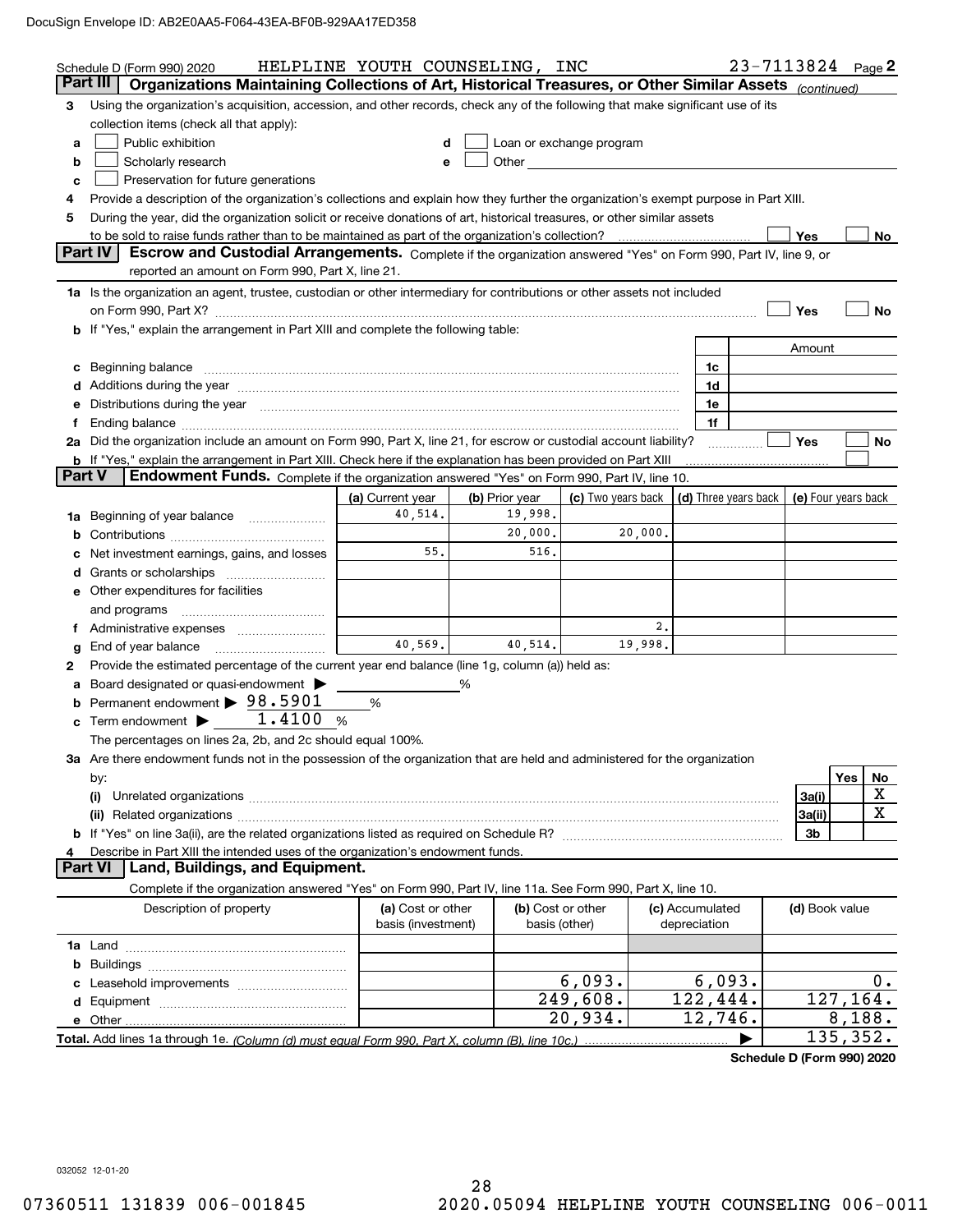|                 | Schedule D (Form 990) 2020                                                                                                                  |                 | HELPLINE YOUTH COUNSELING, | INC | $23 - 7113824$ Page 3                                     |  |
|-----------------|---------------------------------------------------------------------------------------------------------------------------------------------|-----------------|----------------------------|-----|-----------------------------------------------------------|--|
| <b>Part VII</b> | <b>Investments - Other Securities.</b>                                                                                                      |                 |                            |     |                                                           |  |
|                 | Complete if the organization answered "Yes" on Form 990, Part IV, line 11b. See Form 990, Part X, line 12.                                  |                 |                            |     |                                                           |  |
|                 | (a) Description of security or category (including name of security)                                                                        |                 | (b) Book value             |     | (c) Method of valuation: Cost or end-of-year market value |  |
|                 | (1) Financial derivatives                                                                                                                   |                 |                            |     |                                                           |  |
|                 |                                                                                                                                             |                 |                            |     |                                                           |  |
| (3) Other       |                                                                                                                                             |                 |                            |     |                                                           |  |
| (A)             |                                                                                                                                             |                 |                            |     |                                                           |  |
| (B)             |                                                                                                                                             |                 |                            |     |                                                           |  |
| (C)             |                                                                                                                                             |                 |                            |     |                                                           |  |
| (D)             |                                                                                                                                             |                 |                            |     |                                                           |  |
| (E)             |                                                                                                                                             |                 |                            |     |                                                           |  |
| (F)             |                                                                                                                                             |                 |                            |     |                                                           |  |
| (G)             |                                                                                                                                             |                 |                            |     |                                                           |  |
| (H)             |                                                                                                                                             |                 |                            |     |                                                           |  |
|                 | Total. (Col. (b) must equal Form 990, Part X, col. (B) line 12.)<br>Part VIII Investments - Program Related.                                |                 |                            |     |                                                           |  |
|                 |                                                                                                                                             |                 |                            |     |                                                           |  |
|                 | Complete if the organization answered "Yes" on Form 990, Part IV, line 11c. See Form 990, Part X, line 13.<br>(a) Description of investment |                 | (b) Book value             |     | (c) Method of valuation: Cost or end-of-year market value |  |
|                 |                                                                                                                                             |                 |                            |     |                                                           |  |
| (1)             |                                                                                                                                             |                 |                            |     |                                                           |  |
| (2)             |                                                                                                                                             |                 |                            |     |                                                           |  |
| (3)             |                                                                                                                                             |                 |                            |     |                                                           |  |
| (4)             |                                                                                                                                             |                 |                            |     |                                                           |  |
| (5)             |                                                                                                                                             |                 |                            |     |                                                           |  |
| (6)             |                                                                                                                                             |                 |                            |     |                                                           |  |
| (7)             |                                                                                                                                             |                 |                            |     |                                                           |  |
| (8)<br>(9)      |                                                                                                                                             |                 |                            |     |                                                           |  |
|                 | Total. (Col. (b) must equal Form 990, Part X, col. (B) line 13.)                                                                            |                 |                            |     |                                                           |  |
| <b>Part IX</b>  | <b>Other Assets.</b>                                                                                                                        |                 |                            |     |                                                           |  |
|                 | Complete if the organization answered "Yes" on Form 990, Part IV, line 11d. See Form 990, Part X, line 15.                                  |                 |                            |     |                                                           |  |
|                 |                                                                                                                                             | (a) Description |                            |     | (b) Book value                                            |  |
| (1)             |                                                                                                                                             |                 |                            |     |                                                           |  |
| (2)             |                                                                                                                                             |                 |                            |     |                                                           |  |
| (3)             |                                                                                                                                             |                 |                            |     |                                                           |  |
| (4)             |                                                                                                                                             |                 |                            |     |                                                           |  |
| (5)             |                                                                                                                                             |                 |                            |     |                                                           |  |
| (6)             |                                                                                                                                             |                 |                            |     |                                                           |  |
| (7)             |                                                                                                                                             |                 |                            |     |                                                           |  |
| (8)             |                                                                                                                                             |                 |                            |     |                                                           |  |
| (9)             |                                                                                                                                             |                 |                            |     |                                                           |  |
|                 | Total. (Column (b) must equal Form 990. Part X, col. (B) line 15.)                                                                          |                 |                            |     |                                                           |  |
| Part X          | <b>Other Liabilities.</b>                                                                                                                   |                 |                            |     |                                                           |  |
|                 | Complete if the organization answered "Yes" on Form 990, Part IV, line 11e or 11f. See Form 990, Part X, line 25.                           |                 |                            |     |                                                           |  |
| 1.              | (a) Description of liability                                                                                                                |                 |                            |     | (b) Book value                                            |  |
| (1)             | Federal income taxes                                                                                                                        |                 |                            |     |                                                           |  |
| (2)             |                                                                                                                                             |                 |                            |     |                                                           |  |
| (3)             |                                                                                                                                             |                 |                            |     |                                                           |  |
| (4)             |                                                                                                                                             |                 |                            |     |                                                           |  |
| (5)             |                                                                                                                                             |                 |                            |     |                                                           |  |
| (6)             |                                                                                                                                             |                 |                            |     |                                                           |  |
| (7)             |                                                                                                                                             |                 |                            |     |                                                           |  |
| (8)             |                                                                                                                                             |                 |                            |     |                                                           |  |
| (9)             |                                                                                                                                             |                 |                            |     |                                                           |  |
|                 | Total. (Column (b) must equal Form 990, Part X, col. (B) line 25.)                                                                          |                 |                            |     |                                                           |  |

**2.** Liability for uncertain tax positions. In Part XIII, provide the text of the footnote to the organization's financial statements that reports the organization's liability for uncertain tax positions under FASB ASC 740. Check here if the text of the footnote has been provided in Part XIII

**Schedule D (Form 990) 2020**

 $\boxed{\text{X}}$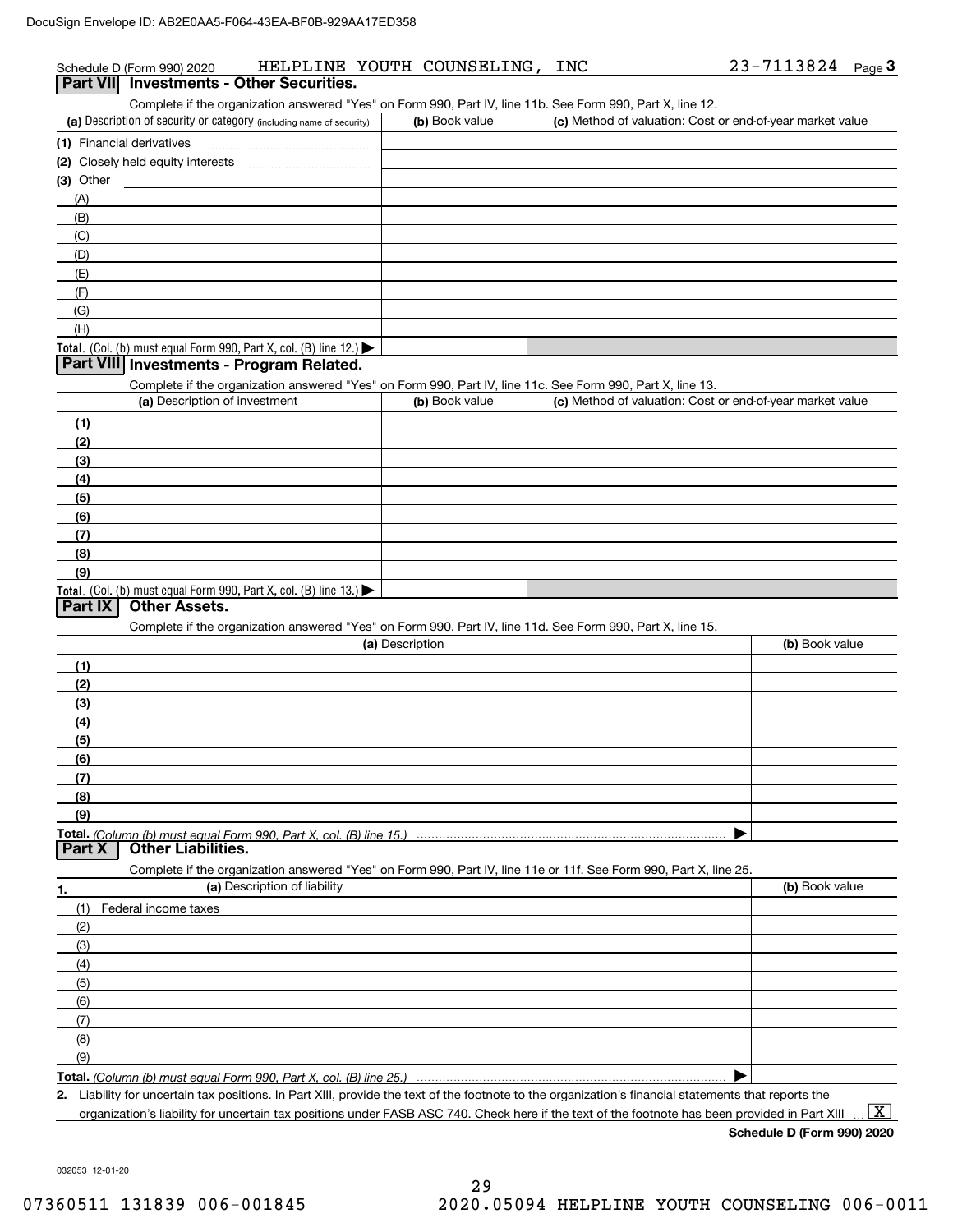|    | HELPLINE YOUTH COUNSELING, INC<br>Schedule D (Form 990) 2020                                                                                                                                                                   |                |                | 23-7113824 Page 4 |
|----|--------------------------------------------------------------------------------------------------------------------------------------------------------------------------------------------------------------------------------|----------------|----------------|-------------------|
|    | Reconciliation of Revenue per Audited Financial Statements With Revenue per Return.<br><b>Part XI</b>                                                                                                                          |                |                |                   |
|    | Complete if the organization answered "Yes" on Form 990, Part IV, line 12a.                                                                                                                                                    |                |                |                   |
| 1  | Total revenue, gains, and other support per audited financial statements                                                                                                                                                       |                | 1 <sup>1</sup> | 9, 232, 155.      |
| 2  | Amounts included on line 1 but not on Form 990, Part VIII, line 12:                                                                                                                                                            |                |                |                   |
| a  |                                                                                                                                                                                                                                | 2a             |                |                   |
| b  |                                                                                                                                                                                                                                | 2 <sub>b</sub> |                |                   |
| c  |                                                                                                                                                                                                                                | 2c             |                |                   |
| d  | Other (Describe in Part XIII.)                                                                                                                                                                                                 | 2d             |                |                   |
| е  | Add lines 2a through 2d <b>must be a constructed as the constant of the constant of the constant of the construction</b>                                                                                                       |                | <b>2e</b>      |                   |
| 3  |                                                                                                                                                                                                                                |                | $\mathbf{3}$   | 9, 232, 155.      |
|    | Amounts included on Form 990, Part VIII, line 12, but not on line 1:                                                                                                                                                           |                |                |                   |
| a  | Investment expenses not included on Form 990, Part VIII, line 7b [1000000000000000000000000000000000                                                                                                                           | 4a             |                |                   |
| b  | Other (Describe in Part XIII.)                                                                                                                                                                                                 | 4 <sub>b</sub> |                |                   |
|    | Add lines 4a and 4b                                                                                                                                                                                                            |                | 4c             |                   |
| 5  |                                                                                                                                                                                                                                |                | 5              | 9, 232, 155.      |
|    |                                                                                                                                                                                                                                |                |                |                   |
|    | Part XII   Reconciliation of Expenses per Audited Financial Statements With Expenses per Return.                                                                                                                               |                |                |                   |
|    | Complete if the organization answered "Yes" on Form 990, Part IV, line 12a.                                                                                                                                                    |                |                |                   |
| 1  |                                                                                                                                                                                                                                |                | $\mathbf{1}$   | 8,899,641.        |
| 2  | Amounts included on line 1 but not on Form 990, Part IX, line 25:                                                                                                                                                              |                |                |                   |
| a  |                                                                                                                                                                                                                                | 2a             |                |                   |
| b  |                                                                                                                                                                                                                                | 2 <sub>b</sub> |                |                   |
|    |                                                                                                                                                                                                                                | 2c             |                |                   |
|    | Other (Describe in Part XIII.) (2000) (2000) (2000) (2000) (2000) (2000) (2000) (2000) (2000) (2000) (2000) (2000) (2000) (2000) (2000) (2000) (2000) (2000) (2000) (2000) (2000) (2000) (2000) (2000) (2000) (2000) (2000) (2 | 2d             |                |                   |
| e  |                                                                                                                                                                                                                                |                | 2e             |                   |
| З. |                                                                                                                                                                                                                                |                | 3              | 8,899,641         |
| 4  | Amounts included on Form 990, Part IX, line 25, but not on line 1:                                                                                                                                                             |                |                |                   |
| a  | Investment expenses not included on Form 990, Part VIII, line 7b [1000000000000000000000000000000000                                                                                                                           | 4a             |                |                   |
| b  |                                                                                                                                                                                                                                | 4b             |                |                   |
|    | Add lines 4a and 4b                                                                                                                                                                                                            |                | 4с             |                   |
|    | Part XIII Supplemental Information.                                                                                                                                                                                            |                | 5              | 8,899,641         |

Provide the descriptions required for Part II, lines 3, 5, and 9; Part III, lines 1a and 4; Part IV, lines 1b and 2b; Part V, line 4; Part X, line 2; Part XI, lines 2d and 4b; and Part XII, lines 2d and 4b. Also complete this part to provide any additional information.

PART V, LINE 4:

THE DONOR'S INTENT IS FOR HYC TO ESTABLISH A PERMANENT ENDOWMENT FUND. THE

DONOR ALLOWS DISTRIBUTION OF UP TO 5% OF THE 3-YEAR AVERAGE FUND VALUE IF

NECESSARY, AT THE DISCRETION OF THE HYC BOARD. HYC HAS NOT MADE ANY

DISTRIBUTIONS FROM THE ENDOWMENT FUND.

PART X, LINE 2:

THE ORGANIZATION HAS RECEIVED TAX-EXEMPT STATUS FROM THE INTERNAL REVENUE

SERVICE AND CALIFORNIA FRANCHISE TAX BOARD UNDER SECTION 501(C)(3) OF THE

30

INTERNAL REVENUE CODE AND CALIFORNIA UNDER REVENUE AND TAXATION CODE

SECTION 23701(D), RESPECTIVELY.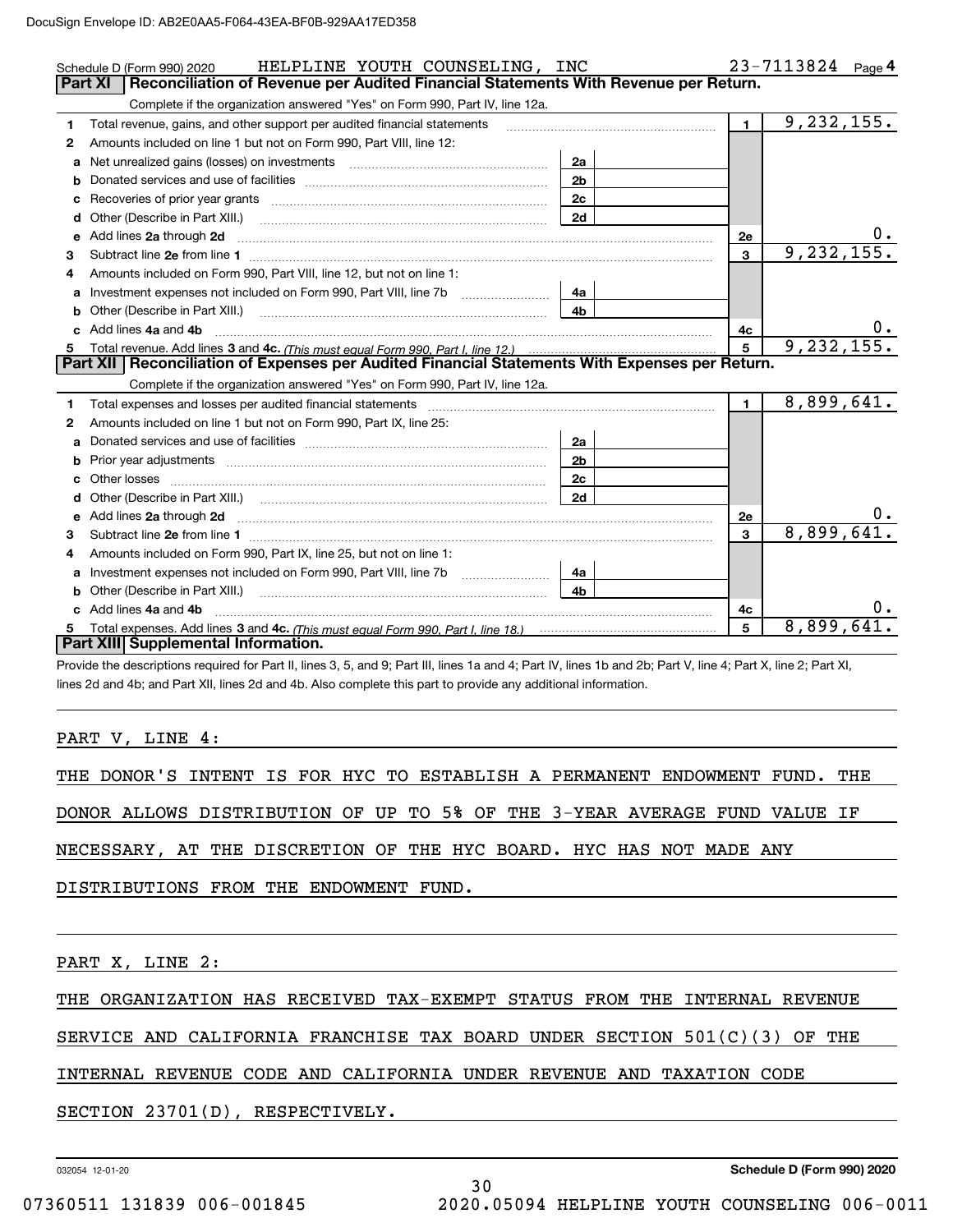| $23 - 7113824$ Page 5<br>HELPLINE YOUTH COUNSELING, INC<br>Schedule D (Form 990) 2020<br><b>Part XIII Supplemental Information</b> (continued) |
|------------------------------------------------------------------------------------------------------------------------------------------------|
| SINCE THE ORGANIZATION IS EXEMPT FROM FEDERAL AND STATE INCOME TAX                                                                             |
| LIABILITY, NO PROVISION IS MADE FOR CURRENT OR DEFERRED INCOME TAXES. THE                                                                      |
| ORGANIZATION USES THE SAME ACCOUNTING METHODS FOR TAX AND FINANCIAL                                                                            |
| REPORTING. MANAGEMENT HAS CONSIDERED ITS TAX POSITIONS AND BELIEVES THAT                                                                       |
| ALL OF THE POSITIONS TAKEN IN ITS FEDERAL AND STATE EXEMPT ORGANIZATION                                                                        |
| RETURNS ARE MORE LIKELY THAN NOT TO BE SUSTAINED UPON EXAMINATION.                                                                             |
|                                                                                                                                                |
|                                                                                                                                                |
|                                                                                                                                                |
|                                                                                                                                                |
|                                                                                                                                                |
|                                                                                                                                                |
|                                                                                                                                                |
|                                                                                                                                                |
|                                                                                                                                                |
|                                                                                                                                                |
|                                                                                                                                                |
|                                                                                                                                                |
|                                                                                                                                                |
|                                                                                                                                                |
|                                                                                                                                                |
|                                                                                                                                                |
|                                                                                                                                                |
|                                                                                                                                                |
|                                                                                                                                                |
|                                                                                                                                                |
|                                                                                                                                                |
| Schedule D (Form 990) 2020                                                                                                                     |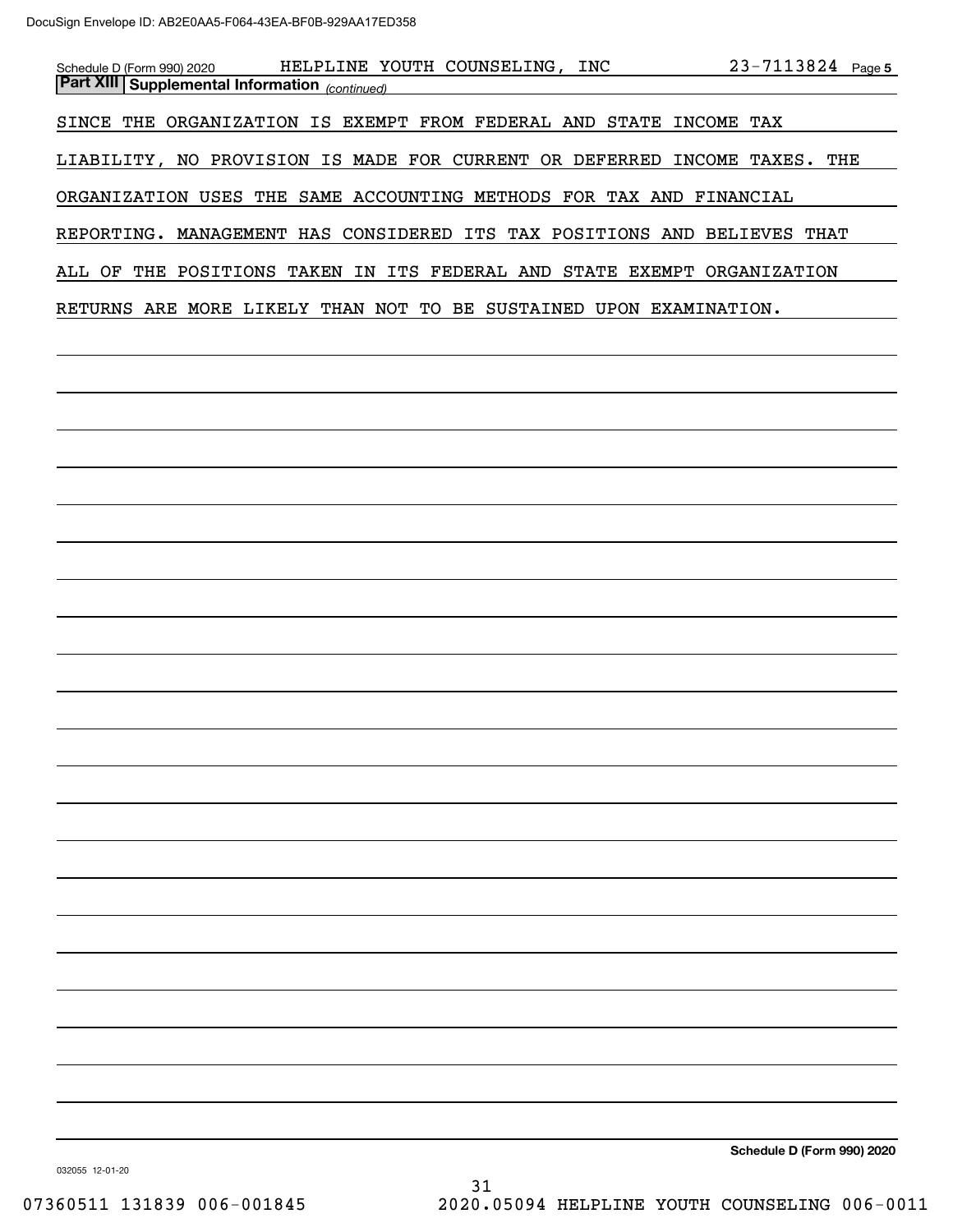| <b>SCHEDULE G</b>                                            | <b>Supplemental Information Regarding Fundraising or Gaming Activities</b>                                                                                          |                                                                                                                                                    |                                                                            |    |                                       |  |                                                                            | OMB No. 1545-0047                                       |  |
|--------------------------------------------------------------|---------------------------------------------------------------------------------------------------------------------------------------------------------------------|----------------------------------------------------------------------------------------------------------------------------------------------------|----------------------------------------------------------------------------|----|---------------------------------------|--|----------------------------------------------------------------------------|---------------------------------------------------------|--|
| (Form 990 or 990-EZ)                                         | Complete if the organization answered "Yes" on Form 990, Part IV, line 17, 18, or 19, or if the<br>organization entered more than \$15,000 on Form 990-EZ, line 6a. |                                                                                                                                                    |                                                                            |    |                                       |  |                                                                            |                                                         |  |
| Department of the Treasury<br>Internal Revenue Service       | Go to www.irs.gov/Form990 for instructions and the latest information.                                                                                              |                                                                                                                                                    | <b>Open to Public</b><br>Inspection                                        |    |                                       |  |                                                                            |                                                         |  |
| Name of the organization                                     | <b>Employer identification number</b>                                                                                                                               |                                                                                                                                                    |                                                                            |    |                                       |  |                                                                            |                                                         |  |
|                                                              | 23-7113824                                                                                                                                                          |                                                                                                                                                    |                                                                            |    |                                       |  |                                                                            |                                                         |  |
| Part I                                                       | required to complete this part.                                                                                                                                     | Fundraising Activities. Complete if the organization answered "Yes" on Form 990, Part IV, line 17. Form 990-EZ filers are not                      |                                                                            |    |                                       |  |                                                                            |                                                         |  |
|                                                              |                                                                                                                                                                     | 1 Indicate whether the organization raised funds through any of the following activities. Check all that apply.                                    |                                                                            |    |                                       |  |                                                                            |                                                         |  |
| Mail solicitations<br>a                                      |                                                                                                                                                                     | е                                                                                                                                                  |                                                                            |    | Solicitation of non-government grants |  |                                                                            |                                                         |  |
| b                                                            | Internet and email solicitations                                                                                                                                    | f                                                                                                                                                  |                                                                            |    | Solicitation of government grants     |  |                                                                            |                                                         |  |
| Phone solicitations<br>c                                     |                                                                                                                                                                     | Special fundraising events<br>g                                                                                                                    |                                                                            |    |                                       |  |                                                                            |                                                         |  |
| In-person solicitations<br>d                                 |                                                                                                                                                                     | 2 a Did the organization have a written or oral agreement with any individual (including officers, directors, trustees, or                         |                                                                            |    |                                       |  |                                                                            |                                                         |  |
|                                                              |                                                                                                                                                                     | key employees listed in Form 990, Part VII) or entity in connection with professional fundraising services?                                        |                                                                            |    |                                       |  | Yes                                                                        | <b>No</b>                                               |  |
|                                                              |                                                                                                                                                                     | <b>b</b> If "Yes," list the 10 highest paid individuals or entities (fundraisers) pursuant to agreements under which the fundraiser is to be       |                                                                            |    |                                       |  |                                                                            |                                                         |  |
| compensated at least \$5,000 by the organization.            |                                                                                                                                                                     |                                                                                                                                                    |                                                                            |    |                                       |  |                                                                            |                                                         |  |
|                                                              |                                                                                                                                                                     |                                                                                                                                                    |                                                                            |    |                                       |  |                                                                            |                                                         |  |
| (i) Name and address of individual<br>or entity (fundraiser) |                                                                                                                                                                     | (ii) Activity                                                                                                                                      | (iii) Did<br>fundraiser<br>have custody<br>or control of<br>contributions? |    | (iv) Gross receipts<br>from activity  |  | (v) Amount paid<br>to (or retained by)<br>fundraiser<br>listed in col. (i) | (vi) Amount paid<br>to (or retained by)<br>organization |  |
|                                                              |                                                                                                                                                                     |                                                                                                                                                    | Yes                                                                        | No |                                       |  |                                                                            |                                                         |  |
|                                                              |                                                                                                                                                                     |                                                                                                                                                    |                                                                            |    |                                       |  |                                                                            |                                                         |  |
|                                                              |                                                                                                                                                                     |                                                                                                                                                    |                                                                            |    |                                       |  |                                                                            |                                                         |  |
|                                                              |                                                                                                                                                                     |                                                                                                                                                    |                                                                            |    |                                       |  |                                                                            |                                                         |  |
|                                                              |                                                                                                                                                                     |                                                                                                                                                    |                                                                            |    |                                       |  |                                                                            |                                                         |  |
|                                                              |                                                                                                                                                                     |                                                                                                                                                    |                                                                            |    |                                       |  |                                                                            |                                                         |  |
|                                                              |                                                                                                                                                                     |                                                                                                                                                    |                                                                            |    |                                       |  |                                                                            |                                                         |  |
|                                                              |                                                                                                                                                                     |                                                                                                                                                    |                                                                            |    |                                       |  |                                                                            |                                                         |  |
|                                                              |                                                                                                                                                                     |                                                                                                                                                    |                                                                            |    |                                       |  |                                                                            |                                                         |  |
|                                                              |                                                                                                                                                                     |                                                                                                                                                    |                                                                            |    |                                       |  |                                                                            |                                                         |  |
|                                                              |                                                                                                                                                                     |                                                                                                                                                    |                                                                            |    |                                       |  |                                                                            |                                                         |  |
| Total                                                        |                                                                                                                                                                     | 3 List all states in which the organization is registered or licensed to solicit contributions or has been notified it is exempt from registration |                                                                            |    |                                       |  |                                                                            |                                                         |  |
| or licensing.                                                |                                                                                                                                                                     |                                                                                                                                                    |                                                                            |    |                                       |  |                                                                            |                                                         |  |
|                                                              |                                                                                                                                                                     |                                                                                                                                                    |                                                                            |    |                                       |  |                                                                            |                                                         |  |
|                                                              |                                                                                                                                                                     |                                                                                                                                                    |                                                                            |    |                                       |  |                                                                            |                                                         |  |
|                                                              |                                                                                                                                                                     |                                                                                                                                                    |                                                                            |    |                                       |  |                                                                            |                                                         |  |
|                                                              |                                                                                                                                                                     |                                                                                                                                                    |                                                                            |    |                                       |  |                                                                            |                                                         |  |
|                                                              |                                                                                                                                                                     |                                                                                                                                                    |                                                                            |    |                                       |  |                                                                            |                                                         |  |
|                                                              |                                                                                                                                                                     | LHA For Paperwork Reduction Act Notice, see the Instructions for Form 990 or 990-EZ.                                                               |                                                                            |    |                                       |  |                                                                            | Schedule G (Form 990 or 990-EZ) 2020                    |  |

032081 11-25-20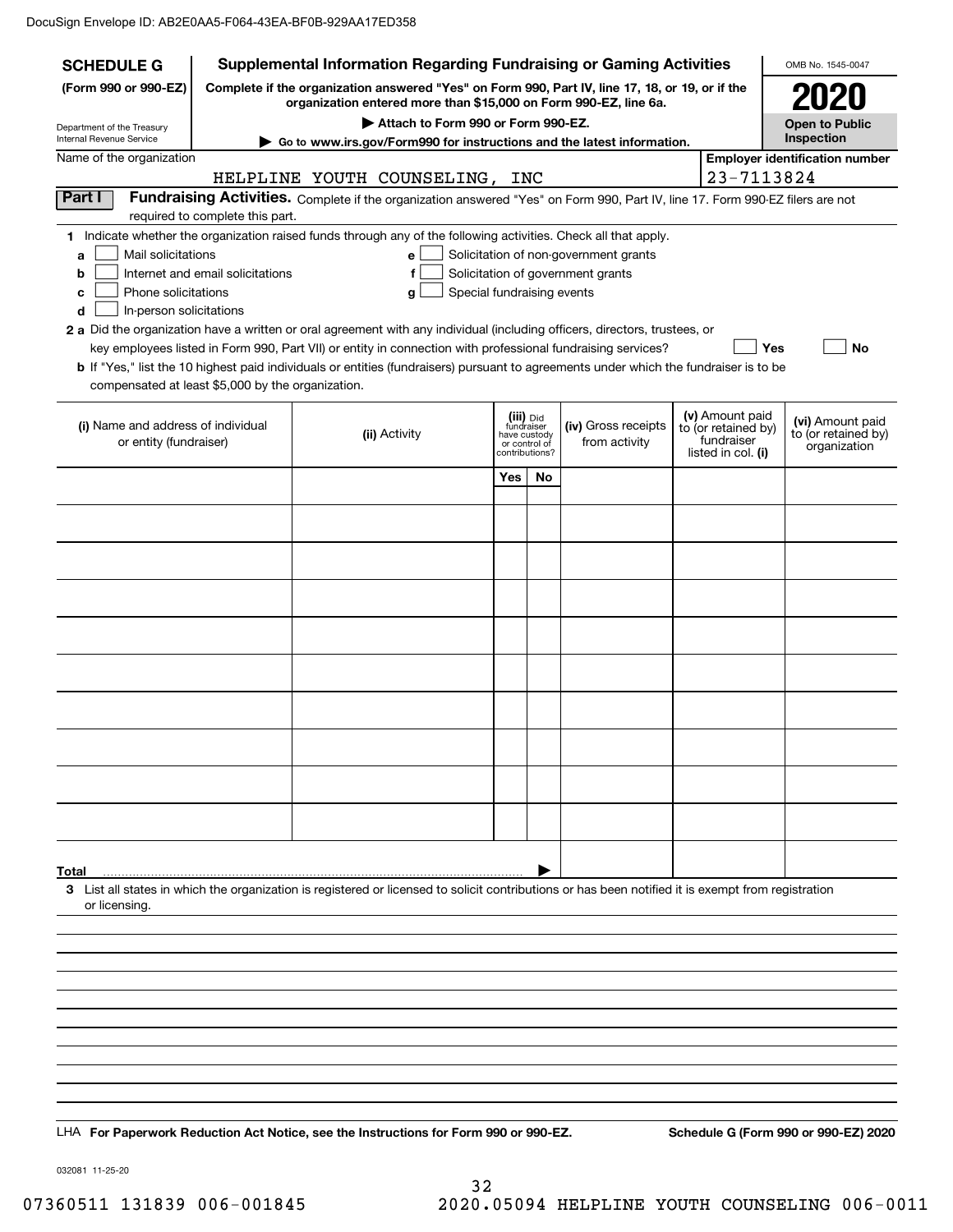## Schedule G (Form 990 or 990-EZ) 2020 <code>HELPLINE YOUTH COUNSELING</code> , <code>INC</code>  $23$   $-7113824$  <code>Page</code>

**Part II** | Fundraising Events. Complete if the organization answered "Yes" on Form 990, Part IV, line 18, or reported more than \$15,000 of fundraising event contributions and gross income on Form 990-EZ, lines 1 and 6b. List events with gross receipts greater than \$5,000.

**2**

|                 |              | of fundraising event contributions and gross income on Form 990-EZ, lines 1 and 6b. List events with gross receipts greater than \$5,000. |                    |                         |                  |                                      |
|-----------------|--------------|-------------------------------------------------------------------------------------------------------------------------------------------|--------------------|-------------------------|------------------|--------------------------------------|
|                 |              |                                                                                                                                           | (a) Event $#1$     | $(b)$ Event #2          | (c) Other events | (d) Total events                     |
|                 |              |                                                                                                                                           | FLAVORS OF         | WALK FOR                | <b>NONE</b>      | (add col. (a) through                |
|                 |              |                                                                                                                                           | THE FALL           | WELLNESS                |                  | col. (c)                             |
|                 |              |                                                                                                                                           | (event type)       | (event type)            | (total number)   |                                      |
| Revenue         |              |                                                                                                                                           |                    |                         |                  |                                      |
|                 | 1.           |                                                                                                                                           | 7,052.             | 17,204.                 |                  | <u>24,256.</u>                       |
|                 |              |                                                                                                                                           | 6,058.             | 17,204.                 |                  | 23, 262.                             |
|                 |              |                                                                                                                                           |                    |                         |                  |                                      |
|                 | 3            | Gross income (line 1 minus line 2)                                                                                                        | 994.               |                         |                  | 994.                                 |
|                 |              |                                                                                                                                           |                    |                         |                  |                                      |
|                 |              |                                                                                                                                           |                    |                         |                  |                                      |
|                 |              |                                                                                                                                           |                    |                         |                  |                                      |
|                 | 5            |                                                                                                                                           |                    |                         |                  |                                      |
| Direct Expenses | 6            |                                                                                                                                           |                    |                         |                  |                                      |
|                 |              |                                                                                                                                           |                    |                         |                  |                                      |
|                 | 7            | Food and beverages                                                                                                                        |                    |                         |                  |                                      |
|                 |              |                                                                                                                                           |                    |                         |                  |                                      |
|                 | 8            |                                                                                                                                           |                    |                         |                  |                                      |
|                 | 9            |                                                                                                                                           | $\overline{717}$ . | 2,947.                  |                  | 3,664.                               |
|                 | 10           | Direct expense summary. Add lines 4 through 9 in column (d)                                                                               |                    |                         | ▶                | 3,664.                               |
|                 |              | 11 Net income summary. Subtract line 10 from line 3, column (d)                                                                           |                    |                         |                  | $-2,670.$                            |
|                 | Part III     | Gaming. Complete if the organization answered "Yes" on Form 990, Part IV, line 19, or reported more than                                  |                    |                         |                  |                                      |
|                 |              | \$15,000 on Form 990-EZ, line 6a.                                                                                                         |                    |                         |                  |                                      |
|                 |              |                                                                                                                                           | (a) Bingo          | (b) Pull tabs/instant   | (c) Other gaming | (d) Total gaming (add                |
| Revenue         |              |                                                                                                                                           |                    | bingo/progressive bingo |                  | col. (a) through col. (c))           |
|                 |              |                                                                                                                                           |                    |                         |                  |                                      |
|                 | 1            |                                                                                                                                           |                    |                         |                  |                                      |
|                 |              |                                                                                                                                           |                    |                         |                  |                                      |
|                 | 2            |                                                                                                                                           |                    |                         |                  |                                      |
|                 | 3            |                                                                                                                                           |                    |                         |                  |                                      |
|                 |              |                                                                                                                                           |                    |                         |                  |                                      |
| Direct Expenses | 4            |                                                                                                                                           |                    |                         |                  |                                      |
|                 |              |                                                                                                                                           |                    |                         |                  |                                      |
|                 |              | 5 Other direct expenses                                                                                                                   |                    |                         |                  |                                      |
|                 |              |                                                                                                                                           | %<br>Yes           | Yes<br>%                | Yes<br>%         |                                      |
|                 |              | 6 Volunteer labor                                                                                                                         | No                 | No                      | No               |                                      |
|                 |              |                                                                                                                                           |                    |                         |                  |                                      |
|                 | $\mathbf{7}$ | Direct expense summary. Add lines 2 through 5 in column (d)                                                                               |                    |                         |                  |                                      |
|                 |              |                                                                                                                                           |                    |                         |                  |                                      |
|                 |              |                                                                                                                                           |                    |                         |                  |                                      |
|                 |              |                                                                                                                                           |                    |                         |                  |                                      |
|                 |              | <b>9</b> Enter the state(s) in which the organization conducts gaming activities:                                                         |                    |                         |                  |                                      |
|                 |              |                                                                                                                                           |                    |                         |                  | Yes<br><b>No</b>                     |
|                 |              | <b>b</b> If "No," explain:                                                                                                                |                    |                         |                  |                                      |
|                 |              |                                                                                                                                           |                    |                         |                  |                                      |
|                 |              |                                                                                                                                           |                    |                         |                  |                                      |
|                 |              |                                                                                                                                           |                    |                         |                  | Yes<br>No                            |
|                 |              | <b>b</b> If "Yes," explain: <b>b</b> If "Yes," explain:                                                                                   |                    |                         |                  |                                      |
|                 |              |                                                                                                                                           |                    |                         |                  |                                      |
|                 |              |                                                                                                                                           |                    |                         |                  |                                      |
|                 |              | 032082 11-25-20                                                                                                                           |                    |                         |                  | Schedule G (Form 990 or 990-EZ) 2020 |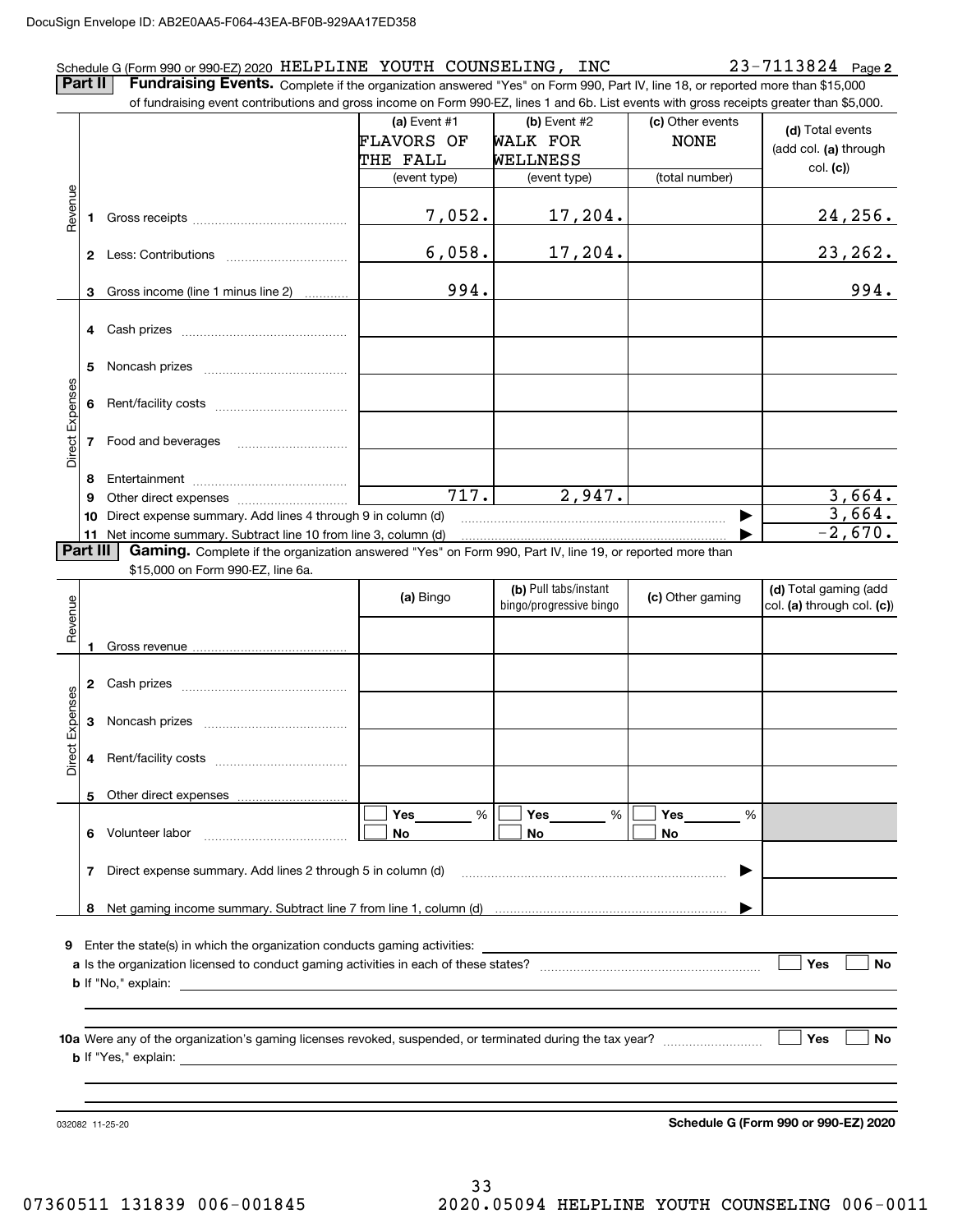|     | Schedule G (Form 990 or 990-EZ) 2020 HELPLINE YOUTH COUNSELING, INC                                                                                                                                                                       | 23-7113824 Page 3 |           |
|-----|-------------------------------------------------------------------------------------------------------------------------------------------------------------------------------------------------------------------------------------------|-------------------|-----------|
| 11. |                                                                                                                                                                                                                                           | Yes               | No        |
|     | 12 Is the organization a grantor, beneficiary or trustee of a trust, or a member of a partnership or other entity formed                                                                                                                  |                   |           |
|     |                                                                                                                                                                                                                                           | Yes               | No        |
|     | 13 Indicate the percentage of gaming activity conducted in:                                                                                                                                                                               |                   |           |
|     |                                                                                                                                                                                                                                           | <u>13a</u>        | %         |
|     | <b>b</b> An outside facility <b>contained and the contract of the contract of the contract of the contract of the contract of the contract of the contract of the contract of the contract of the contract of the contract of the con</b> | 13 <sub>b</sub>   | $\%$      |
|     | 14 Enter the name and address of the person who prepares the organization's gaming/special events books and records:                                                                                                                      |                   |           |
|     |                                                                                                                                                                                                                                           |                   |           |
|     |                                                                                                                                                                                                                                           |                   |           |
|     |                                                                                                                                                                                                                                           |                   |           |
|     | 15a Does the organization have a contract with a third party from whom the organization receives gaming revenue?                                                                                                                          | Yes               | <b>No</b> |
|     |                                                                                                                                                                                                                                           |                   |           |
|     |                                                                                                                                                                                                                                           |                   |           |
|     |                                                                                                                                                                                                                                           |                   |           |
|     | c If "Yes," enter name and address of the third party:                                                                                                                                                                                    |                   |           |
|     |                                                                                                                                                                                                                                           |                   |           |
|     | Name $\blacktriangleright$ $\_\_$                                                                                                                                                                                                         |                   |           |
|     |                                                                                                                                                                                                                                           |                   |           |
|     |                                                                                                                                                                                                                                           |                   |           |
|     |                                                                                                                                                                                                                                           |                   |           |
| 16  | Gaming manager information:                                                                                                                                                                                                               |                   |           |
|     |                                                                                                                                                                                                                                           |                   |           |
|     | Name $\blacktriangleright$ $\frac{1}{\sqrt{1-\frac{1}{2}}\left(1-\frac{1}{2}\right)}$                                                                                                                                                     |                   |           |
|     |                                                                                                                                                                                                                                           |                   |           |
|     | Gaming manager compensation > \$                                                                                                                                                                                                          |                   |           |
|     |                                                                                                                                                                                                                                           |                   |           |
|     |                                                                                                                                                                                                                                           |                   |           |
|     |                                                                                                                                                                                                                                           |                   |           |
|     |                                                                                                                                                                                                                                           |                   |           |
|     |                                                                                                                                                                                                                                           |                   |           |
|     | Director/officer<br>Employee<br>Independent contractor                                                                                                                                                                                    |                   |           |
|     |                                                                                                                                                                                                                                           |                   |           |
|     |                                                                                                                                                                                                                                           |                   |           |
|     | <b>17</b> Mandatory distributions:                                                                                                                                                                                                        |                   |           |
|     | a Is the organization required under state law to make charitable distributions from the gaming proceeds to                                                                                                                               |                   |           |
|     | $\Box$ Yes $\Box$ No<br>retain the state gaming license?                                                                                                                                                                                  |                   |           |
|     | <b>b</b> Enter the amount of distributions required under state law to be distributed to other exempt organizations or spent in the                                                                                                       |                   |           |
|     | organization's own exempt activities during the tax year $\triangleright$ \$                                                                                                                                                              |                   |           |
|     | <b>Part IV</b><br>Supplemental Information. Provide the explanations required by Part I, line 2b, columns (iii) and (v); and Part III, lines 9, 9b, 10b,                                                                                  |                   |           |
|     | 15b, 15c, 16, and 17b, as applicable. Also provide any additional information. See instructions.                                                                                                                                          |                   |           |
|     |                                                                                                                                                                                                                                           |                   |           |
|     |                                                                                                                                                                                                                                           |                   |           |
|     |                                                                                                                                                                                                                                           |                   |           |
|     |                                                                                                                                                                                                                                           |                   |           |
|     |                                                                                                                                                                                                                                           |                   |           |
|     |                                                                                                                                                                                                                                           |                   |           |
|     |                                                                                                                                                                                                                                           |                   |           |
|     |                                                                                                                                                                                                                                           |                   |           |
|     |                                                                                                                                                                                                                                           |                   |           |
|     |                                                                                                                                                                                                                                           |                   |           |
|     |                                                                                                                                                                                                                                           |                   |           |
|     |                                                                                                                                                                                                                                           |                   |           |
|     |                                                                                                                                                                                                                                           |                   |           |
|     |                                                                                                                                                                                                                                           |                   |           |
|     |                                                                                                                                                                                                                                           |                   |           |
|     |                                                                                                                                                                                                                                           |                   |           |
|     |                                                                                                                                                                                                                                           |                   |           |
|     |                                                                                                                                                                                                                                           |                   |           |
|     | Schedule G (Form 990 or 990-EZ) 2020<br>032083 11-25-20                                                                                                                                                                                   |                   |           |
|     | 34                                                                                                                                                                                                                                        |                   |           |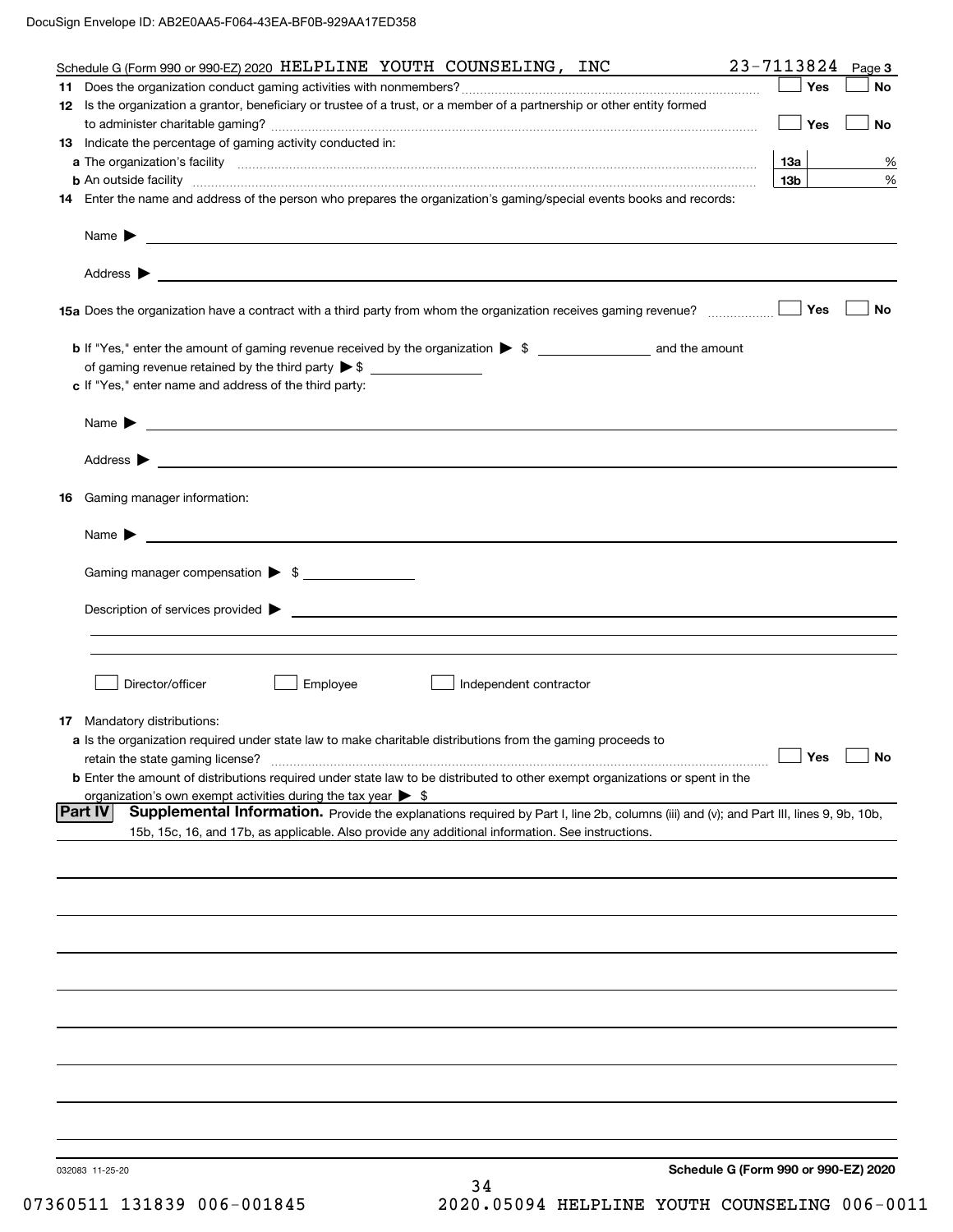|                                                                                            |  | HELPLINE YOUTH COUNSELING, INC | 23-7113824 Page 4               |  |
|--------------------------------------------------------------------------------------------|--|--------------------------------|---------------------------------|--|
| Schedule G (Form 990 or 990-EZ) HELPLINE Y<br>Part IV Supplemental Information (continued) |  |                                |                                 |  |
|                                                                                            |  |                                |                                 |  |
|                                                                                            |  |                                |                                 |  |
|                                                                                            |  |                                |                                 |  |
|                                                                                            |  |                                |                                 |  |
|                                                                                            |  |                                |                                 |  |
|                                                                                            |  |                                |                                 |  |
|                                                                                            |  |                                |                                 |  |
|                                                                                            |  |                                |                                 |  |
|                                                                                            |  |                                |                                 |  |
|                                                                                            |  |                                |                                 |  |
|                                                                                            |  |                                |                                 |  |
|                                                                                            |  |                                |                                 |  |
|                                                                                            |  |                                |                                 |  |
|                                                                                            |  |                                |                                 |  |
|                                                                                            |  |                                |                                 |  |
|                                                                                            |  |                                |                                 |  |
|                                                                                            |  |                                |                                 |  |
|                                                                                            |  |                                |                                 |  |
|                                                                                            |  |                                |                                 |  |
|                                                                                            |  |                                |                                 |  |
|                                                                                            |  |                                |                                 |  |
|                                                                                            |  |                                |                                 |  |
|                                                                                            |  |                                |                                 |  |
|                                                                                            |  |                                |                                 |  |
|                                                                                            |  |                                |                                 |  |
|                                                                                            |  |                                |                                 |  |
|                                                                                            |  |                                |                                 |  |
|                                                                                            |  |                                |                                 |  |
|                                                                                            |  |                                |                                 |  |
|                                                                                            |  |                                |                                 |  |
|                                                                                            |  |                                |                                 |  |
|                                                                                            |  |                                |                                 |  |
|                                                                                            |  |                                |                                 |  |
|                                                                                            |  |                                |                                 |  |
|                                                                                            |  |                                |                                 |  |
|                                                                                            |  |                                |                                 |  |
|                                                                                            |  |                                |                                 |  |
|                                                                                            |  |                                |                                 |  |
|                                                                                            |  |                                |                                 |  |
|                                                                                            |  |                                |                                 |  |
|                                                                                            |  |                                |                                 |  |
|                                                                                            |  |                                |                                 |  |
|                                                                                            |  |                                |                                 |  |
|                                                                                            |  |                                |                                 |  |
|                                                                                            |  |                                |                                 |  |
|                                                                                            |  |                                |                                 |  |
|                                                                                            |  |                                |                                 |  |
|                                                                                            |  |                                |                                 |  |
|                                                                                            |  |                                |                                 |  |
|                                                                                            |  |                                |                                 |  |
|                                                                                            |  |                                | Schedule G (Form 990 or 990-EZ) |  |

032084 04-01-20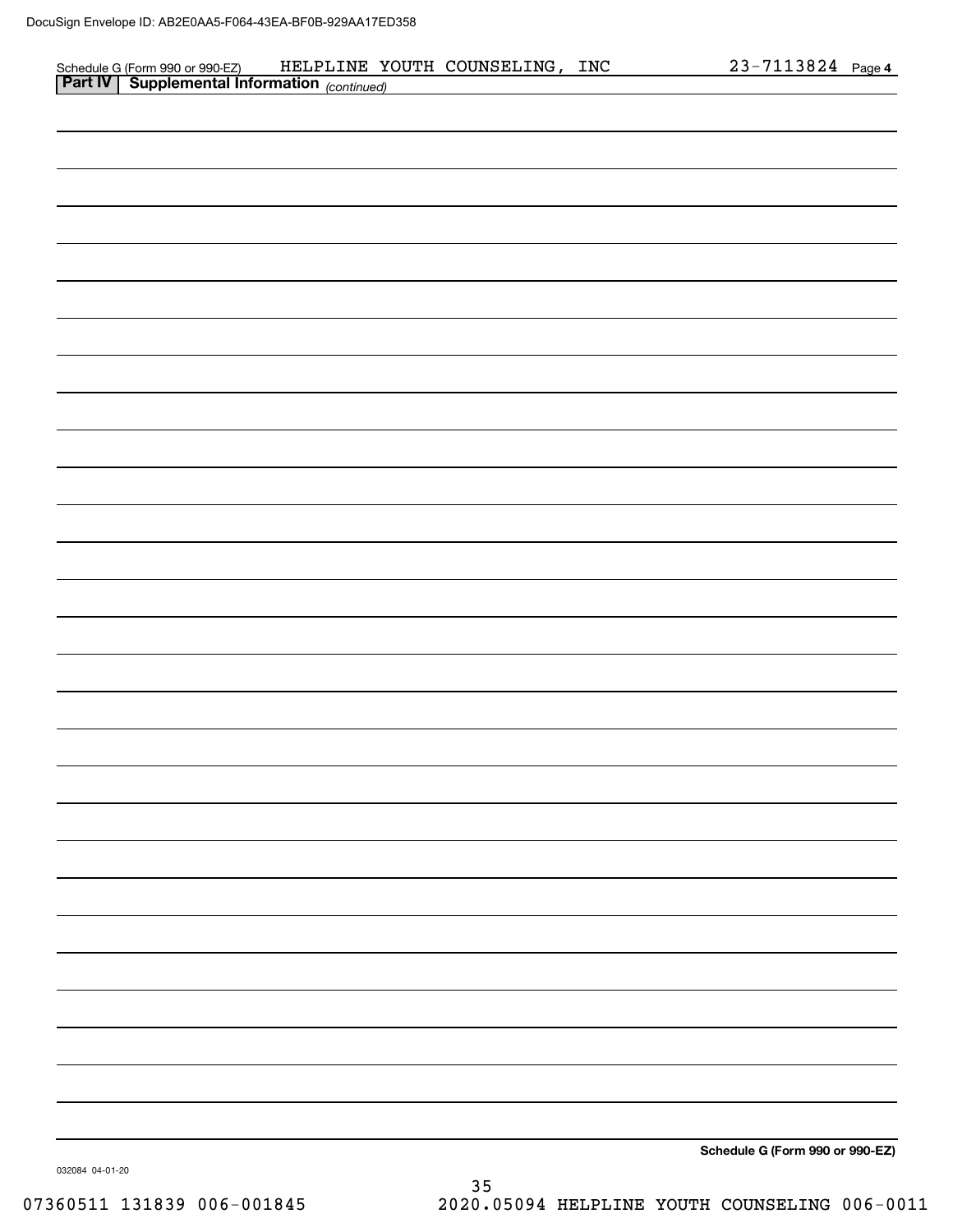DocuSign Envelope ID: AB2E0AA5-F064-43EA-BF0B-929AA17ED358

|   | <b>SCHEDULE J</b>                                                                                          | <b>Compensation Information</b>                                                                                                                                                                                                   |                                       | OMB No. 1545-0047          |     |                         |
|---|------------------------------------------------------------------------------------------------------------|-----------------------------------------------------------------------------------------------------------------------------------------------------------------------------------------------------------------------------------|---------------------------------------|----------------------------|-----|-------------------------|
|   | (Form 990)<br>For certain Officers, Directors, Trustees, Key Employees, and Highest                        |                                                                                                                                                                                                                                   |                                       |                            |     |                         |
|   | <b>Compensated Employees</b><br>Complete if the organization answered "Yes" on Form 990, Part IV, line 23. |                                                                                                                                                                                                                                   |                                       | <b>Open to Public</b>      |     |                         |
|   | Department of the Treasury<br>Internal Revenue Service                                                     | Attach to Form 990.<br>Go to www.irs.gov/Form990 for instructions and the latest information.                                                                                                                                     |                                       | Inspection                 |     |                         |
|   | Name of the organization                                                                                   |                                                                                                                                                                                                                                   | <b>Employer identification number</b> |                            |     |                         |
|   |                                                                                                            | HELPLINE YOUTH COUNSELING, INC                                                                                                                                                                                                    | 23-7113824                            |                            |     |                         |
|   | Part I                                                                                                     | <b>Questions Regarding Compensation</b>                                                                                                                                                                                           |                                       |                            |     |                         |
|   |                                                                                                            |                                                                                                                                                                                                                                   |                                       |                            | Yes | No                      |
|   |                                                                                                            | 1a Check the appropriate box(es) if the organization provided any of the following to or for a person listed on Form 990,                                                                                                         |                                       |                            |     |                         |
|   |                                                                                                            | Part VII, Section A, line 1a. Complete Part III to provide any relevant information regarding these items.                                                                                                                        |                                       |                            |     |                         |
|   | First-class or charter travel                                                                              | Housing allowance or residence for personal use                                                                                                                                                                                   |                                       |                            |     |                         |
|   | Travel for companions                                                                                      | Payments for business use of personal residence                                                                                                                                                                                   |                                       |                            |     |                         |
|   |                                                                                                            | Tax indemnification and gross-up payments<br>Health or social club dues or initiation fees                                                                                                                                        |                                       |                            |     |                         |
|   |                                                                                                            | Personal services (such as maid, chauffeur, chef)<br>Discretionary spending account                                                                                                                                               |                                       |                            |     |                         |
|   |                                                                                                            |                                                                                                                                                                                                                                   |                                       |                            |     |                         |
|   |                                                                                                            | <b>b</b> If any of the boxes on line 1a are checked, did the organization follow a written policy regarding payment or                                                                                                            |                                       |                            |     |                         |
|   |                                                                                                            |                                                                                                                                                                                                                                   |                                       | 1b                         |     |                         |
| 2 |                                                                                                            | Did the organization require substantiation prior to reimbursing or allowing expenses incurred by all directors,                                                                                                                  |                                       |                            |     |                         |
|   |                                                                                                            |                                                                                                                                                                                                                                   |                                       | $\mathbf{2}$               |     |                         |
|   |                                                                                                            |                                                                                                                                                                                                                                   |                                       |                            |     |                         |
| З |                                                                                                            | Indicate which, if any, of the following the organization used to establish the compensation of the organization's                                                                                                                |                                       |                            |     |                         |
|   |                                                                                                            | CEO/Executive Director. Check all that apply. Do not check any boxes for methods used by a related organization to                                                                                                                |                                       |                            |     |                         |
|   |                                                                                                            | establish compensation of the CEO/Executive Director, but explain in Part III.                                                                                                                                                    |                                       |                            |     |                         |
|   | Compensation committee                                                                                     | Written employment contract                                                                                                                                                                                                       |                                       |                            |     |                         |
|   |                                                                                                            | X<br>Compensation survey or study<br>Independent compensation consultant                                                                                                                                                          |                                       |                            |     |                         |
|   |                                                                                                            | Approval by the board or compensation committee<br>Form 990 of other organizations                                                                                                                                                |                                       |                            |     |                         |
| 4 |                                                                                                            | During the year, did any person listed on Form 990, Part VII, Section A, line 1a, with respect to the filing                                                                                                                      |                                       |                            |     |                         |
|   | organization or a related organization:                                                                    |                                                                                                                                                                                                                                   |                                       |                            |     |                         |
| а |                                                                                                            | Receive a severance payment or change-of-control payment?                                                                                                                                                                         |                                       | 4a                         |     | x                       |
| b |                                                                                                            | Participate in or receive payment from a supplemental nonqualified retirement plan?                                                                                                                                               |                                       | 4b                         |     | $\overline{\textbf{X}}$ |
|   |                                                                                                            | c Participate in or receive payment from an equity-based compensation arrangement?                                                                                                                                                |                                       | 4c                         |     | $\mathbf X$             |
|   |                                                                                                            | If "Yes" to any of lines 4a-c, list the persons and provide the applicable amounts for each item in Part III.                                                                                                                     |                                       |                            |     |                         |
|   |                                                                                                            |                                                                                                                                                                                                                                   |                                       |                            |     |                         |
|   |                                                                                                            | Only section 501(c)(3), 501(c)(4), and 501(c)(29) organizations must complete lines 5-9.                                                                                                                                          |                                       |                            |     |                         |
|   |                                                                                                            | For persons listed on Form 990, Part VII, Section A, line 1a, did the organization pay or accrue any compensation                                                                                                                 |                                       |                            |     |                         |
|   | contingent on the revenues of:                                                                             |                                                                                                                                                                                                                                   |                                       |                            |     |                         |
|   |                                                                                                            | a The organization? <b>With the organization? Mateural Construction Construction</b> Construction Construction Construction Construction Construction Construction Construction Construction Construction Construction Constructi |                                       | 5a                         |     | X                       |
|   |                                                                                                            |                                                                                                                                                                                                                                   |                                       | 5b                         |     | $\overline{\mathbf{x}}$ |
|   |                                                                                                            | If "Yes" on line 5a or 5b, describe in Part III.                                                                                                                                                                                  |                                       |                            |     |                         |
| 6 |                                                                                                            | For persons listed on Form 990, Part VII, Section A, line 1a, did the organization pay or accrue any compensation                                                                                                                 |                                       |                            |     |                         |
|   | contingent on the net earnings of:                                                                         |                                                                                                                                                                                                                                   |                                       |                            |     |                         |
| a |                                                                                                            | The organization? <b>Constitution</b> in the organization? <b>Constitution</b> is a set of the organization?                                                                                                                      |                                       | 6a                         |     | X                       |
|   |                                                                                                            |                                                                                                                                                                                                                                   |                                       | 6b                         |     | $\mathbf X$             |
|   |                                                                                                            | If "Yes" on line 6a or 6b, describe in Part III.                                                                                                                                                                                  |                                       |                            |     |                         |
| 7 |                                                                                                            | For persons listed on Form 990, Part VII, Section A, line 1a, did the organization provide any nonfixed payments                                                                                                                  |                                       |                            |     |                         |
|   |                                                                                                            |                                                                                                                                                                                                                                   |                                       | 7                          |     | х                       |
| 8 |                                                                                                            | Were any amounts reported on Form 990, Part VII, paid or accrued pursuant to a contract that was subject to the                                                                                                                   |                                       |                            |     |                         |
|   |                                                                                                            | initial contract exception described in Regulations section 53.4958-4(a)(3)? If "Yes," describe in Part III                                                                                                                       |                                       | 8                          |     | х                       |
| 9 |                                                                                                            | If "Yes" on line 8, did the organization also follow the rebuttable presumption procedure described in                                                                                                                            |                                       |                            |     |                         |
|   |                                                                                                            |                                                                                                                                                                                                                                   |                                       | 9                          |     |                         |
|   |                                                                                                            | LHA For Paperwork Reduction Act Notice, see the Instructions for Form 990.                                                                                                                                                        |                                       | Schedule J (Form 990) 2020 |     |                         |

032111 12-07-20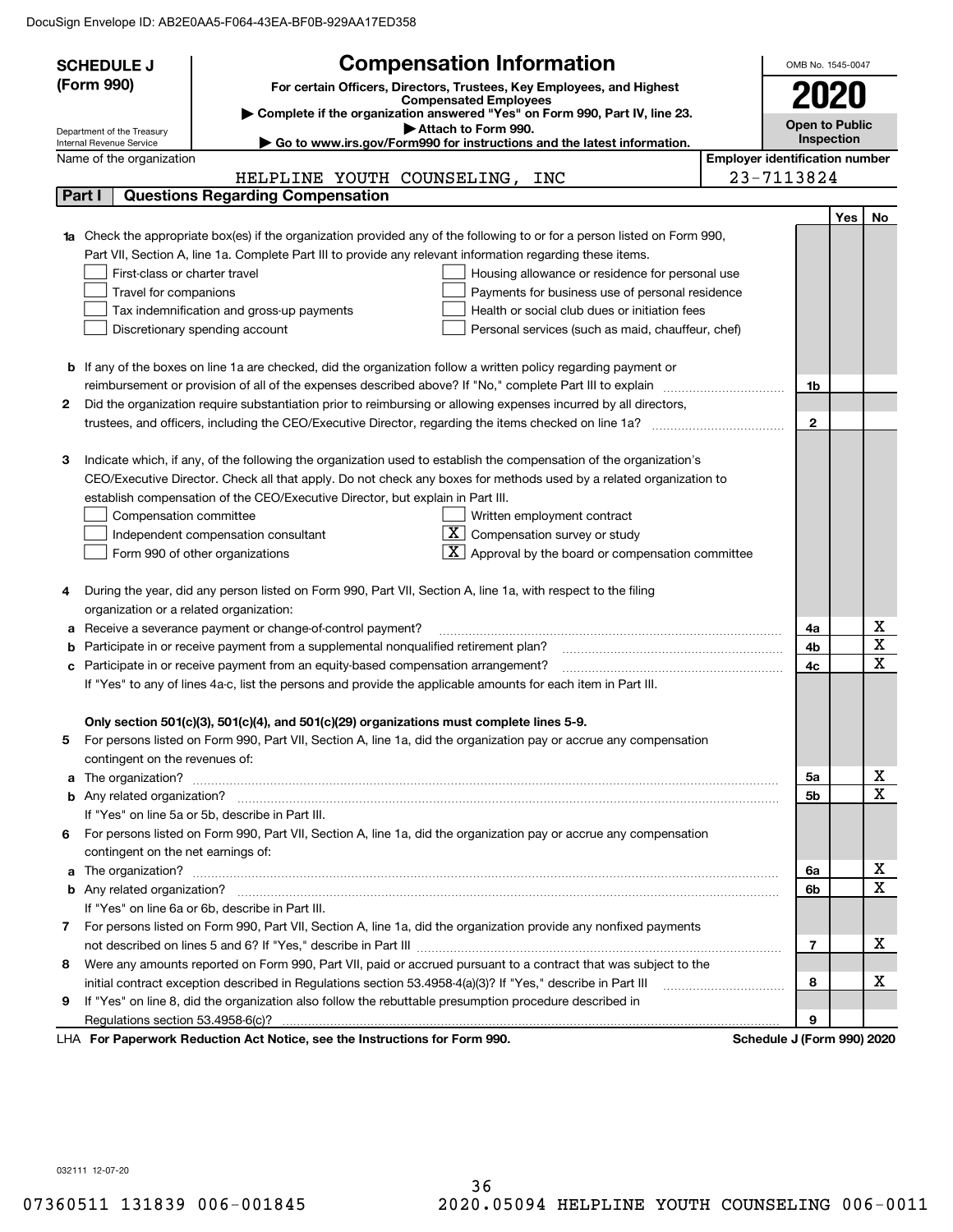## HELPLINE YOUTH COUNSELING, INC

# **Part II Officers, Directors, Trustees, Key Employees, and Highest Compensated Employees.**  Schedule J (Form 990) 2020 Page Use duplicate copies if additional space is needed.

For each individual whose compensation must be reported on Schedule J, report compensation from the organization on row (i) and from related organizations, described in the instructions, on row (ii). Do not list any individuals that aren't listed on Form 990, Part VII.

**Note:**  The sum of columns (B)(i)-(iii) for each listed individual must equal the total amount of Form 990, Part VII, Section A, line 1a, applicable column (D) and (E) amounts for that individual.

|                              |                              |                          | (B) Breakdown of W-2 and/or 1099-MISC compensation |                                           | (C) Retirement and             | (D) Nontaxable   | (E) Total of columns | (F) Compensation                                           |  |
|------------------------------|------------------------------|--------------------------|----------------------------------------------------|-------------------------------------------|--------------------------------|------------------|----------------------|------------------------------------------------------------|--|
| (A) Name and Title           |                              | (i) Base<br>compensation | (ii) Bonus &<br>incentive<br>compensation          | (iii) Other<br>reportable<br>compensation | other deferred<br>compensation | benefits         | $(B)(i)-(D)$         | in column (B)<br>reported as deferred<br>on prior Form 990 |  |
| <b>JEFFREY FARBER</b><br>(1) | (i)                          | 156,137.                 | $\overline{0}$ .                                   | $\overline{0}$ .                          | $\overline{0}$ .               | 11, 177.         | 167, 314.            | 0.                                                         |  |
| EXECUTIVE DIRECTOR           | (ii)                         | $\overline{0}$ .         | $\overline{0}$ .                                   | $\overline{0}$ .                          | $\overline{0}$ .               | $\overline{0}$ . | $\overline{0}$ .     | $\overline{0}$ .                                           |  |
|                              | $\qquad \qquad \textbf{(i)}$ |                          |                                                    |                                           |                                |                  |                      |                                                            |  |
|                              | (ii)                         |                          |                                                    |                                           |                                |                  |                      |                                                            |  |
|                              | (i)                          |                          |                                                    |                                           |                                |                  |                      |                                                            |  |
|                              | (ii)                         |                          |                                                    |                                           |                                |                  |                      |                                                            |  |
|                              | $(\sf{i})$                   |                          |                                                    |                                           |                                |                  |                      |                                                            |  |
|                              | (ii)                         |                          |                                                    |                                           |                                |                  |                      |                                                            |  |
|                              | (i)                          |                          |                                                    |                                           |                                |                  |                      |                                                            |  |
|                              | (ii)                         |                          |                                                    |                                           |                                |                  |                      |                                                            |  |
|                              | (i)                          |                          |                                                    |                                           |                                |                  |                      |                                                            |  |
|                              | (ii)                         |                          |                                                    |                                           |                                |                  |                      |                                                            |  |
|                              | (i)                          |                          |                                                    |                                           |                                |                  |                      |                                                            |  |
|                              | (ii)                         |                          |                                                    |                                           |                                |                  |                      |                                                            |  |
|                              | (i)                          |                          |                                                    |                                           |                                |                  |                      |                                                            |  |
|                              | (ii)                         |                          |                                                    |                                           |                                |                  |                      |                                                            |  |
|                              | (i)                          |                          |                                                    |                                           |                                |                  |                      |                                                            |  |
|                              | (ii)                         |                          |                                                    |                                           |                                |                  |                      |                                                            |  |
|                              | (i)                          |                          |                                                    |                                           |                                |                  |                      |                                                            |  |
|                              | (ii)                         |                          |                                                    |                                           |                                |                  |                      |                                                            |  |
|                              | (i)                          |                          |                                                    |                                           |                                |                  |                      |                                                            |  |
|                              | (ii)                         |                          |                                                    |                                           |                                |                  |                      |                                                            |  |
|                              | $(\sf{i})$                   |                          |                                                    |                                           |                                |                  |                      |                                                            |  |
|                              | (ii)                         |                          |                                                    |                                           |                                |                  |                      |                                                            |  |
|                              | (i)                          |                          |                                                    |                                           |                                |                  |                      |                                                            |  |
|                              | (ii)                         |                          |                                                    |                                           |                                |                  |                      |                                                            |  |
|                              | (i)                          |                          |                                                    |                                           |                                |                  |                      |                                                            |  |
|                              | (ii)                         |                          |                                                    |                                           |                                |                  |                      |                                                            |  |
|                              | (i)                          |                          |                                                    |                                           |                                |                  |                      |                                                            |  |
|                              | (ii)                         |                          |                                                    |                                           |                                |                  |                      |                                                            |  |
|                              | (i)                          |                          |                                                    |                                           |                                |                  |                      |                                                            |  |
|                              | (ii)                         |                          |                                                    |                                           |                                |                  |                      |                                                            |  |

**Schedule J (Form 990) 2020**

**2**

23-7113824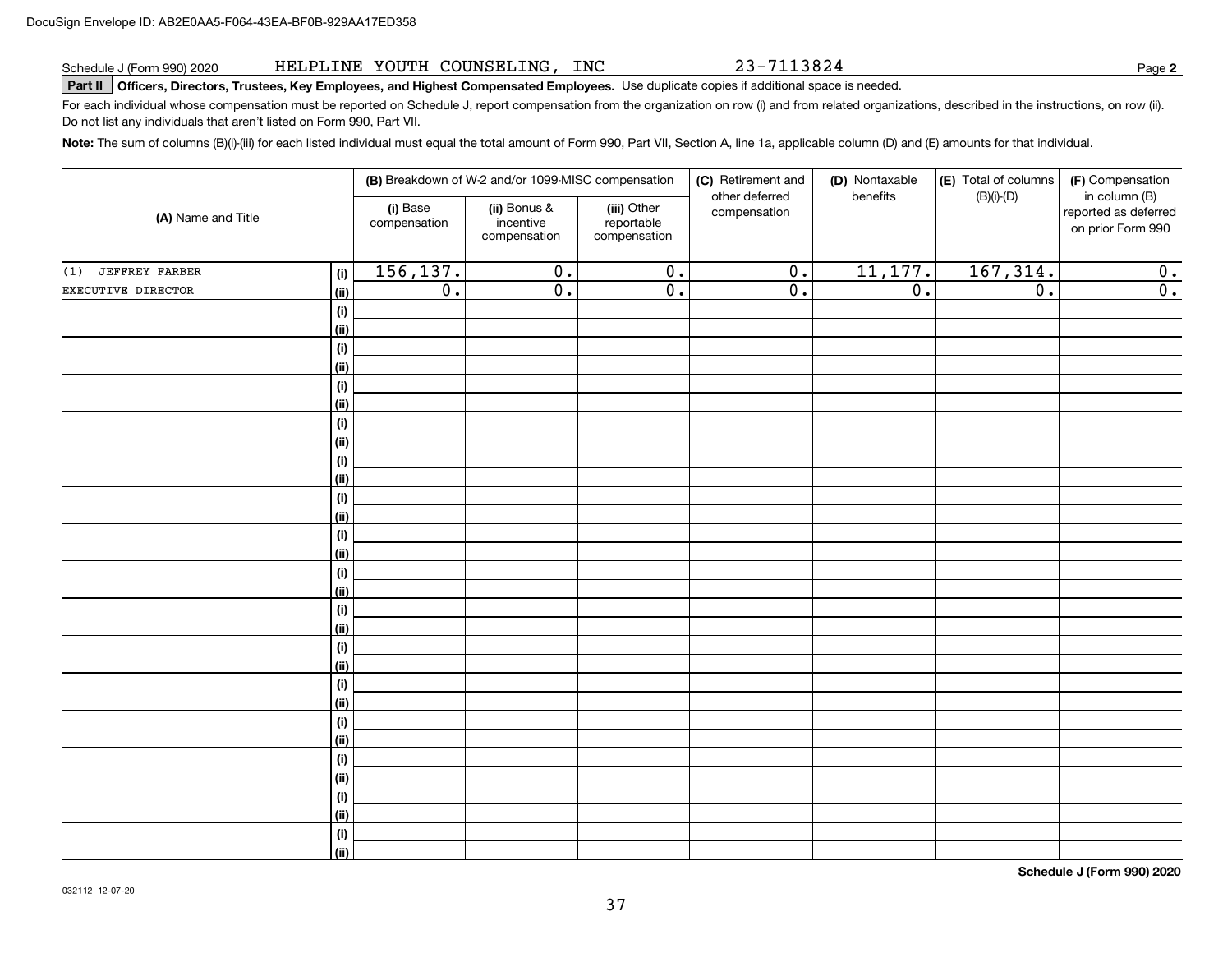## HELPLINE YOUTH COUNSELING, INC

## **Part III Supplemental Information**

Schedule J (Form 990) 2020 HELPLINE YOUTH COUNSELING, INC<br>Part III Supplemental Information<br>Provide the information, explanation, or descriptions required for Part I, lines 1a, 1b, 3, 4a, 4b, 4c, 5a, 5b, 6a, 6b, 7, and 8,

**Schedule J (Form 990) 2020**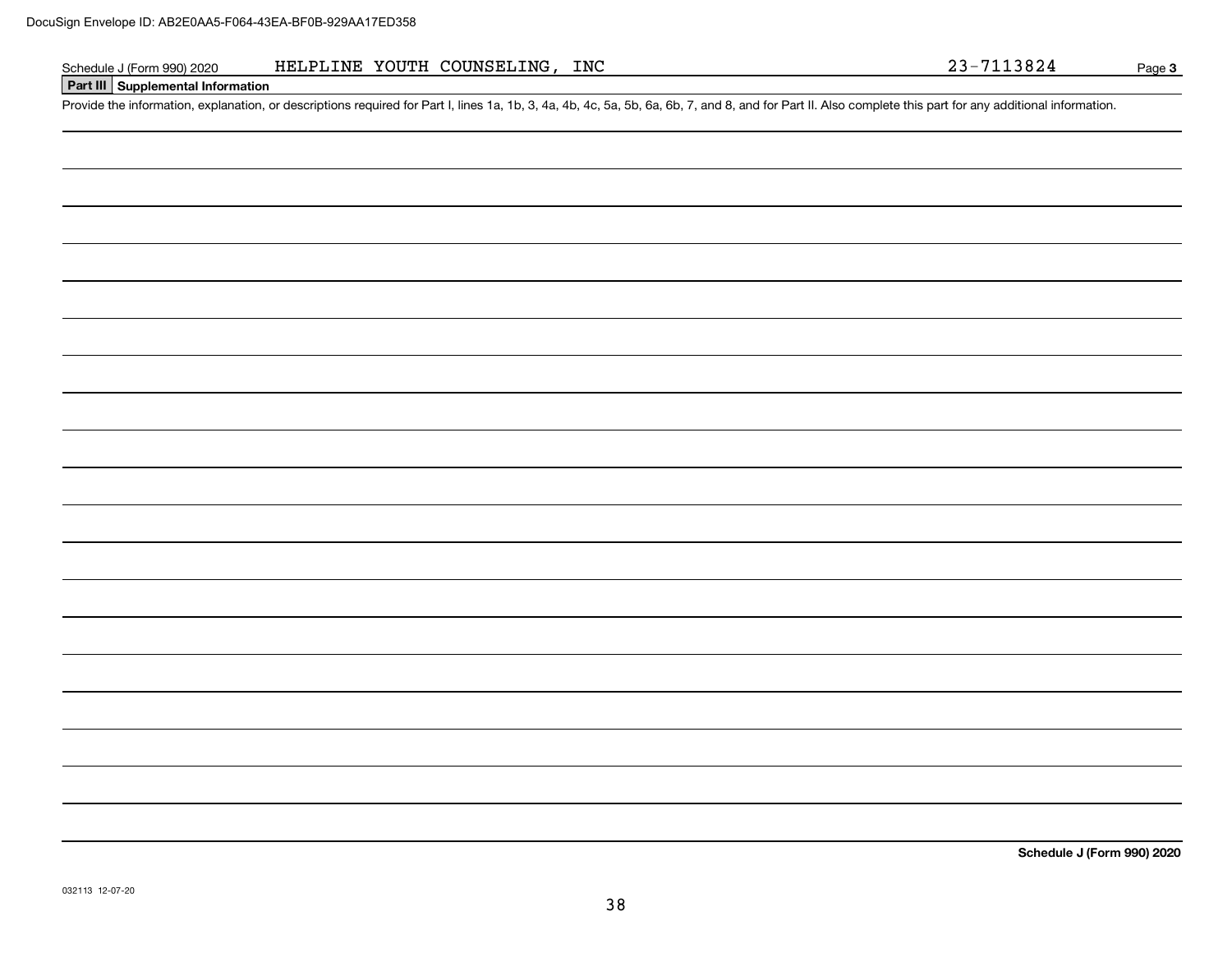|        | <b>SCHEDULE M</b>                                             |                                                                                                               |                               | <b>Noncash Contributions</b>         |                                                                                                                                |                                                              | OMB No. 1545-0047                   |    |
|--------|---------------------------------------------------------------|---------------------------------------------------------------------------------------------------------------|-------------------------------|--------------------------------------|--------------------------------------------------------------------------------------------------------------------------------|--------------------------------------------------------------|-------------------------------------|----|
|        | (Form 990)                                                    |                                                                                                               |                               |                                      |                                                                                                                                |                                                              | 2020                                |    |
|        |                                                               |                                                                                                               |                               |                                      | > Complete if the organizations answered "Yes" on Form 990, Part IV, lines 29 or 30.                                           |                                                              |                                     |    |
|        | Department of the Treasury<br><b>Internal Revenue Service</b> | Attach to Form 990.                                                                                           |                               |                                      | Go to www.irs.gov/Form990 for instructions and the latest information.                                                         |                                                              | <b>Open to Public</b><br>Inspection |    |
|        | Name of the organization                                      |                                                                                                               |                               |                                      |                                                                                                                                | <b>Employer identification number</b>                        |                                     |    |
|        |                                                               | HELPLINE YOUTH COUNSELING, INC                                                                                |                               |                                      |                                                                                                                                | 23-7113824                                                   |                                     |    |
| Part I |                                                               | <b>Types of Property</b>                                                                                      |                               |                                      |                                                                                                                                |                                                              |                                     |    |
|        |                                                               |                                                                                                               | (a)<br>Check if<br>applicable | (b)<br>Number of<br>contributions or | (c)<br>Noncash contribution<br>amounts reported on<br>items contributed Form 990, Part VIII, line 1q                           | (d)<br>Method of determining<br>noncash contribution amounts |                                     |    |
| 1.     |                                                               |                                                                                                               |                               |                                      |                                                                                                                                |                                                              |                                     |    |
| 2      |                                                               |                                                                                                               |                               |                                      |                                                                                                                                |                                                              |                                     |    |
| 3      |                                                               |                                                                                                               |                               |                                      |                                                                                                                                |                                                              |                                     |    |
| 4      |                                                               |                                                                                                               | $\mathbf X$                   |                                      | 1,284.FMV                                                                                                                      |                                                              |                                     |    |
| 5      |                                                               | Clothing and household goods                                                                                  | $\overline{\mathbf{x}}$       |                                      | 4,183.FMV                                                                                                                      |                                                              |                                     |    |
| 6      |                                                               |                                                                                                               |                               |                                      |                                                                                                                                |                                                              |                                     |    |
| 7      |                                                               |                                                                                                               |                               |                                      |                                                                                                                                |                                                              |                                     |    |
| 8      |                                                               |                                                                                                               |                               |                                      |                                                                                                                                |                                                              |                                     |    |
| 9      |                                                               | Securities - Publicly traded                                                                                  |                               |                                      |                                                                                                                                |                                                              |                                     |    |
| 10     | Securities - Partnership, LLC, or                             | Securities - Closely held stock                                                                               |                               |                                      |                                                                                                                                |                                                              |                                     |    |
| 11     | trust interests                                               |                                                                                                               |                               |                                      |                                                                                                                                |                                                              |                                     |    |
| 12     | Securities - Miscellaneous                                    |                                                                                                               |                               |                                      |                                                                                                                                |                                                              |                                     |    |
| 13     | Qualified conservation contribution -                         |                                                                                                               |                               |                                      |                                                                                                                                |                                                              |                                     |    |
|        | Historic structures                                           |                                                                                                               |                               |                                      |                                                                                                                                |                                                              |                                     |    |
| 14     |                                                               | Qualified conservation contribution - Other                                                                   |                               |                                      |                                                                                                                                |                                                              |                                     |    |
| 15     |                                                               |                                                                                                               |                               |                                      |                                                                                                                                |                                                              |                                     |    |
| 16     |                                                               | Real estate - Commercial                                                                                      |                               |                                      |                                                                                                                                |                                                              |                                     |    |
| 17     |                                                               |                                                                                                               |                               |                                      |                                                                                                                                |                                                              |                                     |    |
| 18     |                                                               |                                                                                                               |                               |                                      |                                                                                                                                |                                                              |                                     |    |
| 19     |                                                               |                                                                                                               |                               |                                      |                                                                                                                                |                                                              |                                     |    |
| 20     |                                                               | Drugs and medical supplies                                                                                    | X                             | 3                                    | 110.FMV                                                                                                                        |                                                              |                                     |    |
| 21     | Taxidermy                                                     |                                                                                                               |                               |                                      |                                                                                                                                |                                                              |                                     |    |
| 22     |                                                               |                                                                                                               |                               |                                      |                                                                                                                                |                                                              |                                     |    |
| 23     |                                                               |                                                                                                               |                               |                                      |                                                                                                                                |                                                              |                                     |    |
| 24     | Archeological artifacts                                       |                                                                                                               |                               |                                      |                                                                                                                                |                                                              |                                     |    |
| 25     | Other                                                         | HYGIENE                                                                                                       | х                             | 10                                   | 26,648.FMV                                                                                                                     |                                                              |                                     |    |
| 26     | Other                                                         | BABY AND TODD )                                                                                               | X                             | 11                                   | 3,919.FMV                                                                                                                      |                                                              |                                     |    |
| 27     | Other                                                         | MISCELLANEOUS                                                                                                 | X                             | 7                                    | 2,742.FMV                                                                                                                      |                                                              |                                     |    |
| 28     | Other                                                         | TOYS                                                                                                          | X                             | 3                                    | 957.FMV                                                                                                                        |                                                              |                                     |    |
| 29     |                                                               | Number of Forms 8283 received by the organization during the tax year for contributions                       |                               |                                      |                                                                                                                                |                                                              |                                     |    |
|        |                                                               | for which the organization completed Form 8283, Part V, Donee Acknowledgement                                 |                               |                                      | 29                                                                                                                             |                                                              |                                     |    |
|        |                                                               |                                                                                                               |                               |                                      |                                                                                                                                |                                                              | <b>Yes</b>                          | No |
|        |                                                               |                                                                                                               |                               |                                      | 30a During the year, did the organization receive by contribution any property reported in Part I, lines 1 through 28, that it |                                                              |                                     |    |
|        |                                                               |                                                                                                               |                               |                                      | must hold for at least three years from the date of the initial contribution, and which isn't required to be used for          |                                                              |                                     |    |
|        |                                                               | exempt purposes for the entire holding period?                                                                |                               |                                      |                                                                                                                                | 30a                                                          |                                     | x  |
|        |                                                               | <b>b</b> If "Yes," describe the arrangement in Part II.                                                       |                               |                                      |                                                                                                                                |                                                              |                                     |    |
| 31     |                                                               |                                                                                                               |                               |                                      | Does the organization have a gift acceptance policy that requires the review of any nonstandard contributions?                 | 31                                                           | X                                   |    |
| 32a    | contributions?                                                | Does the organization hire or use third parties or related organizations to solicit, process, or sell noncash |                               |                                      |                                                                                                                                | 32a                                                          |                                     | x  |
|        | <b>b</b> If "Yes," describe in Part II.                       |                                                                                                               |                               |                                      |                                                                                                                                |                                                              |                                     |    |
| 33     |                                                               |                                                                                                               |                               |                                      | If the organization didn't report an amount in column (c) for a type of property for which column (a) is checked,              |                                                              |                                     |    |
|        | describe in Part II.                                          |                                                                                                               |                               |                                      |                                                                                                                                |                                                              |                                     |    |
| LHA    |                                                               | For Paperwork Reduction Act Notice, see the Instructions for Form 990.                                        |                               |                                      |                                                                                                                                | Schedule M (Form 990) 2020                                   |                                     |    |

032141 11-23-20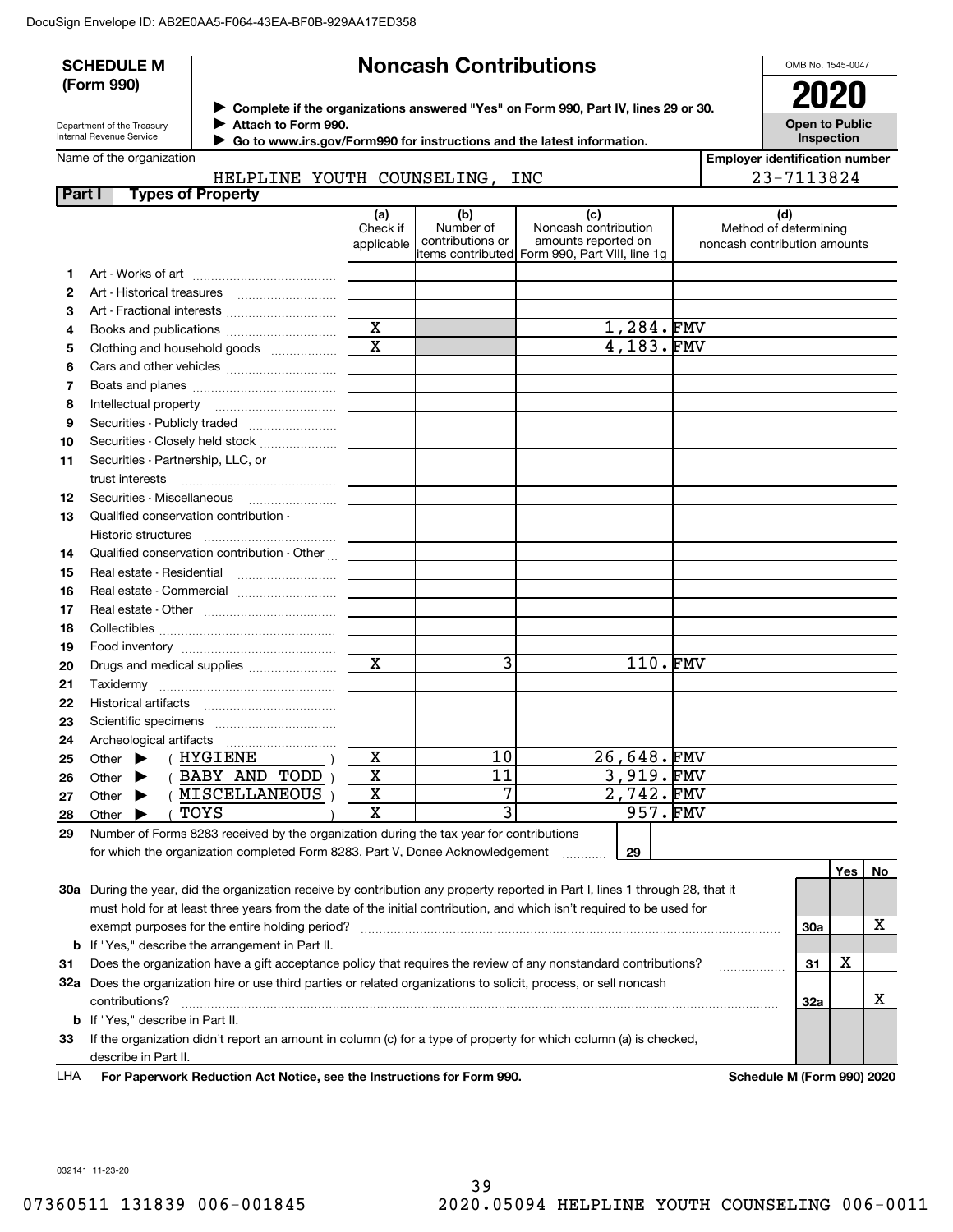## Schedule M (Form 990) 2020 HELPLINE YOUTH COUNSELING, INC 2 3-7 $113824$  Page

Part II | Supplemental Information. Provide the information required by Part I, lines 30b, 32b, and 33, and whether the organization is reporting in Part I, column (b), the number of contributions, the number of items received, or a combination of both. Also complete this part for any additional information.

## SCHEDULE M, PART I, COLUMN (B):

## COLUMN B REPRESENTS TOTAL NUMBER OF CONTRIBUTIONS.

**Schedule M (Form 990) 2020**

**2**

032142 11-23-20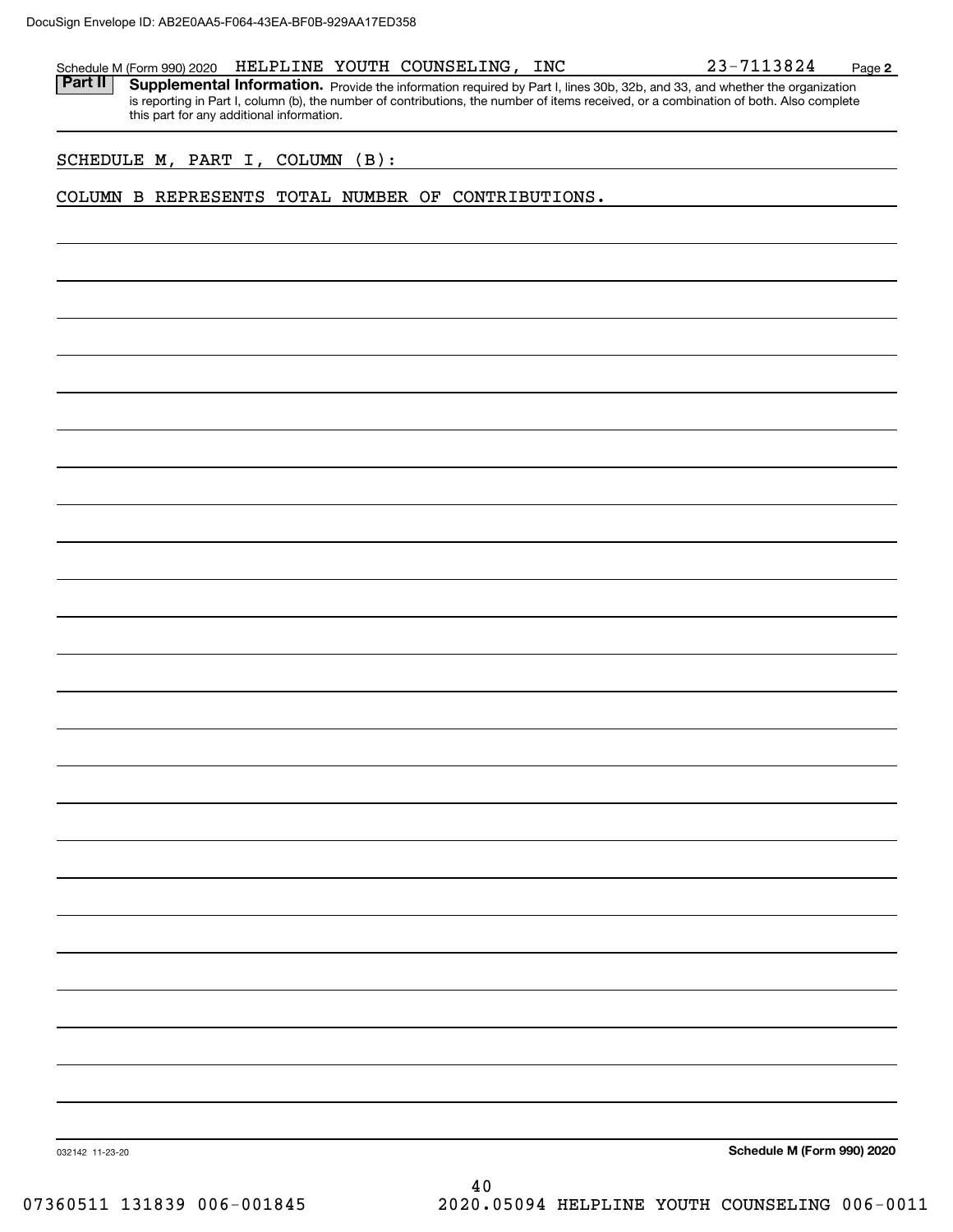DocuSign Envelope ID: AB2E0AA5-F064-43EA-BF0B-929AA17ED358

| <b>SCHEDULE O</b><br>(Form 990 or 990-EZ)<br>Department of the Treasury<br>Internal Revenue Service | Supplemental Information to Form 990 or 990-EZ<br>Complete to provide information for responses to specific questions on<br>Form 990 or 990-EZ or to provide any additional information.<br>Attach to Form 990 or 990-EZ.<br>Go to www.irs.gov/Form990 for the latest information. | OMB No. 1545-0047<br>2020<br><b>Open to Public</b><br><b>Inspection</b> |
|-----------------------------------------------------------------------------------------------------|------------------------------------------------------------------------------------------------------------------------------------------------------------------------------------------------------------------------------------------------------------------------------------|-------------------------------------------------------------------------|
| Name of the organization                                                                            | HELPLINE YOUTH COUNSELING,<br>INC                                                                                                                                                                                                                                                  | <b>Employer identification number</b><br>23-7113824                     |
| $\blacksquare$                                                                                      |                                                                                                                                                                                                                                                                                    |                                                                         |

## FORM 990, PART III, LINE 1, DESCRIPTION OF ORGANIZATION MISSION:

TREATMENT SERVICES.

FORM 990, PART III, LINE 4A, PROGRAM SERVICE ACCOMPLISHMENTS: REPLACEMENT TRAINING; INDIVIDUAL COGNITIVE BEHAVIORAL THERAPY; TRAUMA FOCUSED COGNITIVE BEHAVIORAL THERAPY; CHILD PARENT PSYCHOTHERAPY; MANAGING AND ADAPTING PRACTICE; INTERPERSONAL PSYCHOTHERAPY; MATRIX MODEL FORYOUTH; TOWARDS NO DRUGS; BOTVIN'S LIFE SKILLS TRAINING; AND CRISIS ORIENTED RECOVERY SERVICES.

032211 11-20-20 LHA For Paperwork Reduction Act Notice, see the Instructions for Form 990 or 990-EZ. Schedule O (Form 990 or 990-EZ) 2020 IN FY 2020-21, HYC PROVIDED 359 CHILDREN, YOUTH AND ADULTS WITH COMPREHENSIVE CLINICAL SERVICES. CLINICAL SERVICES PROGRAMS INCLUDED COUNSELING SERVICES AND WRAPAROUND SERVICES. IN RESPONSE TO THE COVID-19 PANDEMIC AND HEALTH ORDERS ISSUED BY THE COUNTY OF LOS ANGELES BEGINNING IN MARCH 2020, HYC INSTITUTED ALL REQUIRED HEALTH PROTOCOLS AS OUTLINED BY THE COUNTY FOR THE SAFETY OF AGENCY CLIENTS, STAFF, AND VISITORS, INCLUDING WEARING FACE COVERINGS, PHYSICAL DISTANCING, AND CLEANING AND SANITIZING WORK AREAS AND BREAK AREAS IN OUR FACILITIES. STAFF FOLLOW HEALTH PROTOCOLS WHEN DELIVERING SERVICES IN HYC OFFICES AND IN THE FIELD. HYC IS CONSIDERED AN ESSENTIAL NONPROFIT PROVIDER SERVING VULNERABLE CHILDREN, YOUTH, AND ADULTS BY THE COUNTY AND HAS NEVER CLOSED DURING THE PANDEMIC. OUR ORGANIZATION IS UTILIZING A HYBRID MODEL OF IN-PERSON AND HIPAA-COMPLIANT TELEHEALTH SERVICES BASED ON CLIENT PREFERENCES AND NEEDS. HYC IS COMMITTED TO ENSURING FAMILY AND COMMUNITY STABILITY BY PROVIDING YOUTH AND FAMILIES WITH THE RESOURCES TO MEET THEIR BASIC NEEDS OF HOUSING, FOOD, AND ESSENTIAL

41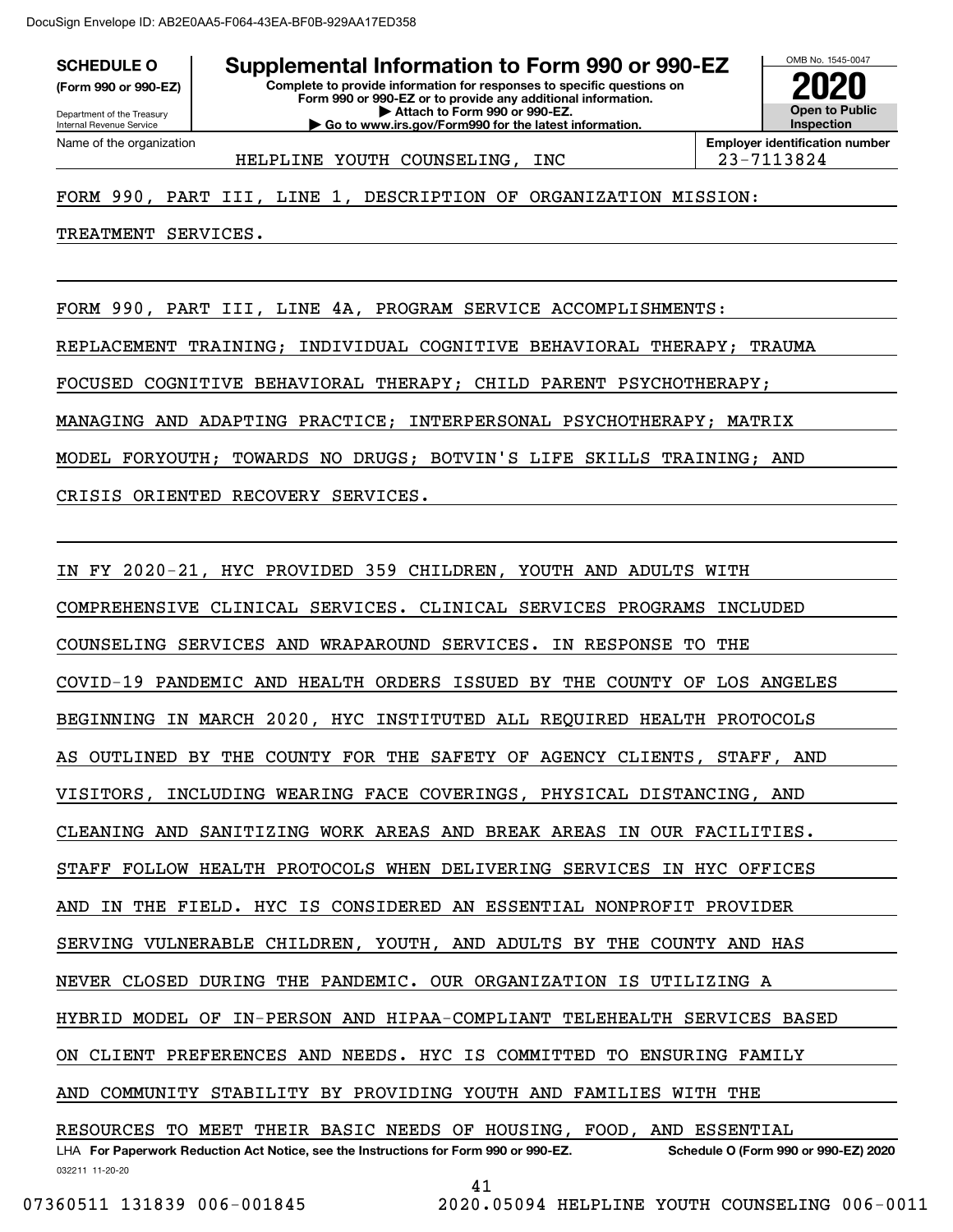| Schedule O (Form 990 or 990-EZ) 2020                                   | Page 2                                              |
|------------------------------------------------------------------------|-----------------------------------------------------|
| Name of the organization<br>HELPLINE YOUTH COUNSELING, INC             | <b>Employer identification number</b><br>23-7113824 |
| ITEMS IN ADDITION TO PROVIDING THE CLINICAL SUPPORTS NEEDED FOR        |                                                     |
| EMOTIONAL HEALTH AND WELL-BEING. THROUGHOUT THE PANDEMIC, HYC HAS      |                                                     |
| RESPONDED TO THE NEEDS OF THE COMMUNITY BY MANAGING THE ONGOING        |                                                     |
| DISTRIBUTION OF FOOD BASKETS, CLOTHING, BABY AND TODDLER CARE ITEMS,   |                                                     |
| AND SCHOOL SUPPLIES FOR CHILDREN AND YOUTH AND LINKING CLIENTS AND     |                                                     |
| COMMUNITY MEMBERS WITH RESOURCES SUPPORTING THEIR HEALTH AND ECONOMIC  |                                                     |
| STABILITY.                                                             |                                                     |
|                                                                        |                                                     |
| FORM 990, PART III, LINE 4B, PROGRAM SERVICE ACCOMPLISHMENTS:          |                                                     |
| INTERVENTION AND PREVENTION SERVICES, PARENTING EDUCATION AND LIFE     |                                                     |
| SKILLS, AND FAMILY SUPPORT SERVICES. ALSO AS PART OF THE COMMUNITY     |                                                     |
| SERVICES PROGRAM, CASE MANAGEMENT STAFF WORK WITH UNDERSERVED          |                                                     |
| POPULATIONS INCLUDING UNINSURED AND HOMELESS CLIENTS. CLIENTS RECEIVE  |                                                     |
| INDIVIDUALIZED CASE MANAGEMENT SERVICES DESIGNED TO ASSIST WITH        |                                                     |
| SUCCESSFULLY OBTAINING AFFORDABLE HEALTH COVERAGE, NAVIGATING THE      |                                                     |
| HEALTH CARE SYSTEM AND ATTAINING INDEPENDENT HOUSING BASED UPON CLIENT |                                                     |
| NEEDS.                                                                 |                                                     |
|                                                                        |                                                     |
| OUR HOMELESS SERVICES PROGRAM DELIVERSONE-ON-ONE STREET OUTREACH AND   |                                                     |

COORDINATED HOUSING AND SERVICE INTERVENTIONS FOR HOMELESSINDIVIDUALS

AND FAMILIES LIVING ON THE STREETS IN VERNON, BELL, BELL GARDENS,

COMMERCE, CUDAHY, HUNTINGTON PARK, MAYWOOD AND SOUTH GATE, WITH THE

GOAL OF ACHIEVING PERMANENT HOUSING STABILITY.

IN FY 2020-21, HYC PROVIDED 1,605 CHILDREN, YOUTH AND ADULTS WITH OUR

COMMUNITY AND HOMELESS SERVICES PROGRAMS, WHICH INCLUDED OUR YOUTH

SERVICES BUREAU SERVING ADOLESCENT YOUTH AT RISK OF INVOLVEMENT WITH

42

THE JUSTICE SYSTEM; WHITTIER GANG ALTERNATIVE PROGRAM PROVIDING

032212 11-20-20

**Schedule O (Form 990 or 990-EZ) 2020**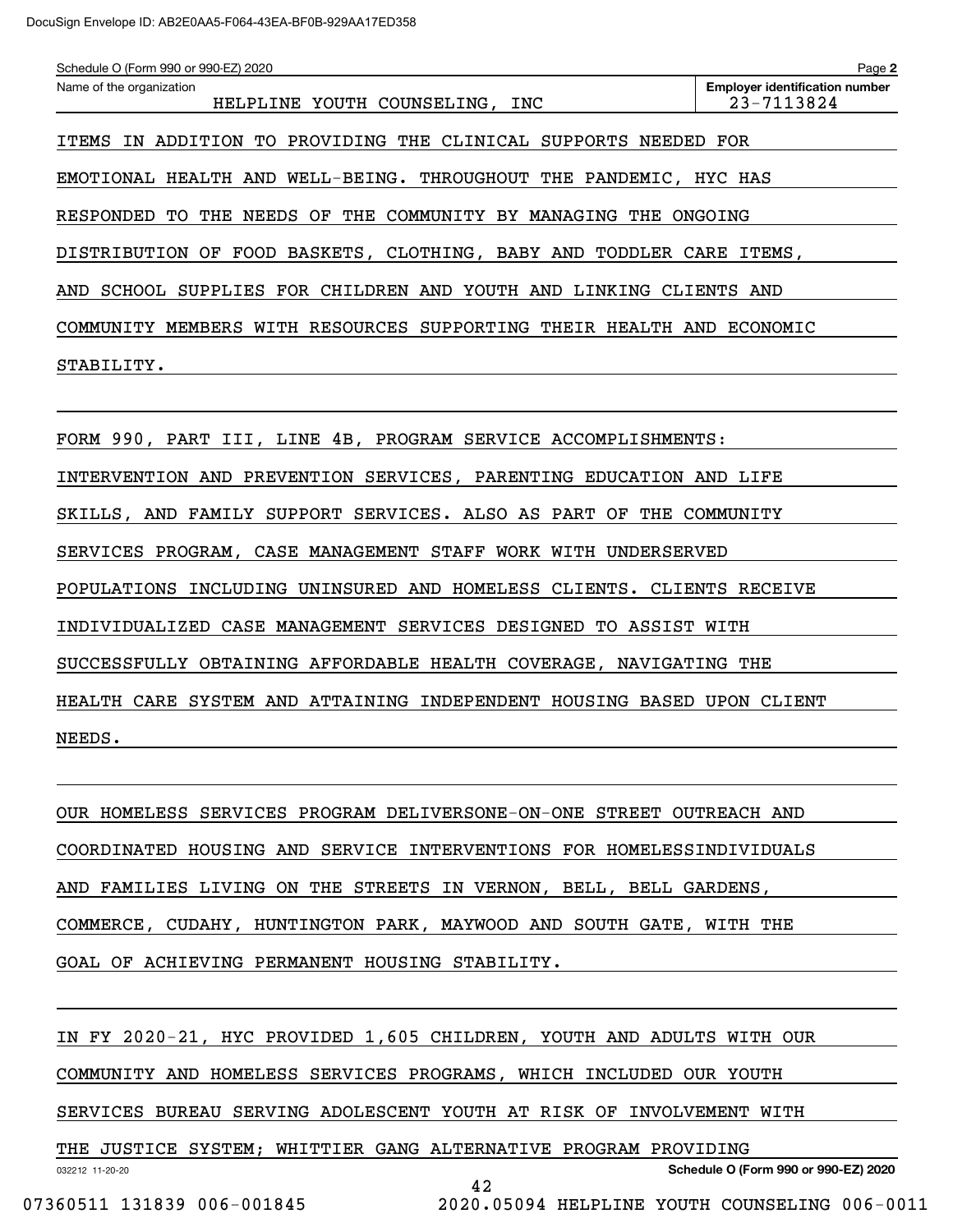| Schedule O (Form 990 or 990-EZ) 2020                                 | Page 2                                                                 |  |  |  |  |  |
|----------------------------------------------------------------------|------------------------------------------------------------------------|--|--|--|--|--|
| Name of the organization<br>HELPLINE YOUTH COUNSELING, INC           | <b>Employer identification number</b><br>23-7113824                    |  |  |  |  |  |
| ELEMENTARY AGESTUDENTS WITH GANG AWARENESS EDUCATION: COMMUNITY      |                                                                        |  |  |  |  |  |
| ORGANIZING BUILDING SKILLS AND COMMUNITY FOR LOW-INCOME FAMILIES AT  |                                                                        |  |  |  |  |  |
| RISK OF COMMUNITY VIOLENCE AND HEALTH DISPARITIES; GANG INTERVENTION |                                                                        |  |  |  |  |  |
|                                                                      | PROGRAMSERVING YOUTH AND THEIR FAMILY MEMBERS; COMMUNITY EDUCATION     |  |  |  |  |  |
| REGARDING HOW TO PROTECT YOUTH FROM BECOMING ENSNARED INTO HUMAN     |                                                                        |  |  |  |  |  |
|                                                                      | TRAFFICKING; HOMELESS SERVICES; GENDER SPECIFIC PROGRAM FOR ADOLESCENT |  |  |  |  |  |
| FEMALES AT RISK OF GANG AFFILIATION/INVOLVEMENT; AND OUR EMPOWERMENT |                                                                        |  |  |  |  |  |
| PROGRAM PROVIDING YOUTH AT RISK OF DELINQUENCY AND JUSTICE SYSTEM    |                                                                        |  |  |  |  |  |
| INVOLVEMENT WITH POSITIVE ADULT ROLE MODELING ANDGUIDANCE REGARDING  |                                                                        |  |  |  |  |  |
| EDUCATIONAL AND VOCATIONAL OPTIONS TO BUILD CAREER PATHS AND         |                                                                        |  |  |  |  |  |
| SELF-SUFFICIENCY.                                                    |                                                                        |  |  |  |  |  |
|                                                                      |                                                                        |  |  |  |  |  |
| FORM 990, PART III, LINE 4C, PROGRAM SERVICE ACCOMPLISHMENTS:        |                                                                        |  |  |  |  |  |

NEGLECT AND INCREASING CHILD SAFETY, AND BUILDING PROTECTIVE FACTORS WITHIN FAMILIES. HYC CONTINUED ITS PROMOTORA PROGRAM AS A COMPONENT OF IN-HOME FAMILY PRESERVATION SERVICES, WITH PLANS TO EXPAND THIS PROGRAM TO AUGMENT ADDITIONAL HYC FAMILY SERVICES PROGRAMS. PROMOTORAS PROVIDE CULTURALLY BASED MENTAL HEALTH SUPPORT TO CAREGIVERS TO REDUCE MENTAL HEALTH STIGMA, IMPROVE FAMILY COPING SKILLS, AND LINK FAMILIES WITH ACCESSIBLE SERVICES.

032212 11-20-20 **Schedule O (Form 990 or 990-EZ) 2020** IN FY 2020-21, HYC PROVIDED 1,735 CHILDREN, YOUTH AND ADULTS WITH FAMILY SERVICES PROGRAMS, WHICH INCLUDED OUR VISIONS LEARNING CENTER: ACADEMIC AND THERAPEUTIC PROGRAM FOR HIGH SCHOOL AGE YOUTH ON PROBATION; FAMILY PRESERVATION: IN-HOME EARLY INTERVENTION AND EDUCATION FOR FAMILIES WITH CHILDREN AT RISK OF OR EXPERIENCING CHILD ABUSE AND/OR NEGLECT; PROMOTORA PROGRAM: CULTURALLY SENSITIVE ASSISTANCE FOR FAMILIES NEEDING ACCESS AND LINKAGES TO MENTAL HEALTH 43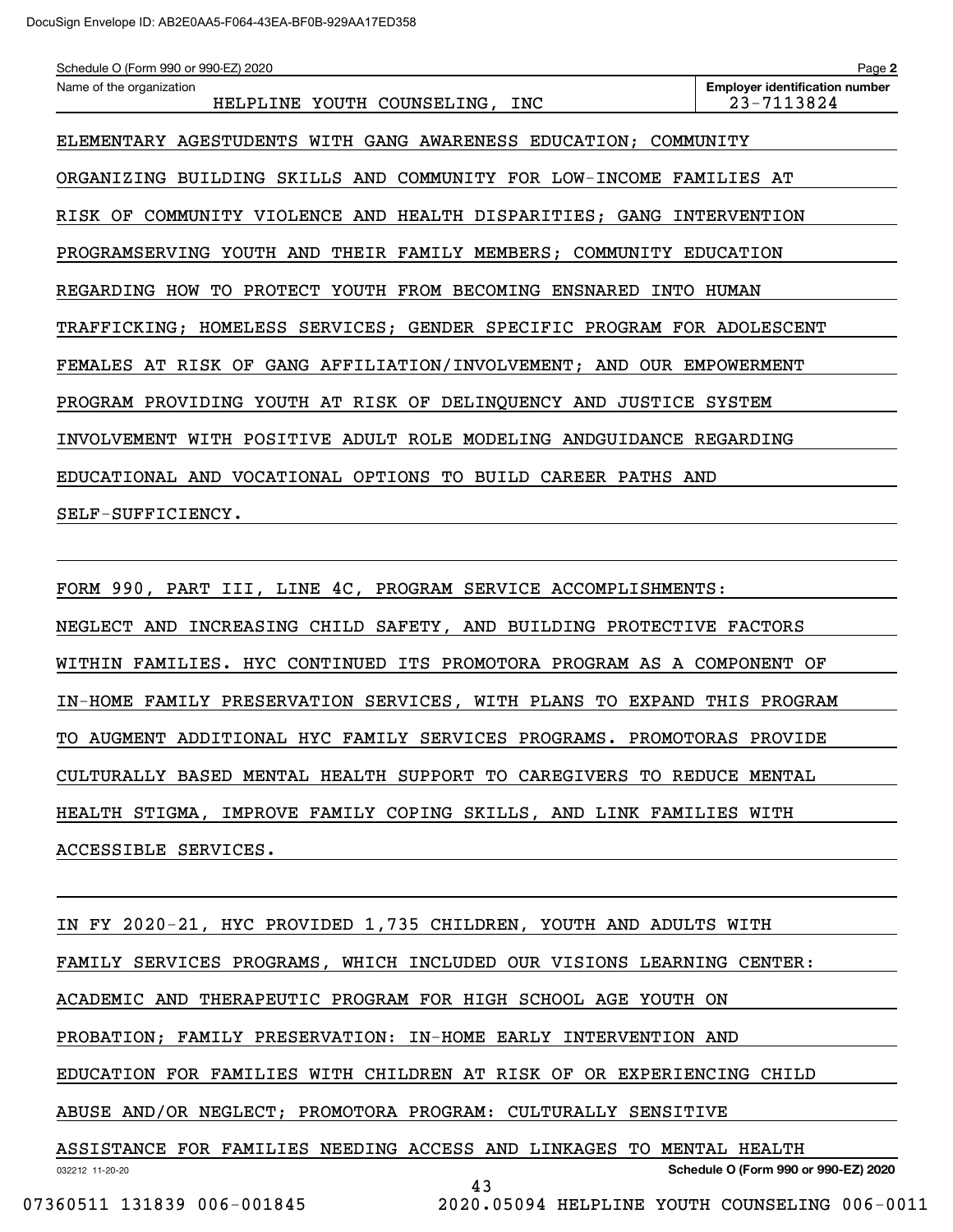| Schedule O (Form 990 or 990-EZ) 2020                                      | Page 2                                              |  |  |  |
|---------------------------------------------------------------------------|-----------------------------------------------------|--|--|--|
| Name of the organization<br>HELPLINE YOUTH COUNSELING,<br>INC             | <b>Employer identification number</b><br>23-7113824 |  |  |  |
| SERVICES, BASIC NEEDS SERVICES AND COMMUNITY RESOURCES; CHILD ABUSE       |                                                     |  |  |  |
| REDUCTION EFFORT: COUNSELING AND SERVICE LINKAGES FOR FAMILIES AT RISK    |                                                     |  |  |  |
| CHILD ABUSE AND/OR NEGLECT; CALOES: SERVICES ASSISTING SURVIVORS OF<br>OF |                                                     |  |  |  |
| DOMESTIC VIOLENCE AND HUMAN TRAFFICKING TO ESTABLISH SELF-SUFFICIENT      |                                                     |  |  |  |
| LIVES FREE OF VIOLENCE; DOMESTIC VIOLENCE PROGRAM: COUNSELING, CYCLE OF   |                                                     |  |  |  |
| VIOLENCE EDUCATION AND LIFE SKILLS DEVELOPMENT SERVICES FOR MOTHERS       |                                                     |  |  |  |
| WITH MINOR CHILDREN WHO HAVE EXPERIENCED DOMESTIC VIOLENCE; AND           |                                                     |  |  |  |
| PREVENTION & AFTERCARE SERVICES.                                          |                                                     |  |  |  |
|                                                                           |                                                     |  |  |  |
| FORM 990, PART III, LINE 4D, OTHER PROGRAM SERVICES:                      |                                                     |  |  |  |
| THE HYC SUBSTANCE ABUSE AND TREATMENT PROGRAM<br>SUBSTANCE USE SERVICES:  |                                                     |  |  |  |
| PROVIDES DIRECT OUTPATIENT SUBSTANCE ABUSE COUNSELING TO YOUTH AGES       |                                                     |  |  |  |
| 12-17, MANY OF WHOM HAVE CO-OCCURRING MENTAL HEALTH DISORDERS, AND        |                                                     |  |  |  |
| THEIR FAMILY MEMBERS. HYC IS ALSO CONTRACTED TO PROVIDE DRUG MEDI-CAL     |                                                     |  |  |  |
| OUTPATIENT DRUG-FREE SUBSTANCE TREATMENT SERVICES.<br>THROUGH THESE       |                                                     |  |  |  |
| SERVICES, HYC ASSISTS YOUTH IN THEIR LOCAL COMMUNITIES AND SCHOOL         |                                                     |  |  |  |
| DISTRICTS TO ADDRESS THEIR SUBSTANCE ISSUES, ACCESS CARE, AND ATTAIN      |                                                     |  |  |  |
| SOBRIETY. HYC PROVIDES DIRECT INDIVIDUAL, GROUP, AND FAMILY COUNSELING,   |                                                     |  |  |  |
| CRISIS INTERVENTION, URINALYSIS TESTING, AND CASE MANAGEMENT SERVICES     |                                                     |  |  |  |
| FOR CLIENTS AND THEIR FAMILY MEMBERS IMPACTED BY SUBSTANCE USE AND        |                                                     |  |  |  |
| ABUSE. FOR PARTICIPANTS IN NEED OF RESIDENTIAL TREATMENT SERVICES, HYC    |                                                     |  |  |  |
| MAINTAINS AN EXTENSIVE NETWORK OF PARTNER ORGANIZATIONS TO WHICH WE       |                                                     |  |  |  |
| REFER AS NEEDED. IN FY 2020-21, HYC PROVIDED 2,242 YOUTH AND ADULTS       |                                                     |  |  |  |
| WITH SUBSTANCE USE SERVICES, WHICH INCLUDED OUR ALCOHOL & OTHER DRUG      |                                                     |  |  |  |
| PREVENTION PROGRAM; DRUG MEDI-CAL OUTPATIENT TREATMENT PROGRAM; AND       |                                                     |  |  |  |
| ADOLESCENT PREVENTION SERVICES.                                           |                                                     |  |  |  |

|                 | OTHER PROGRAM SERVICES: HELPLINE YOUTH COUNSELING, |  |    | $\mathtt{INC}$ | PROVIDES A |                                               |
|-----------------|----------------------------------------------------|--|----|----------------|------------|-----------------------------------------------|
| 032212 11-20-20 |                                                    |  |    |                |            | Schedule O (Form 990 or 990-EZ) 2020          |
|                 |                                                    |  | 44 |                |            |                                               |
|                 | 07360511 131839 006-001845                         |  |    |                |            | 2020.05094 HELPLINE YOUTH COUNSELING 006-0011 |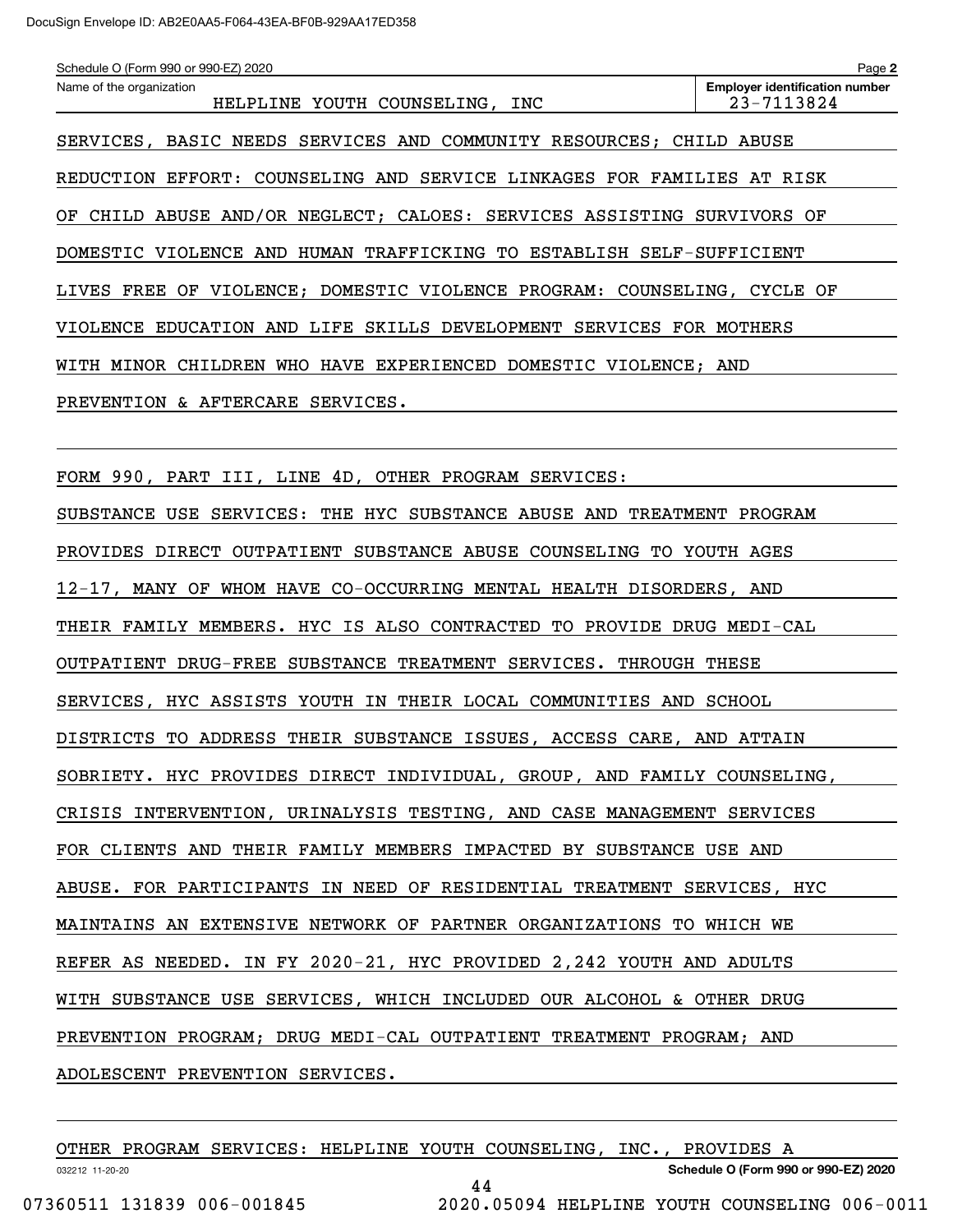| Schedule O (Form 990 or 990-EZ) 2020                                                    | Page 2                                                           |  |  |  |  |  |
|-----------------------------------------------------------------------------------------|------------------------------------------------------------------|--|--|--|--|--|
| Name of the organization<br>HELPLINE YOUTH COUNSELING, INC                              | <b>Employer identification number</b><br>23-7113824              |  |  |  |  |  |
| COMPREHENSIVE CONTINUUM OF COUNSELING, EDUCATION, PREVENTION,                           |                                                                  |  |  |  |  |  |
| INTERVENTION, ECONOMIC DEVELOPMENT AND COMMUNITY ORGANIZING PROGRAMS TO                 |                                                                  |  |  |  |  |  |
| AT-RISK, LOW-INCOME CHILDREN, YOUTH AND FAMILIES WITH A FOCUS ON                        |                                                                  |  |  |  |  |  |
| REDUCING CHILD ABUSE AND NEGLECT, FAMILY AND DOMESTIC VIOLENCE,                         |                                                                  |  |  |  |  |  |
| JUVENILE DELINQUENCY, SUBSTANCE ABUSE AND THE ONSET OF MENTAL HEALTH                    |                                                                  |  |  |  |  |  |
|                                                                                         | ISSUES WHILE AT THE SAME TIME BUILDING PROTECTIVE FACTORS WITHIN |  |  |  |  |  |
| FAMILIES AND IMPROVING INDIVIDUAL AND FAMILY WELL-BEING. TO ACHIEVE                     |                                                                  |  |  |  |  |  |
| THIS PURPOSE, THE ORGANIZATION WORKS TO IMPROVE OR INFLUENCE THE                        |                                                                  |  |  |  |  |  |
| EFFECTIVENESS OF (1) THE FAMILY UNIT THROUGH INTENSIVE CASE MANAGEMENT,                 |                                                                  |  |  |  |  |  |
| YOUTH AND FAMILY COUNSELING, GROUP COUNSELING AND SUPPORTIVE SERVICES                   |                                                                  |  |  |  |  |  |
| INCLUDING PARENT EFFECTIVENESS TRAINING WORKSHOPS, CONFLICT RESOLUTION                  |                                                                  |  |  |  |  |  |
| TRAINING AND ASSISTANCE WITH ACCESSING AFFORDABLE HEALTH CARE; (2)                      |                                                                  |  |  |  |  |  |
| COMMUNITY SYSTEMS THROUGH COUNSELING, EDUCATION AND SUPPORTIVE SERVICES                 |                                                                  |  |  |  |  |  |
| FOR AT-RISK YOUTH IN LOCAL ELEMENTARY, MIDDLE AND HIGH SCHOOLS; (3)                     |                                                                  |  |  |  |  |  |
| COPING MECHANISMS THROUGH CRISIS INTERVENTION INCLUDING SUBSTANCE ABUSE                 |                                                                  |  |  |  |  |  |
| PREVENTION AND INTERVENTION PROGRAMS AND THERAPY DESIGNED TO ADDRESS                    |                                                                  |  |  |  |  |  |
| THE TRAUMA HISTORIES AND ISSUES OF CLIENTS; (4) THE JUVENILE JUSTICE                    |                                                                  |  |  |  |  |  |
| SYSTEM BUY TAKING REFERRALS OF DELINQUENT AND GANG-INVOLVED YOUTH FROM                  |                                                                  |  |  |  |  |  |
| PROBATION OFFICERS AND LAW ENFORCEMENT PERSONNEL AND OPERATING A                        |                                                                  |  |  |  |  |  |
| COMBINED ACADEMIC AND THERAPEUTIC DAY TREATMENT PROGRAM FOR HIGH SCHOOL                 |                                                                  |  |  |  |  |  |
| AGE STUDENTS WHO ARE ON PROBATION; (5) THE CARING ENVIRONMNENT THROUGH                  |                                                                  |  |  |  |  |  |
| COMMUNITY ORGANIZING AND CIVIC ENGAGEMENT ACTIVITIES, YOUTH AND ADULT                   |                                                                  |  |  |  |  |  |
| EDUCATION AND LIFE SKILLS TRAINING, COMMUNITY EDUCATION, PARTICIPATORY                  |                                                                  |  |  |  |  |  |
| RECREATION PROGRAMS AND MENTORING; (6) THE SOCIAL SERVICE SYSTEMS FOR                   |                                                                  |  |  |  |  |  |
| THE PROTECTION OF CHILDREN AND YOUTH FROM NEGLECT, ABUSE AND                            |                                                                  |  |  |  |  |  |
| EXPLOITATION; AND (7) THE NETWORK OF COMMUNITY HUMAN SERVICE AGENCIES                   |                                                                  |  |  |  |  |  |
| BY PROVIDING INFORMATION AND REFERRALS. THE ORGANIZATION'S PRIMARY                      |                                                                  |  |  |  |  |  |
| SERVICE AREA IS SOUTHEAST LOS ANGELES COUNTY AND LONG BEACH WITH ITS<br>032212 11-20-20 | Schedule O (Form 990 or 990-EZ) 2020                             |  |  |  |  |  |
| 45                                                                                      |                                                                  |  |  |  |  |  |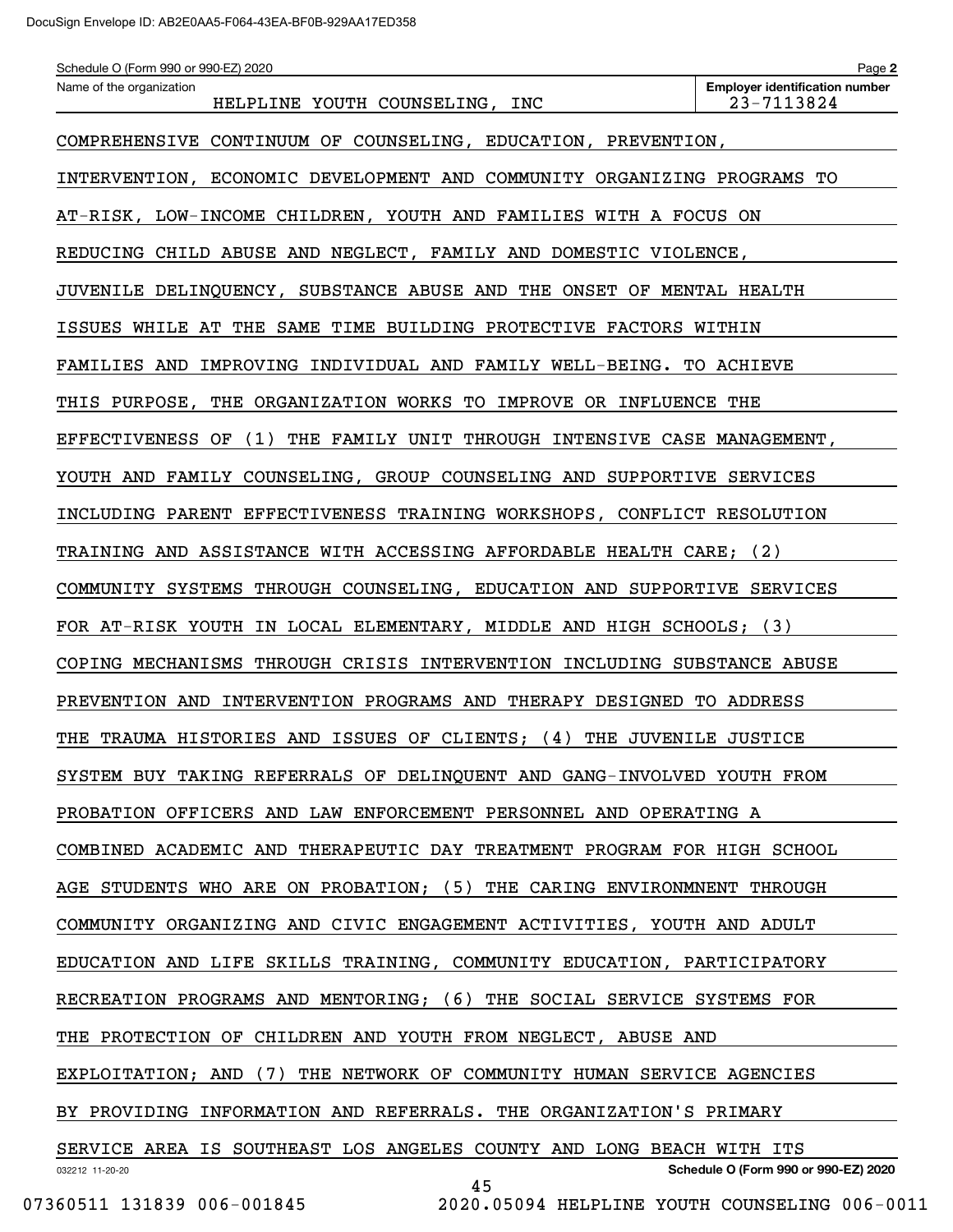| Schedule O (Form 990 or 990-EZ) 2020                                           | Page 2                                              |
|--------------------------------------------------------------------------------|-----------------------------------------------------|
| Name of the organization<br>HELPLINE YOUTH COUNSELING,<br>INC                  | <b>Employer identification number</b><br>23-7113824 |
| HEADQUARTERS OFFICE IN UNICORPORATED SOUTH WHITTIER. THE ORGANIZATION          |                                                     |
| PRIMARILY OPERATES UNDER GRANT AGREEMENTS FROM FEDERAL, STATE, COUNTY          |                                                     |
| AND CITY AGENCIES AND SCHOOL DISTRICTS, AS WELL AS GRANTS AND                  |                                                     |
| CONTRIBUTIONS FROM FOUNDATIONS, CORPORATIONS, AND INDIVIDUALS.                 |                                                     |
| EXPENSES \$ 529,760.<br>REVENUE \$ 269,819.<br>INCLUDING GRANTS OF \$ 0.       |                                                     |
|                                                                                |                                                     |
| FORM 990, PART VI, SECTION A, LINE 4:                                          |                                                     |
| UPDATED BYLAWS WERE ADOPTED ON 7/31/2020<br>AND ARTICLES OF INCORPORATION      |                                                     |
| WERE ADOPTED ON 9/8/2020.                                                      |                                                     |
|                                                                                |                                                     |
| (PURPOSE)<br>WAS UPDATED TO<br>INCLUDE THE CORPORATION'S<br>BYLAWS ARTICLE III |                                                     |
| RECENTLY ADOPTED MISSION STATEMENT.                                            |                                                     |
|                                                                                |                                                     |
| (DIRECTORS)<br>AND ARTICLE IX (OFFICERS)<br>ARTICLE VIII                       | CHANGED THE MINIMUM                                 |
| NUMBER OF DIRECTORS FROM SEVEN (7)<br>TO FIVE (5), CHANGED THE TERM OF OFFICE  |                                                     |
| FOR DIRECTORS FROM ONE (1) YEAR TO THREE<br>(3) YEARS, AND INCREASED THE TERM  |                                                     |
| OF OFFICE FOR OFFICERS FROM ONE (1) YEAR TO TWO (2) YEARS.                     |                                                     |
|                                                                                |                                                     |
| ARTICLES OF INCORPORATION UPDATED CHARITABLE PURPOSE LANGUAGE TO MATCH THE     |                                                     |
| CORPORATION'S RECENTLY ADOPTED MISSION STATEMENT.                              |                                                     |
|                                                                                |                                                     |

FORM 990, PART VI, SECTION B, LINE 11B:

FORM 990 IS DISCUSSED AND REVIEWED BY THE FINANCE COMMITEE AND THE BOARD PRIOR TO FILING.

FORM 990, PART VI, SECTION B, LINE 12C:

032212 11-20-20 ALL BOARD CONFLICTS OF INTEREST ARE REQUIRED TO BE DISCLOSED AND REPORTED

46

**Schedule O (Form 990 or 990-EZ) 2020**